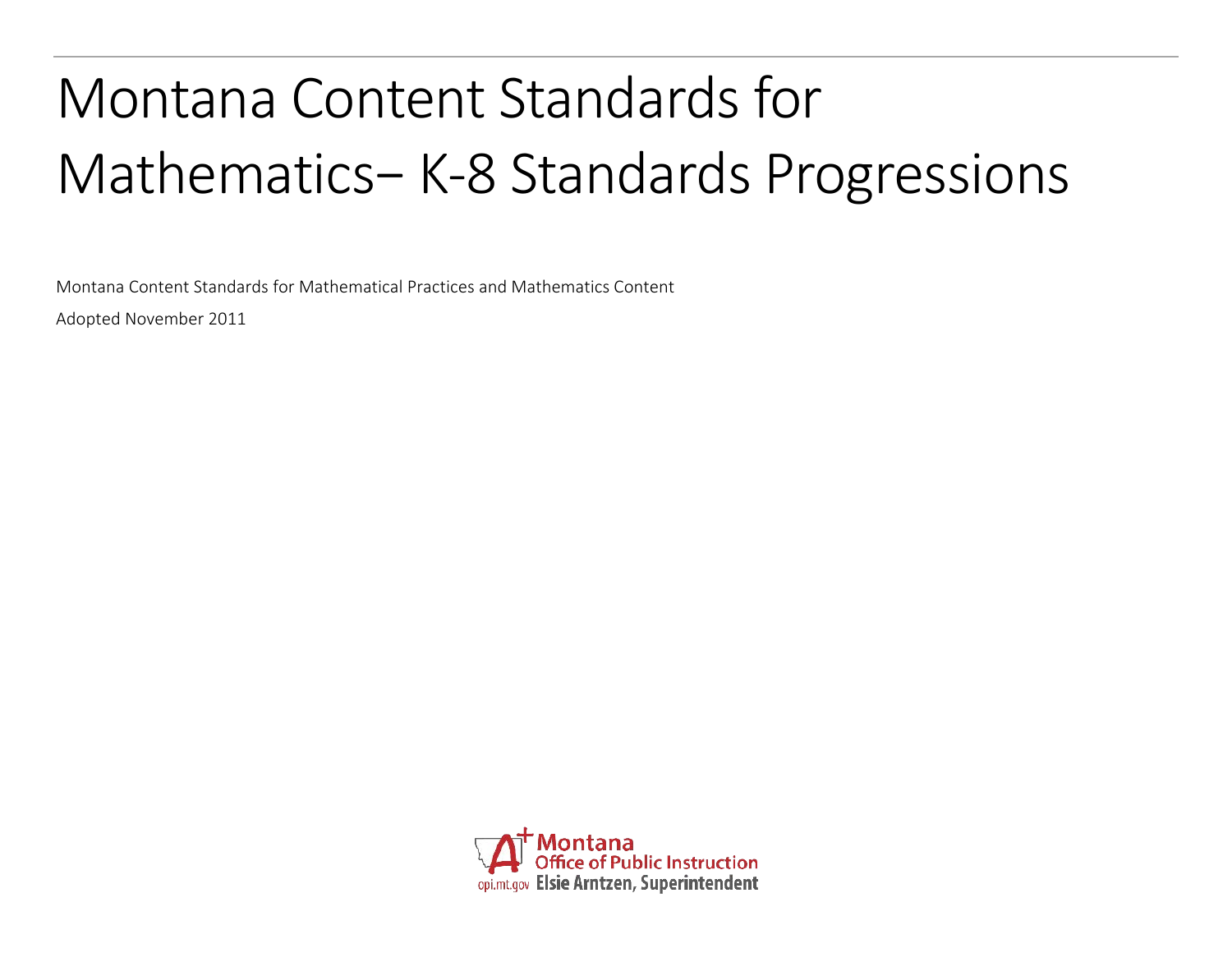<span id="page-1-0"></span>(Adopted November 2011)

#### Contents

#### Accommodation statement for publications

The OPI is committed to providing reasonable accommodations to people with disabilities. If you need a reasonable accommodation, require an alternate format, or have questions concerning accessibility, contact the OPI ADA Coordinator, 406-444-3161, opiada@mt.gov, TTY 406-444-0235.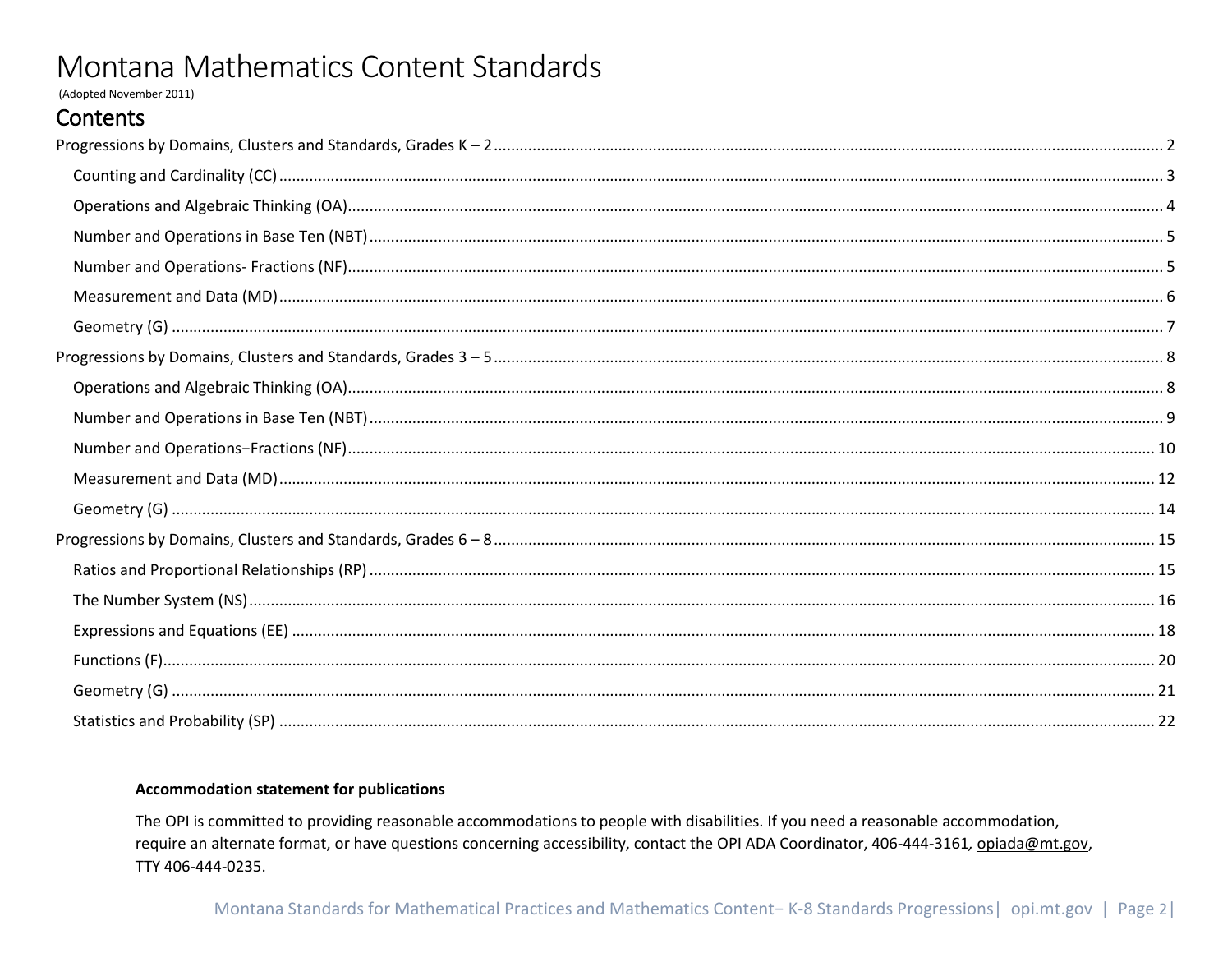(Adopted November 2011)

#### Progressions by Domains, Clusters and Standards, Grades  $K - 2$

<span id="page-2-0"></span>

| <b>Counting and Cardinality (CC)</b>                                                                                                                                                                                                                                                                                                                                                                                                                                                                                                                                                                                                                                                                                                                                                                                                                                                                                                                                                                                                                                                                                                                                                                                                                                                                                                                                                                                                                                                                                                                                                                                                                                                                                                                                                                                                                 |             |         |  |
|------------------------------------------------------------------------------------------------------------------------------------------------------------------------------------------------------------------------------------------------------------------------------------------------------------------------------------------------------------------------------------------------------------------------------------------------------------------------------------------------------------------------------------------------------------------------------------------------------------------------------------------------------------------------------------------------------------------------------------------------------------------------------------------------------------------------------------------------------------------------------------------------------------------------------------------------------------------------------------------------------------------------------------------------------------------------------------------------------------------------------------------------------------------------------------------------------------------------------------------------------------------------------------------------------------------------------------------------------------------------------------------------------------------------------------------------------------------------------------------------------------------------------------------------------------------------------------------------------------------------------------------------------------------------------------------------------------------------------------------------------------------------------------------------------------------------------------------------------|-------------|---------|--|
| Kindergarten                                                                                                                                                                                                                                                                                                                                                                                                                                                                                                                                                                                                                                                                                                                                                                                                                                                                                                                                                                                                                                                                                                                                                                                                                                                                                                                                                                                                                                                                                                                                                                                                                                                                                                                                                                                                                                         | Grade 1     | Grade 2 |  |
| Know number names and the count sequence.<br>Count to 100 by ones and by tens. (K.CC.1)<br>$\bullet$<br>Count forward beginning from a given number within the known sequence (instead<br>$\bullet$<br>of having to begin at 1). (K.CC.2)<br>Write numbers from 0-20. Represent a number of objects with a written numeral 0-<br>$\bullet$<br>20 (with 0 representing a count of no objects). (K.CC.3)<br>Count to tell the number of objects.<br>Understand the relationship between numbers and quantities; connect counting to<br>$\bullet$<br>cardinality.<br>When counting objects, say the number names in the standard order,<br>$\circ$<br>pairing each object with one and only one number name and each<br>number name with one and only one object from a variety of cultural<br>contexts, including those of Montana American Indians.<br>Understand that the last number name said tells the number of objects<br>$\circ$<br>counted and the number of objects is the same regardless of their<br>arrangement or the order in which they were counted.<br>Understand that each successive number name refers to a quantity that is<br>$\circ$<br>one larger. (K.CC.4)<br>Count to answer "how many?" questions about as many as 20 things arranged in a<br>$\bullet$<br>line, a rectangular array, or a circle, or as many as 10 things in a scattered<br>configuration; given a number from 1-20, count out that many objects from a variety<br>of cultural contexts, including those of Montana American Indians. (K.CC.5)<br>Compare numbers.<br>Identify whether the number of objects in one group is greater than, less than, or<br>equal to the number of objects in another group, e.g., by using matching and<br>counting strategies. (K.CC.6)<br>Compare two numbers between 1 and 10 presented as written numerals. (K.CC.7) | <b>None</b> | None    |  |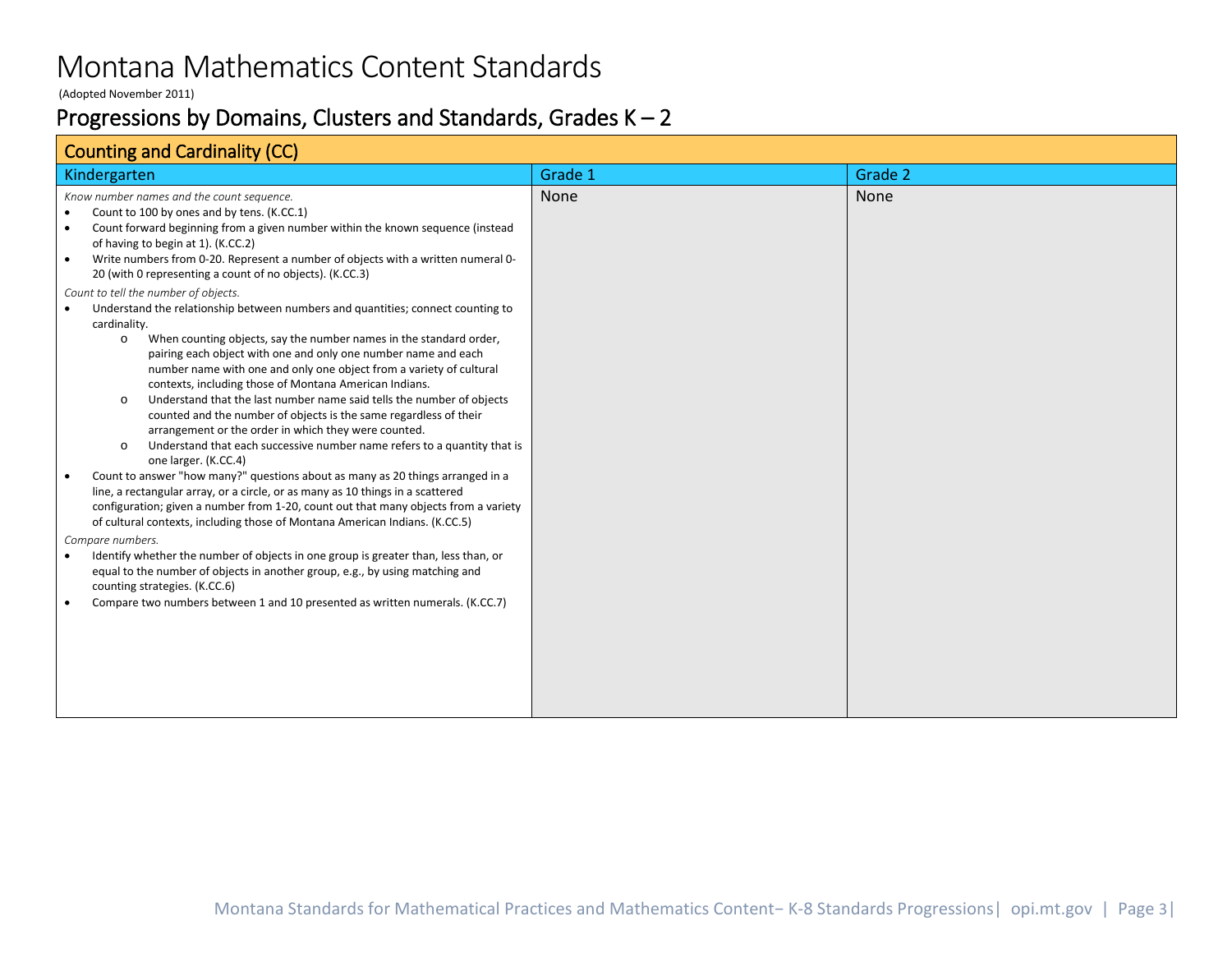<span id="page-3-0"></span>

| <b>Operations and Algebraic Thinking (OA)</b>                                                                                                                                                                                                                                                                                                                                                                                                                                                                                                                                                                                                                                                                                                                                                                                                                                                                                                                                                                                                                                                               |                                                                                                                                                                                                                                                                                                                                                                                                                                                                                                                                                                                                                                                                                                                                                                                                                                                                                                                                                                                                                                                                                                                                                                                                                                                                                                                                                                                                                                                                                                                                                                                                                                                                                                                                                                                                                                                                                                                                                                                                                                                                                                                                                                                                                                                                                                                                                                                                                                                                                                                                                                                                                                                                                                                                                                               |                                                                                                                                                                                                                                                                                                                                                                                                                                                                                                                                                                                                                                                                                                                                                                                                                                                                                                                                                                                                                                                                                                                                                                                                                         |  |
|-------------------------------------------------------------------------------------------------------------------------------------------------------------------------------------------------------------------------------------------------------------------------------------------------------------------------------------------------------------------------------------------------------------------------------------------------------------------------------------------------------------------------------------------------------------------------------------------------------------------------------------------------------------------------------------------------------------------------------------------------------------------------------------------------------------------------------------------------------------------------------------------------------------------------------------------------------------------------------------------------------------------------------------------------------------------------------------------------------------|-------------------------------------------------------------------------------------------------------------------------------------------------------------------------------------------------------------------------------------------------------------------------------------------------------------------------------------------------------------------------------------------------------------------------------------------------------------------------------------------------------------------------------------------------------------------------------------------------------------------------------------------------------------------------------------------------------------------------------------------------------------------------------------------------------------------------------------------------------------------------------------------------------------------------------------------------------------------------------------------------------------------------------------------------------------------------------------------------------------------------------------------------------------------------------------------------------------------------------------------------------------------------------------------------------------------------------------------------------------------------------------------------------------------------------------------------------------------------------------------------------------------------------------------------------------------------------------------------------------------------------------------------------------------------------------------------------------------------------------------------------------------------------------------------------------------------------------------------------------------------------------------------------------------------------------------------------------------------------------------------------------------------------------------------------------------------------------------------------------------------------------------------------------------------------------------------------------------------------------------------------------------------------------------------------------------------------------------------------------------------------------------------------------------------------------------------------------------------------------------------------------------------------------------------------------------------------------------------------------------------------------------------------------------------------------------------------------------------------------------------------------------------------|-------------------------------------------------------------------------------------------------------------------------------------------------------------------------------------------------------------------------------------------------------------------------------------------------------------------------------------------------------------------------------------------------------------------------------------------------------------------------------------------------------------------------------------------------------------------------------------------------------------------------------------------------------------------------------------------------------------------------------------------------------------------------------------------------------------------------------------------------------------------------------------------------------------------------------------------------------------------------------------------------------------------------------------------------------------------------------------------------------------------------------------------------------------------------------------------------------------------------|--|
| Kindergarten                                                                                                                                                                                                                                                                                                                                                                                                                                                                                                                                                                                                                                                                                                                                                                                                                                                                                                                                                                                                                                                                                                | Grade 1                                                                                                                                                                                                                                                                                                                                                                                                                                                                                                                                                                                                                                                                                                                                                                                                                                                                                                                                                                                                                                                                                                                                                                                                                                                                                                                                                                                                                                                                                                                                                                                                                                                                                                                                                                                                                                                                                                                                                                                                                                                                                                                                                                                                                                                                                                                                                                                                                                                                                                                                                                                                                                                                                                                                                                       | Grade 2                                                                                                                                                                                                                                                                                                                                                                                                                                                                                                                                                                                                                                                                                                                                                                                                                                                                                                                                                                                                                                                                                                                                                                                                                 |  |
| Understand addition as putting together and<br>adding to, and understand subtraction as taking<br>apart and taking from.<br>Represent addition and subtraction with<br>objects, fingers, mental images, drawings,<br>sounds (e.g., claps), acting out situations,<br>verbal explanations, expressions, or<br>equations. (K.OA.1)<br>Solve addition and subtraction word<br>$\bullet$<br>problems from a variety of cultural contexts,<br>including those of Montana American<br>Indians, and add and subtract within 10, e.g.,<br>by using objects or drawings to represent<br>the problem. (K.OA.2)<br>Decompose numbers less than or equal to<br>$\bullet$<br>10 into pairs in more than one way, e.g., by<br>using objects or drawings, and record each<br>decomposition by a drawing or equation<br>$(e.g., 5 = 2 + 3 and 5 = 4 + 1). (K.OA.3)$<br>For any number from 1 to 9, find the<br>number that makes 10 when added to the<br>given number, e.g., by using objects or<br>drawings, and record the answer with a<br>drawing or equation. (K.OA.4)<br>Fluently add and subtract within 5. (K.OA.5) | Represent and solve problems involving addition and subtraction.<br>Use addition and subtraction within 20 to solve word problems within a cultural context,<br>including those of Montana American Indians, involving situations of adding to, taking<br>from, putting together, taking apart, and comparing, with unknowns in all positions, e.g.,<br>by using objects, drawings, and equations with a symbol for the unknown number to<br>represent the problem. (1.0A.1)<br>Solve word problems within a cultural context, including those of Montana American<br>$\bullet$<br>Indians, that call for addition of three whole numbers whose sum is less than or equal to<br>20, e.g., by using objects, drawings, and equations with a symbol for the unknown number<br>to represent the problem. (1.0A.2)<br>Understand and apply properties of operations and the relationship between addition and<br>subtraction.<br>Apply properties of operations as strategies to add and subtract. Examples: if $8 + 3 = 11$ is<br>known, then $3 + 8 = 11$ is also known. (Commutative property of addition.) To add $2 + 6 +$<br>4, the second two numbers can be added to make a ten, so $2 + 6 + 4 = 2 + 10 = 12$ .<br>(Associative property of addition.) (1.0A.3)<br>Understand subtraction as an unknown-addend problem. For example, subtract $10 - 8$ by<br>$\bullet$<br>finding the number that makes 10 when added to 8. (1.0A.4)<br>Add and subtract within 20.<br>Relate counting to addition and subtraction (e.g., by counting on 2 to add 2). (1.0A.5)<br>$\bullet$<br>Add and subtract within 20 demonstrating fluency for addition and subtraction within 10.<br>$\bullet$<br>Use strategies such as counting on, making ten (e.g., $8 + 6 = 8 + 2 + 4 = 10 + 4 = 14$ ),<br>decomposing a number leading to a ten (e.g., $13 - 4 = 13 - 3 - 1 = 10 - 1 = 9$ ), using the<br>relationship between addition and subtraction (e.g., knowing that $8 + 4 = 12$ , one knows<br>$12-8=4$ ) and creating equivalent but easier or known sums (e.g., adding $6+7$ by creating<br>the known equivalent $6 + 6 + 1 = 12 + 1 = 13$ ). (1.0A.6)<br>Work with addition and subtraction equations.<br>Understand the meaning of the equal sign, and determine if equations involving addition<br>and subtraction are true or false. For example, which of the following equations are true<br>and which are false? $6 = 6$ , $7 = 8 - 1$ , $5 + 2 = 2 + 5$ , $4 + 1 = 5 + 2$ . (1.0A.7)<br>Determine the unknown whole number in an addition or subtraction equation relating to<br>$\bullet$<br>three whole numbers. For example, determine the unknown number that makes the<br>equation true in each of the equations: $8 + ? = 11$ , $5 = ? - 3$ , $6 + 6 = ?$ . (1.0A.8) | Represent and solve problems involving addition and subtraction.<br>Use addition and subtraction within 100 to solve one- and<br>two-step word problems involving situations within a<br>cultural context, including those of Montana American<br>Indians, of adding to, taking from, putting together, taking<br>apart, and comparing, with unknowns in all positions, e.g.,<br>by using drawings and equations with a symbol for the<br>unknown number to represent the problem. (2.0A.1)<br>Add and subtract within 20.<br>Fluently add and subtract within 20 using mental<br>strategies. By the end of Grade 2, know from memory all<br>sums of two one-digit numbers. (2.OA.2)<br>Work equal groups of objects to gain foundations for<br>multiplication.<br>Determine whether a group of objects (up to 20) has an<br>odd or even number of members, e.g., by pairing objects<br>or counting them by 2s and write an equation to express<br>an even number as a sum of two equal addends. (2.0A.3)<br>Use addition to find the total number of objects arranged<br>in rectangular arrays with up to 5 rows and up to 5<br>columns; write an equation to express the total as a sum<br>of equal addends. (2.OA.4) |  |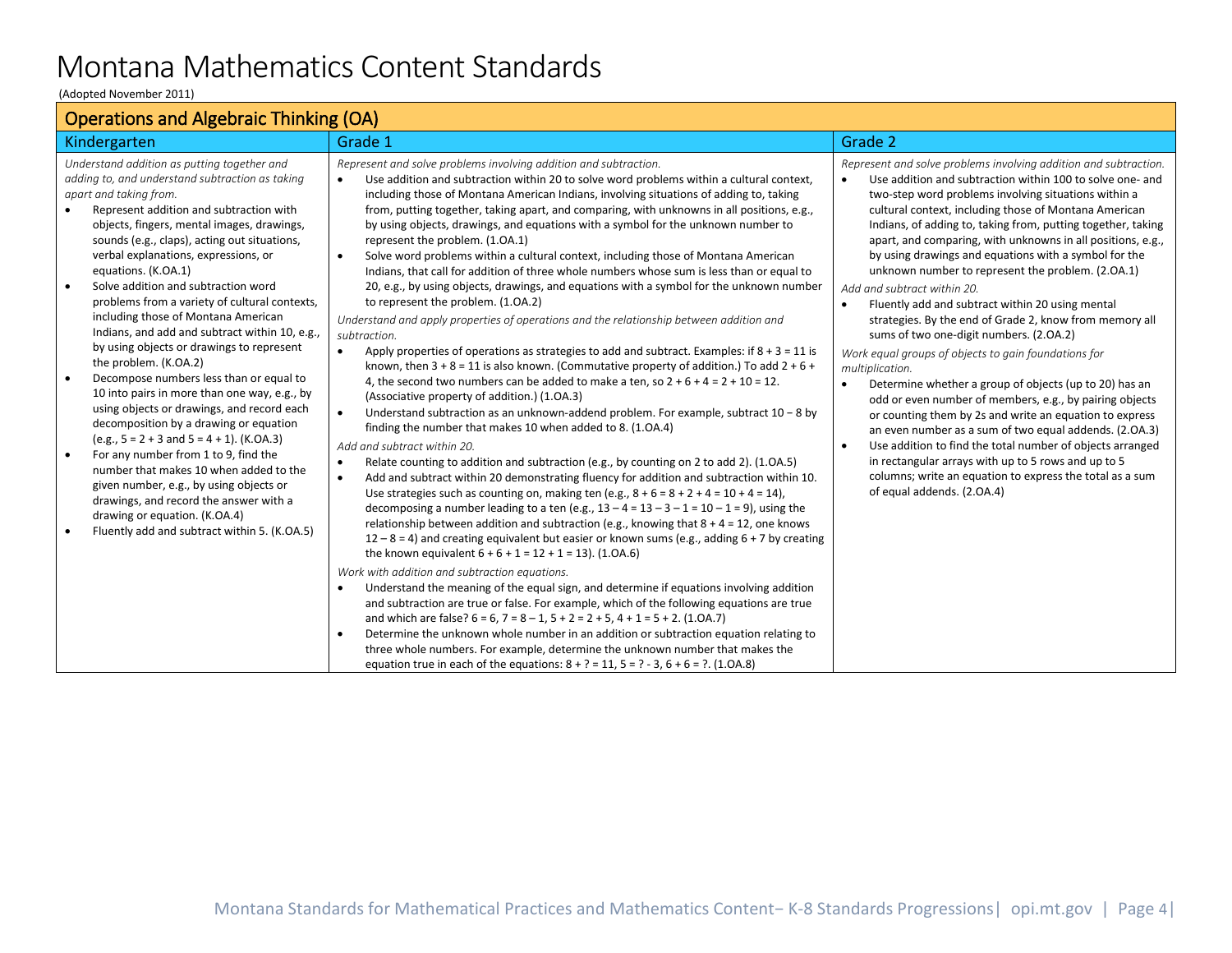<span id="page-4-0"></span>

| Number and Operations in Base Ten (NBT)                                                                                                                                                                                                                                                                                                                                                                                                            |                                                                                                                                                                                                                                                                                                                                                                                                                                                                                                                                                                                                                                                                                                                                                                                                                                                                                                                                                                                                                                                                                                                                                                                                                                                                                                                                                                                                                                                                                                                                                                                                                                                                                                                                                                                                                                                                                                                                                                                                                                                                                                                                                                                      |                                                                                                                                                                                                                                                                                                                                                                                                                                                                                                                                                                                                                                                                                                                                                                                                                                                                                                                                                                                                                                                                                                                                                                                                                                                                                                                                                                                                                                                                                                                                                                                                                                                                                                                                                                                                                                                                                                                                                                                                                                                                                                                         |  |
|----------------------------------------------------------------------------------------------------------------------------------------------------------------------------------------------------------------------------------------------------------------------------------------------------------------------------------------------------------------------------------------------------------------------------------------------------|--------------------------------------------------------------------------------------------------------------------------------------------------------------------------------------------------------------------------------------------------------------------------------------------------------------------------------------------------------------------------------------------------------------------------------------------------------------------------------------------------------------------------------------------------------------------------------------------------------------------------------------------------------------------------------------------------------------------------------------------------------------------------------------------------------------------------------------------------------------------------------------------------------------------------------------------------------------------------------------------------------------------------------------------------------------------------------------------------------------------------------------------------------------------------------------------------------------------------------------------------------------------------------------------------------------------------------------------------------------------------------------------------------------------------------------------------------------------------------------------------------------------------------------------------------------------------------------------------------------------------------------------------------------------------------------------------------------------------------------------------------------------------------------------------------------------------------------------------------------------------------------------------------------------------------------------------------------------------------------------------------------------------------------------------------------------------------------------------------------------------------------------------------------------------------------|-------------------------------------------------------------------------------------------------------------------------------------------------------------------------------------------------------------------------------------------------------------------------------------------------------------------------------------------------------------------------------------------------------------------------------------------------------------------------------------------------------------------------------------------------------------------------------------------------------------------------------------------------------------------------------------------------------------------------------------------------------------------------------------------------------------------------------------------------------------------------------------------------------------------------------------------------------------------------------------------------------------------------------------------------------------------------------------------------------------------------------------------------------------------------------------------------------------------------------------------------------------------------------------------------------------------------------------------------------------------------------------------------------------------------------------------------------------------------------------------------------------------------------------------------------------------------------------------------------------------------------------------------------------------------------------------------------------------------------------------------------------------------------------------------------------------------------------------------------------------------------------------------------------------------------------------------------------------------------------------------------------------------------------------------------------------------------------------------------------------------|--|
| Kindergarten                                                                                                                                                                                                                                                                                                                                                                                                                                       | Grade 1                                                                                                                                                                                                                                                                                                                                                                                                                                                                                                                                                                                                                                                                                                                                                                                                                                                                                                                                                                                                                                                                                                                                                                                                                                                                                                                                                                                                                                                                                                                                                                                                                                                                                                                                                                                                                                                                                                                                                                                                                                                                                                                                                                              | Grade 2                                                                                                                                                                                                                                                                                                                                                                                                                                                                                                                                                                                                                                                                                                                                                                                                                                                                                                                                                                                                                                                                                                                                                                                                                                                                                                                                                                                                                                                                                                                                                                                                                                                                                                                                                                                                                                                                                                                                                                                                                                                                                                                 |  |
| Work with numbers $11 - 19$ to gain foundations<br>for place value.<br>Compose and decompose numbers from<br>11 to 19 into ten ones and some further<br>ones, e.g., by using objects or drawings,<br>record each composition or<br>decomposition by a drawing or equation<br>(such as $18 = 10 + 8$ ); understand that<br>these numbers are composed of ten ones<br>and one, two, three, four, five, six, seven,<br>eight, or nine ones. (K.NBT.1) | Extend the counting sequence.<br>Count to 120, starting at any number less than 120 and read and write<br>$\bullet$<br>numerals and represent a number of objects with a written numeral in<br>this range. (1.NBT.1)<br>Understand place value.<br>Understand that the two digits of a two-digit number represent<br>$\bullet$<br>amounts of tens and ones and understand the following as special cases:<br>10 can be thought of as a bundle of ten ones - called a "ten."<br>$\circ$<br>The numbers from 11 to 19 are composed of a ten and one, two,<br>$\Omega$<br>three, four, five, six, seven, eight, or nine ones.<br>The numbers 10, 20, 30, 40, 50, 60, 70, 80, 90 refer to one, two,<br>$\circ$<br>three, four, five, six, seven, eight, or nine tens (and 0 ones).<br>(1.NBT.2)<br>Compare two two-digit numbers based on meanings of the tens and<br>$\bullet$<br>ones digits, recording the results of comparisons with the symbols >, =,<br>and < $(1.NBT.3)$<br>Use place value understanding and properties of operations to add and<br>subtract.<br>Add within 100, including adding a two-digit number and a one-digit<br>$\bullet$<br>number, and adding a two-digit number and a multiple of 10, using<br>concrete models or drawings and strategies based on place value,<br>properties of operations, and/or the relationship between addition and<br>subtraction; relate the strategy to a written method and explain the<br>reasoning used. Understand that in adding two-digit numbers, one adds<br>tens and tens, ones and ones; and sometimes it is necessary to compose<br>a ten. (1.NBT.4)<br>Given a two-digit number, mentally find 10 more or 10 less than the<br>$\bullet$<br>number, without having to count; explain the reasoning used. (1.NBT.5)<br>Subtract multiples of 10 in the range 10-90 from multiples of 10 in the<br>$\bullet$<br>range 10-90 (positive or zero differences), using concrete models or<br>drawings and strategies based on place value, properties of operations,<br>and/or the relationship between addition and subtraction; relate the<br>strategy to a written method and explain the reasoning used. (1.NBT.6). | Understand place value.<br>Understand that the three digits of a three-digit number represent amounts of<br>$\bullet$<br>hundreds, tens, and ones; e.g., 706 equals 7 hundreds, 0 tens, and 6 ones;<br>understand the following special cases:<br>100 can be thought of as a bundle of ten tens - called a "hundred."<br>$\circ$<br>The numbers 100, 200, 300, 400, 500, 600, 700, 800, 900 refer to one,<br>$\circ$<br>two, three, four, five, six, seven, eight, or nine hundreds (and 0 tens and 0<br>ones). (2.NBT.1)<br>Count within 1000; skip-count by 5s, 10s, and 100s. (2.NBT.2)<br>٠<br>Read and write numbers to 1000 using base-ten numerals, number names, and<br>$\bullet$<br>expanded form. (2.NBT.3.)<br>Compare two three-digit numbers based on meanings of the hundreds, tens,<br>$\bullet$<br>and ones digits, using $>$ , =, and < symbols to record the results of comparisons.<br>(2.NBT.4)<br>Use place value understanding and properties of operations to add and subtract.<br>Fluently add and subtract within 100 using strategies based on place value,<br>$\bullet$<br>properties of operations, and/or the relationship between addition and<br>subtraction. (2.NBT.5)<br>Add up to four two-digit numbers using strategies based on place value and<br>$\bullet$<br>properties of operations. (2.NBT.6)<br>Add and subtract within 1000 using concrete models or drawings and strategies<br>$\bullet$<br>based on place value, properties of operations, and/or the relationship<br>between addition and subtraction; relate the strategy to a written method.<br>Understand that in adding or subtracting three-digit numbers, one adds or<br>subtracts hundreds and hundreds, tens and tens, ones and ones; and<br>sometimes it is necessary to compose or decompose tens or hundreds.<br>(2.NBT.7)<br>Mentally add 10 or 100 to a given number 100-900 and mentally subtract 10 or<br>$\bullet$<br>100 from a given number 100-900. (2.NBT.8)<br>Explain why addition and subtraction strategies work using place value and the<br>$\bullet$<br>properties of operations. (2.NBT.9) |  |

<span id="page-4-1"></span>

| Number and Operations- Fractions (NF) |         |         |
|---------------------------------------|---------|---------|
| Kindergarten                          | Grade 1 | Grade 2 |
| None                                  | None    | None    |
|                                       |         |         |
|                                       |         |         |
|                                       |         |         |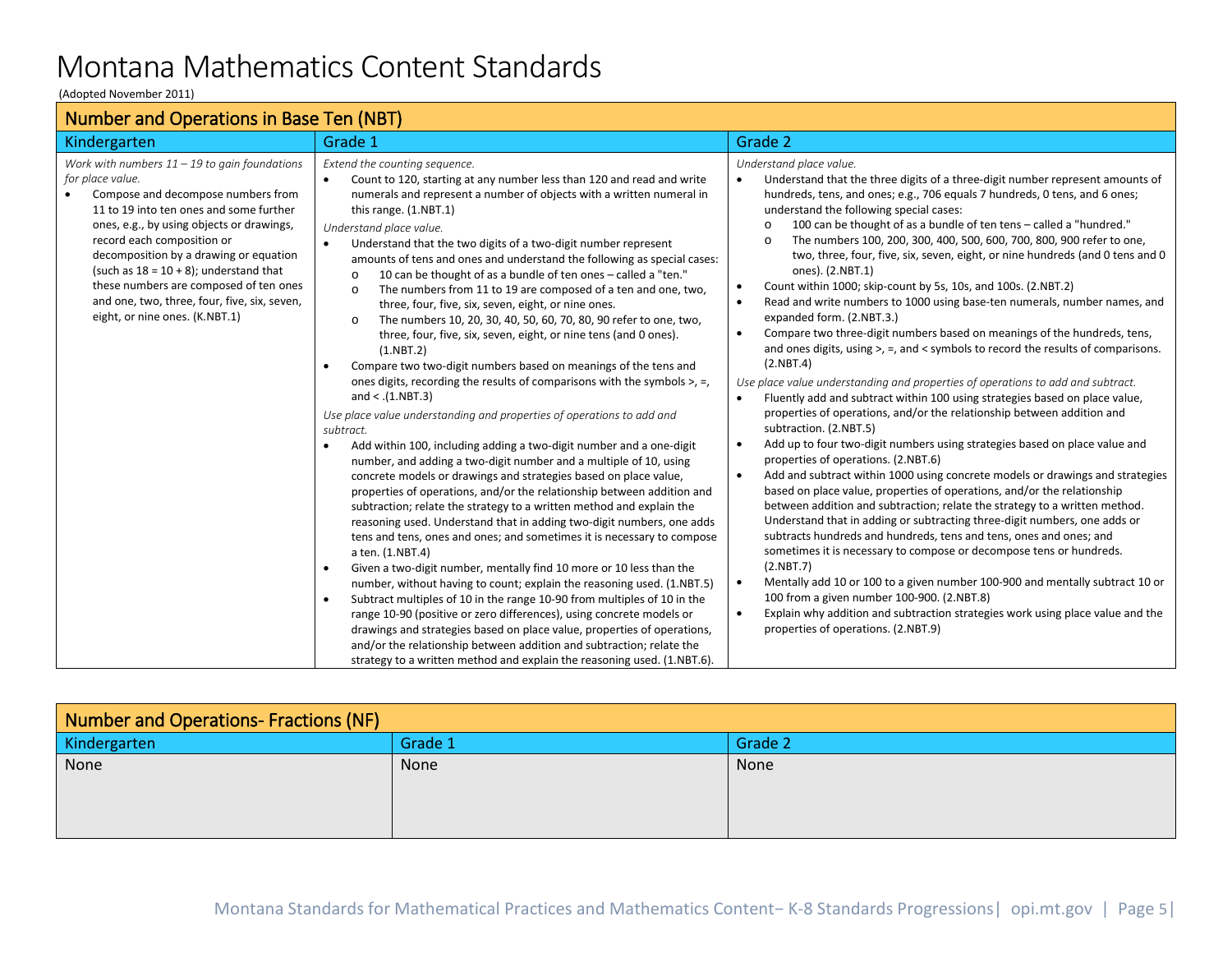<span id="page-5-0"></span>

| <b>Measurement and Data (MD)</b>                                                                                                                                                                                                                                                                                                                                                                                                                                                                                                                                                                                                                                                                                                                                                                                                 |                                                                                                                                                                                                                                                                                                                                                                                                                                                                                                                                                                                                                                                                                                                                                                                                                                                                                                                                                                                                                                                                                                                                                                                 |                                                                                                                                                                                                                                                                                                                                                                                                                                                                                                                                                                                                                                                                                                                                                                                                                                                                                                                                                                                                                                                                                                                                                                                                                                                                                                                                                                                                                                                                                                                                                                                                                                                                                                                                                                                                                                                                                                                                                                                                                                                                                                                                                                                                                                                                                                                                                                                                                                                                    |  |
|----------------------------------------------------------------------------------------------------------------------------------------------------------------------------------------------------------------------------------------------------------------------------------------------------------------------------------------------------------------------------------------------------------------------------------------------------------------------------------------------------------------------------------------------------------------------------------------------------------------------------------------------------------------------------------------------------------------------------------------------------------------------------------------------------------------------------------|---------------------------------------------------------------------------------------------------------------------------------------------------------------------------------------------------------------------------------------------------------------------------------------------------------------------------------------------------------------------------------------------------------------------------------------------------------------------------------------------------------------------------------------------------------------------------------------------------------------------------------------------------------------------------------------------------------------------------------------------------------------------------------------------------------------------------------------------------------------------------------------------------------------------------------------------------------------------------------------------------------------------------------------------------------------------------------------------------------------------------------------------------------------------------------|--------------------------------------------------------------------------------------------------------------------------------------------------------------------------------------------------------------------------------------------------------------------------------------------------------------------------------------------------------------------------------------------------------------------------------------------------------------------------------------------------------------------------------------------------------------------------------------------------------------------------------------------------------------------------------------------------------------------------------------------------------------------------------------------------------------------------------------------------------------------------------------------------------------------------------------------------------------------------------------------------------------------------------------------------------------------------------------------------------------------------------------------------------------------------------------------------------------------------------------------------------------------------------------------------------------------------------------------------------------------------------------------------------------------------------------------------------------------------------------------------------------------------------------------------------------------------------------------------------------------------------------------------------------------------------------------------------------------------------------------------------------------------------------------------------------------------------------------------------------------------------------------------------------------------------------------------------------------------------------------------------------------------------------------------------------------------------------------------------------------------------------------------------------------------------------------------------------------------------------------------------------------------------------------------------------------------------------------------------------------------------------------------------------------------------------------------------------------|--|
| Kindergarten                                                                                                                                                                                                                                                                                                                                                                                                                                                                                                                                                                                                                                                                                                                                                                                                                     | Grade 1                                                                                                                                                                                                                                                                                                                                                                                                                                                                                                                                                                                                                                                                                                                                                                                                                                                                                                                                                                                                                                                                                                                                                                         | Grade 2                                                                                                                                                                                                                                                                                                                                                                                                                                                                                                                                                                                                                                                                                                                                                                                                                                                                                                                                                                                                                                                                                                                                                                                                                                                                                                                                                                                                                                                                                                                                                                                                                                                                                                                                                                                                                                                                                                                                                                                                                                                                                                                                                                                                                                                                                                                                                                                                                                                            |  |
| Describe and compare measurable attributes.<br>Describe measurable attributes of objects, such as<br>length or weight and describe several measurable<br>attributes of a single object. (K.MD.1)<br>Directly compare two objects with a measurable<br>$\bullet$<br>attribute in common, to see which object has "more<br>of"/"less of" the attribute and describe the<br>difference. For example, directly compare the<br>heights of two children and describe one child as<br>taller/shorter. (K.MD.2)<br>Classify objects and count the number of objects in each<br>category.<br>Classify objects from a variety of cultural contexts,<br>$\bullet$<br>including those of Montana American Indians, into<br>given categories; count the numbers of objects in<br>each category, and sort the categories by count.<br>(K.MD.3) | Measure lengths indirectly and by iterating length units.<br>Order three objects from a variety of cultural contexts,<br>$\bullet$<br>including those of Montana American Indians, by length and<br>compare the lengths of two objects indirectly by using a third<br>object. (1.MD.1)<br>Express the length of an object as a whole number of length<br>$\bullet$<br>units, by laying multiple copies of a shorter object (the length<br>unit) end to end; understand that the length measurement of<br>an object is the number of same-size length units that span it<br>with no gaps or overlaps. Limit to contexts where the object<br>being measured is spanned by a whole number of length<br>units with no gaps or overlaps. (1.MD.2)<br>Tell and write time.<br>Tell and write time in hours and half-hours using analog and<br>$\bullet$<br>digital clocks. (1.MD.3)<br>Represent and interpret data.<br>Organize, represent, and interpret data with up to three<br>$\bullet$<br>categories; ask and answer questions about the total number<br>of data points, how many in each category, and how many<br>more or less are in one category than in another. (1.MD.4) | Measure and estimate lengths in standard units.<br>Measure the length of an object by selecting and using appropriate tools such<br>as rulers, yardsticks, meter sticks, and measuring tapes. (2.MD.1)<br>Measure the length of an object twice, using length units of different lengths<br>$\bullet$<br>for the two measurements and describe how the two measurements relate to<br>the size of the unit chosen. (2.MD.2)<br>Estimate lengths using units of inches, feet, centimeters, and meters. (2.MD.3)<br>$\bullet$<br>$\bullet$<br>Measure to determine how much longer one object is than another, expressing<br>the length difference in terms of a standard length unit. (2.MD.4)<br>Relate addition and subtraction to length.<br>Use addition and subtraction within 100 to solve word problems within a<br>cultural context, including those of Montana American Indians, involving<br>lengths that are given in the same units, e.g., by using drawings (such as<br>drawings of rulers) and equations with a symbol for the unknown number to<br>represent the problem. (2.MD.5)<br>$\bullet$<br>Represent whole numbers as lengths from 0 on a number line diagram with<br>equally spaced points corresponding to the numbers 0, 1, 2,  and represent<br>whole-number sums and differences within 100 on a number line diagram.<br>(2.MD.6)<br>Work with time and money.<br>Tell and write time from analog and digital clocks to the nearest five minutes<br>$\bullet$<br>using $a.m.$ and $p.m.$ $(2.MD.7)$<br>Solve word problems involving dollar bills, quarters, dimes, nickels, and<br>$\bullet$<br>pennies, using \$ and ¢ symbols appropriately. For example, if you have two<br>dimes and three pennies, how many cents do you have? (2.MD.8)<br>Represent and interpret data.<br>Generate measurement data by measuring lengths of several objects to the<br>$\bullet$<br>nearest whole unit, or by making repeated measurements of the same object<br>and show the measurements by making a line plot, where the horizontal scale<br>is marked off in whole-number units. (2.MD.9)<br>Draw a picture graph and a bar graph (with single-unit scale) to represent a<br>$\bullet$<br>data set from a variety of cultural contexts, including those of Montana<br>American Indians, with up to four categories and solve simple put-together,<br>take-apart and compare problems using information presented in a bar graph.<br>(2.MD.10) |  |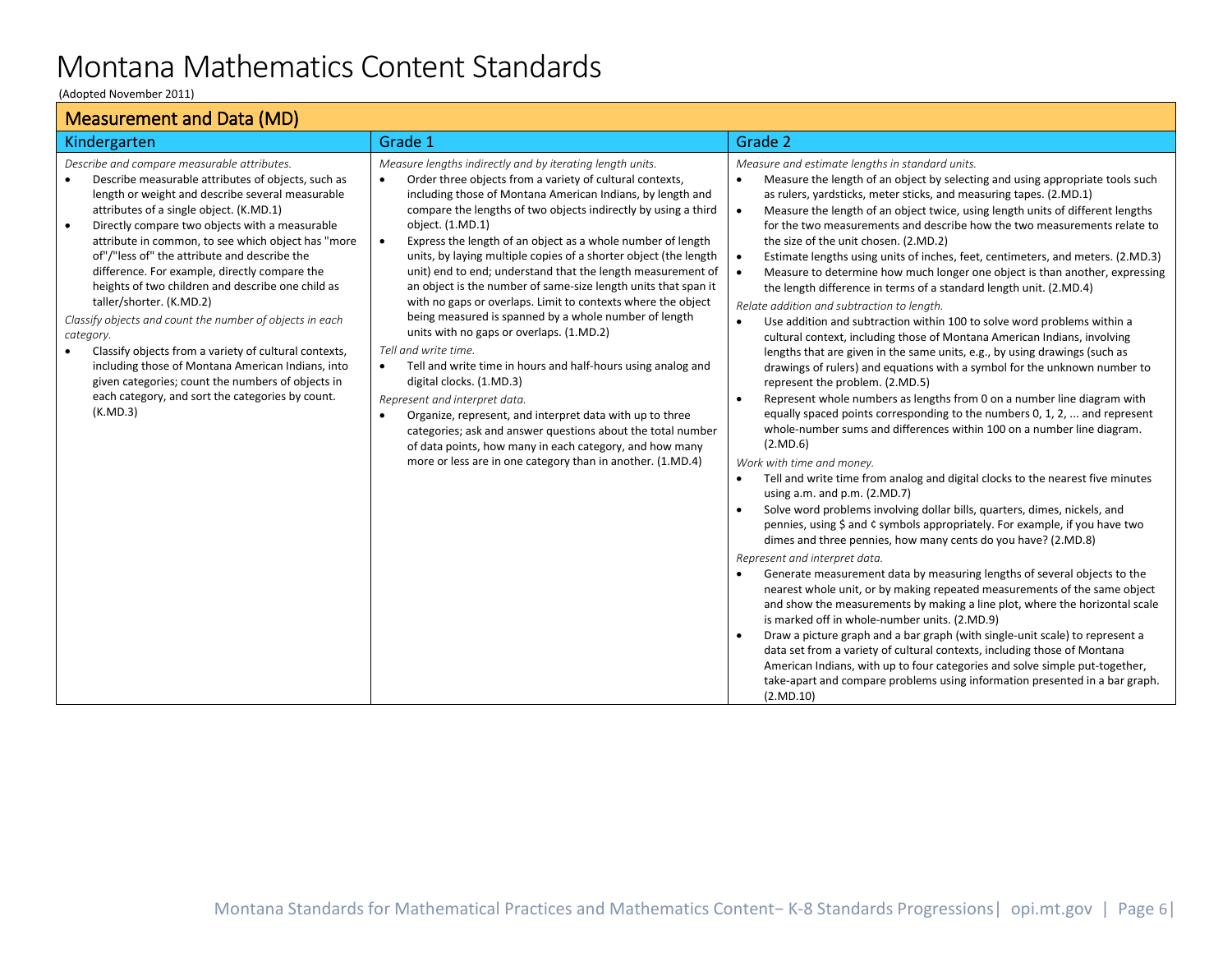<span id="page-6-0"></span>

| Geometry (G)                                                                                                                                                                                                                                                                                                                                                                                                                                                                                                                                                                                                                                                                                                                                                                                                                                                                                                                                                                                                                                                                                                                                                                                                                                                                                                                                                                                            |                                                                                                                                                                                                                                                                                                                                                                                                                                                                                                                                                                                                                                                                                                                                                                                                                                                                                                                                                                                                                         |                                                                                                                                                                                                                                                                                                                                                                                                                                                                                                                                                                                                                                                                                                                                                     |  |
|---------------------------------------------------------------------------------------------------------------------------------------------------------------------------------------------------------------------------------------------------------------------------------------------------------------------------------------------------------------------------------------------------------------------------------------------------------------------------------------------------------------------------------------------------------------------------------------------------------------------------------------------------------------------------------------------------------------------------------------------------------------------------------------------------------------------------------------------------------------------------------------------------------------------------------------------------------------------------------------------------------------------------------------------------------------------------------------------------------------------------------------------------------------------------------------------------------------------------------------------------------------------------------------------------------------------------------------------------------------------------------------------------------|-------------------------------------------------------------------------------------------------------------------------------------------------------------------------------------------------------------------------------------------------------------------------------------------------------------------------------------------------------------------------------------------------------------------------------------------------------------------------------------------------------------------------------------------------------------------------------------------------------------------------------------------------------------------------------------------------------------------------------------------------------------------------------------------------------------------------------------------------------------------------------------------------------------------------------------------------------------------------------------------------------------------------|-----------------------------------------------------------------------------------------------------------------------------------------------------------------------------------------------------------------------------------------------------------------------------------------------------------------------------------------------------------------------------------------------------------------------------------------------------------------------------------------------------------------------------------------------------------------------------------------------------------------------------------------------------------------------------------------------------------------------------------------------------|--|
| Kindergarten                                                                                                                                                                                                                                                                                                                                                                                                                                                                                                                                                                                                                                                                                                                                                                                                                                                                                                                                                                                                                                                                                                                                                                                                                                                                                                                                                                                            | Grade 1                                                                                                                                                                                                                                                                                                                                                                                                                                                                                                                                                                                                                                                                                                                                                                                                                                                                                                                                                                                                                 | Grade 2                                                                                                                                                                                                                                                                                                                                                                                                                                                                                                                                                                                                                                                                                                                                             |  |
| Identify and describe shapes (squares, circles, triangles, rectangles,<br>hexagons, cubes, cones, cylinders, and spheres).<br>Describe objects, including those of Montana American Indians, in<br>the environment using names of shapes, and describe the relative<br>positions of these objects using terms such as: above, below, beside,<br>in front of, behind, and next to. (K.G.1)<br>Correctly name shapes regardless of their orientations or overall<br>$\bullet$<br>size. (K.G.2)<br>Identify shapes as two-dimensional (lying in a plane, "flat") or three-<br>$\bullet$<br>dimensional ("solid"). (K.G.3)<br>Analyze, compare, create, and compose shapes.<br>Analyze and compare two- and three-dimensional shapes, in<br>$\bullet$<br>different sizes and orientations, using informal language to describe<br>their similarities, differences, parts (e.g., number of sides and<br>vertices/"corners") and other attributes (e.g., having sides of equal<br>length). (K.G.4)<br>Model shapes in the world from a variety of cultural contexts,<br>$\bullet$<br>including those of Montana American Indians, by building shapes<br>from components (e.g., sticks and clay balls) and drawing shapes.<br>(K.G.5)<br>Compose simple shapes to form larger shapes. For example, "Can<br>$\bullet$<br>you join these two triangles with full sides touching to make a<br>rectangle?" (K.G.6) | Reason with shapes and their attributes.<br>Distinguish between defining attributes (e.g., triangles are closed and<br>three-sided) versus non-defining attributes (e.g., color, orientation,<br>overall size); build and draw shapes to possess defining attributes.<br>(1.G.1)<br>$\bullet$<br>Compose two-dimensional shapes (rectangles, squares, trapezoids,<br>triangles, half-circles, and quarter-circles) or three-dimensional shapes<br>(cubes, right rectangular prisms, right circular cones, and right circular<br>cylinders) to create a composite shape, and compose new shapes from<br>the composite shape. (1.6.2)<br>Partition circles and rectangles into two and four equal shares, describe<br>$\bullet$<br>the shares using the words: halves, fourths, and quarters, and use the<br>phrases half of, fourth of, and quarter of. Describe the whole as two of,<br>or four of the shares. Understand for these examples that decomposing<br>into more equal shares creates smaller shares. (1.G.3) | Reason with shapes and their attributes.<br>Recognize and draw shapes having specified<br>attributes, such as a given number of angles or a<br>given number of equal faces. Identify triangles,<br>quadrilaterals, pentagons, hexagons, and cubes.<br>(2.G.1)<br>$\bullet$<br>Partition a rectangle into rows and columns of same-<br>size squares and count to find the total number of<br>them. (2.G.2)<br>Partition circles and rectangles into two, three, or<br>$\bullet$<br>four equal shares, describe the shares using the<br>words halves, thirds, half of, a third of, etc., describe<br>the whole as two halves, three thirds, four fourths.<br>Recognize that equal shares of identical wholes need<br>not have the same shape. (2.G.3) |  |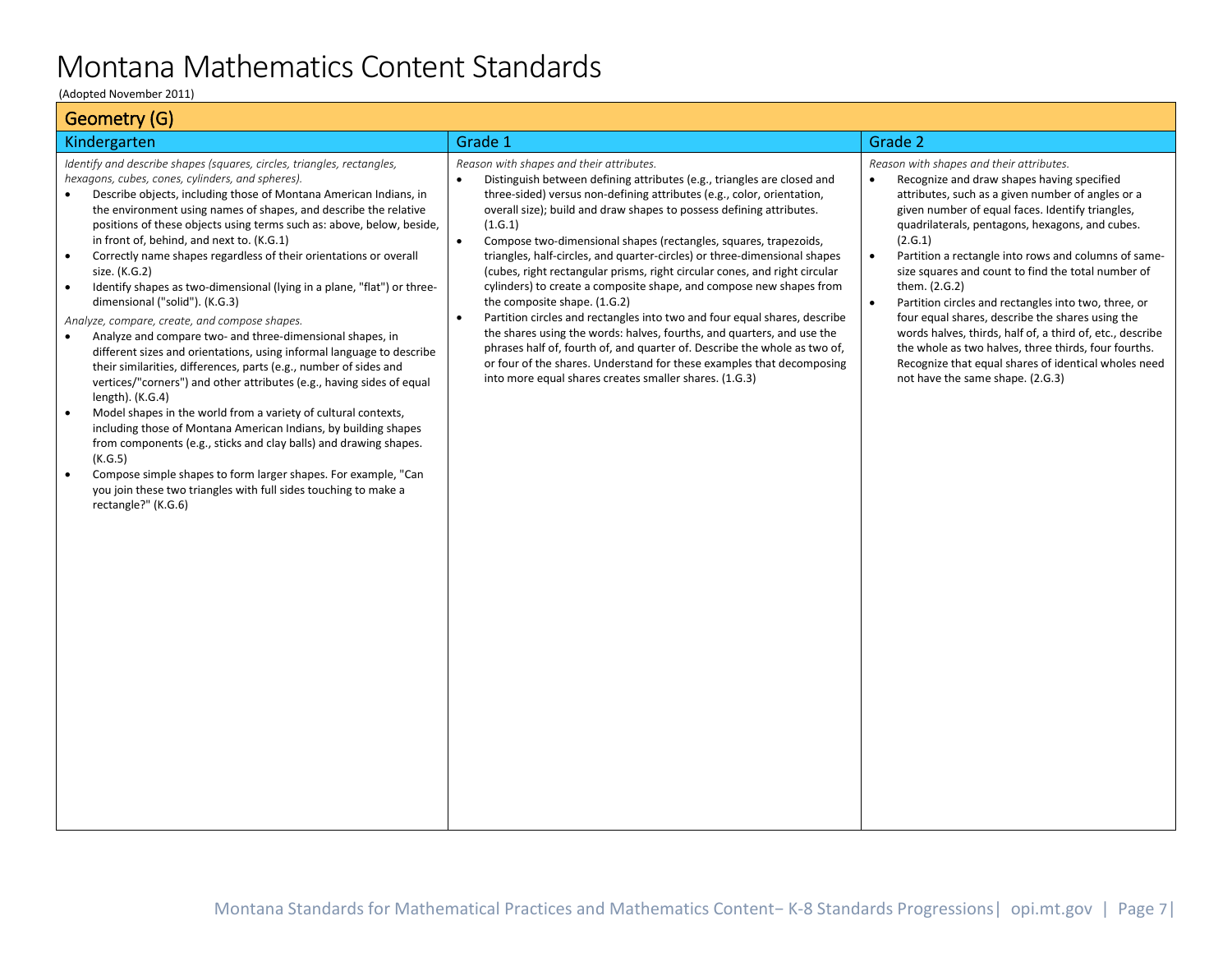(Adopted November 2011)

#### <span id="page-7-0"></span>Progressions by Domains, Clusters and Standards, Grades 3 – 5

<span id="page-7-1"></span>

| <b>Operations and Algebraic Thinking (OA)</b>                                                                                                                                                                                                                                                                                                                                                                                                                                                                                                                                                                                                                                                                                                                                                                                                                                                                                                                                                                                                                                                                                                                                                                                                                                                                                                                                                                                                                                                                                                                                                                                                                                                                                                                                                                                                                                                                                                                                                                                                                                                                                                                                                                                                                                                                                                                                                                                                                                                                                                                                                                                                                                                                                                                                                                                                                                                                                                                                                                                                                                                                                                                                                                                                                                                                                                                                           |                                                                                                                                                                                                                                                                                                                                                                                                                                                                                                                                                                                                                                                                                                                                                                                                                                                                                                                                                                                                                                                                                                                                                                                                                                                                                                                                                                                                                                                                                                                                                                                                                                                                                                                                                                                                                                                                                                                                                                                                                                     |                                                                                                                                                                                                                                                                                                                                                                                                                                                                                                                                                                                                                                                                                                                                                                                                                                                                                                                                                                                                                                                                                                                                                                                                                                                                            |  |
|-----------------------------------------------------------------------------------------------------------------------------------------------------------------------------------------------------------------------------------------------------------------------------------------------------------------------------------------------------------------------------------------------------------------------------------------------------------------------------------------------------------------------------------------------------------------------------------------------------------------------------------------------------------------------------------------------------------------------------------------------------------------------------------------------------------------------------------------------------------------------------------------------------------------------------------------------------------------------------------------------------------------------------------------------------------------------------------------------------------------------------------------------------------------------------------------------------------------------------------------------------------------------------------------------------------------------------------------------------------------------------------------------------------------------------------------------------------------------------------------------------------------------------------------------------------------------------------------------------------------------------------------------------------------------------------------------------------------------------------------------------------------------------------------------------------------------------------------------------------------------------------------------------------------------------------------------------------------------------------------------------------------------------------------------------------------------------------------------------------------------------------------------------------------------------------------------------------------------------------------------------------------------------------------------------------------------------------------------------------------------------------------------------------------------------------------------------------------------------------------------------------------------------------------------------------------------------------------------------------------------------------------------------------------------------------------------------------------------------------------------------------------------------------------------------------------------------------------------------------------------------------------------------------------------------------------------------------------------------------------------------------------------------------------------------------------------------------------------------------------------------------------------------------------------------------------------------------------------------------------------------------------------------------------------------------------------------------------------------------------------------------------|-------------------------------------------------------------------------------------------------------------------------------------------------------------------------------------------------------------------------------------------------------------------------------------------------------------------------------------------------------------------------------------------------------------------------------------------------------------------------------------------------------------------------------------------------------------------------------------------------------------------------------------------------------------------------------------------------------------------------------------------------------------------------------------------------------------------------------------------------------------------------------------------------------------------------------------------------------------------------------------------------------------------------------------------------------------------------------------------------------------------------------------------------------------------------------------------------------------------------------------------------------------------------------------------------------------------------------------------------------------------------------------------------------------------------------------------------------------------------------------------------------------------------------------------------------------------------------------------------------------------------------------------------------------------------------------------------------------------------------------------------------------------------------------------------------------------------------------------------------------------------------------------------------------------------------------------------------------------------------------------------------------------------------------|----------------------------------------------------------------------------------------------------------------------------------------------------------------------------------------------------------------------------------------------------------------------------------------------------------------------------------------------------------------------------------------------------------------------------------------------------------------------------------------------------------------------------------------------------------------------------------------------------------------------------------------------------------------------------------------------------------------------------------------------------------------------------------------------------------------------------------------------------------------------------------------------------------------------------------------------------------------------------------------------------------------------------------------------------------------------------------------------------------------------------------------------------------------------------------------------------------------------------------------------------------------------------|--|
| Grade 3                                                                                                                                                                                                                                                                                                                                                                                                                                                                                                                                                                                                                                                                                                                                                                                                                                                                                                                                                                                                                                                                                                                                                                                                                                                                                                                                                                                                                                                                                                                                                                                                                                                                                                                                                                                                                                                                                                                                                                                                                                                                                                                                                                                                                                                                                                                                                                                                                                                                                                                                                                                                                                                                                                                                                                                                                                                                                                                                                                                                                                                                                                                                                                                                                                                                                                                                                                                 | Grade 4                                                                                                                                                                                                                                                                                                                                                                                                                                                                                                                                                                                                                                                                                                                                                                                                                                                                                                                                                                                                                                                                                                                                                                                                                                                                                                                                                                                                                                                                                                                                                                                                                                                                                                                                                                                                                                                                                                                                                                                                                             | Grade 5                                                                                                                                                                                                                                                                                                                                                                                                                                                                                                                                                                                                                                                                                                                                                                                                                                                                                                                                                                                                                                                                                                                                                                                                                                                                    |  |
| Represent and solve problems involving multiplication and division.<br>Interpret products of whole numbers, e.g., interpret $5 \times 7$ as the total number of objects in 5<br>groups of 7 objects each. For example, describe a context in which a total number of objects can<br>be expressed as $5 \times 7$ . (3.0A.1)<br>Interpret whole-number quotients of whole numbers, e.g., interpret $56 \div 8$ as the number of<br>$\bullet$<br>objects in each share when 56 objects are partitioned equally into 8 shares, or as a number of<br>shares when 56 objects are partitioned into equal shares of 8 objects each. For example, describe<br>a context in which a number of shares or a number of groups can be expressed as $56 \div 8$ . (3.0A.2)<br>Use multiplication and division within 100 to solve word problems in situations involving equal<br>$\bullet$<br>groups, arrays, and measurement quantities, e.g., by using drawings and equations with a symbol<br>for the unknown number to represent the problem. (3.0A.3)<br>Determine the unknown whole number in a multiplication or division equation relating three<br>$\bullet$<br>whole numbers. For example, determine the unknown number that makes the equation true in<br>each of the equations $8 \times ? = 48$ , $5 = ? \div 3$ , $6 \times 6 = ?$ . (3.0A.4)<br>Understand properties of multiplication and the relationship between multiplication and division.<br>Apply properties of operations as strategies to multiply and divide. Examples: If $6 \times 4 = 24$ is<br>known, then $4 \times 6 = 24$ is also known. (Commutative property of multiplication.) $3 \times 5 \times 2$ can be<br>found by $3 \times 5 = 15$ , then $15 \times 2 = 30$ , or by $5 \times 2 = 10$ , then $3 \times 10 = 30$ . (Associative property of<br>multiplication.) Knowing that $8 \times 5 = 40$ and $8 \times 2 = 16$ , one can find $8 \times 7$ as $8 \times (5 + 2) = (8 \times 5) + (8$<br>$\times$ 2) = 40 + 16 = 56. (Distributive property.) (3.0A.5)<br>Understand division as an unknown factor problem. For example, find $32 \div 8$ by finding the<br>$\bullet$<br>number that makes 32 when multiplied by 8. (3.0A.6)<br>Multiply and divide within 100.<br>fluently multiply and divide within 100, using strategies such as the relationship between<br>$\bullet$<br>multiplication and division (e.g., knowing that $8 \times 5 = 40$ , one knows $40 \div 5 = 8$ ) or properties of<br>operations. By the end of Grade 3, know from memory all products of two one-digit numbers.<br>(3.0A.7)<br>Solve problems involving the four operations, and identify and explain patterns in arithmetic.<br>Solve two-step word problems using the four operations within cultural contexts, including those<br>of Montana American Indians. Represent these problems using equations with a letter standing for<br>the unknown quantity. Assess the reasonableness of answers using mental computation and<br>estimation strategies including rounding. (3.0A.8)<br>Identify arithmetic patterns (including patterns in the addition table or multiplication table), and<br>$\bullet$<br>explain them using properties of operations. For example, observe that four times a number is<br>always even, and explain why four times a number can be decomposed into two equal addends.<br>(3.0A.9) | Use the four operations with whole numbers to solve problems.<br>Interpret a multiplication equation as a comparison, e.g.,<br>interpret $35 = 5 \times 7$ as a statement that 35 is 5 times as<br>many as 7 and 7 times as many as 5. Represent verbal<br>statements of multiplicative comparisons as multiplication<br>equations. (4.0A.1)<br>Multiply or divide to solve word problems involving<br>$\bullet$<br>multiplicative comparison, e.g., by using drawings and<br>equations with a symbol for the unknown number to<br>represent the problem, distinguishing multiplicative<br>comparison from additive comparison. (4.OA.2)<br>Solve multi-step word problems within cultural contexts,<br>$\bullet$<br>including those of Montana American Indians, with whole<br>numbers and having whole-number answers using the four<br>operations, including problems in which remainders must<br>be interpreted. Represent these problems using equations<br>with a letter standing for the unknown quantity. Assess the<br>reasonableness of answers using mental computation and<br>estimation strategies including rounding. (4.0A.3)<br>Gain familiarity with factors and multiples.<br>Find all factor pairs for a whole number in the range 1-100.<br>Recognize that a whole number is a multiple of each of its<br>factors. Determine whether a given whole number in the<br>range 1-1000 is a multiple of a given one-digit number.<br>Determine whether a given whole number in the range 1-<br>100 is prime or composite. (4.0A.4)<br>Generate and analyze patterns.<br>Generate a number or shape pattern that follows a given<br>rule. Identify apparent features of the pattern that were not<br>explicit in the rule itself. For example, given the rule "Add 3"<br>and the starting number 1, generate terms in the resulting<br>sequence and observe that the terms appear to alternate<br>between odd and even numbers. Explain informally why the<br>numbers will continue to alternate in this way. (4.0A.5) | Write and interpret numerical<br>expressions.<br>Use parentheses, brackets, or<br>braces in numerical expressions<br>and evaluate expressions with<br>these symbols. (5.OA.1)<br>$\bullet$<br>Write simple expressions that<br>record calculations with numbers<br>and interpret numerical<br>expressions without evaluating<br>them. For example, express the<br>calculation "add 8 and 7, then<br>multiply by 2" as $2 \times (8 + 7)$ .<br>Recognize that $3 \times (18932 + 921)$ is<br>three times as large as 18932 +<br>921, without having to calculate<br>the indicated sum or product.<br>(5.0A.2)<br>Analyze patterns and relationships.<br>Generate two numerical patterns<br>using two given rules. Identify<br>apparent relationships between<br>corresponding terms. Form<br>ordered pairs consisting of<br>corresponding terms from the two<br>patterns and graph the ordered<br>pairs on a coordinate plane. For<br>example, given the rule "Add 3"<br>and the starting number 0, and<br>given the rule "Add 6" and the<br>starting number 0, generate terms<br>in the resulting sequences and<br>observe that the terms in one<br>sequence are twice the<br>corresponding terms in the other<br>sequence. Explain informally why<br>this is so. (5.0A.3) |  |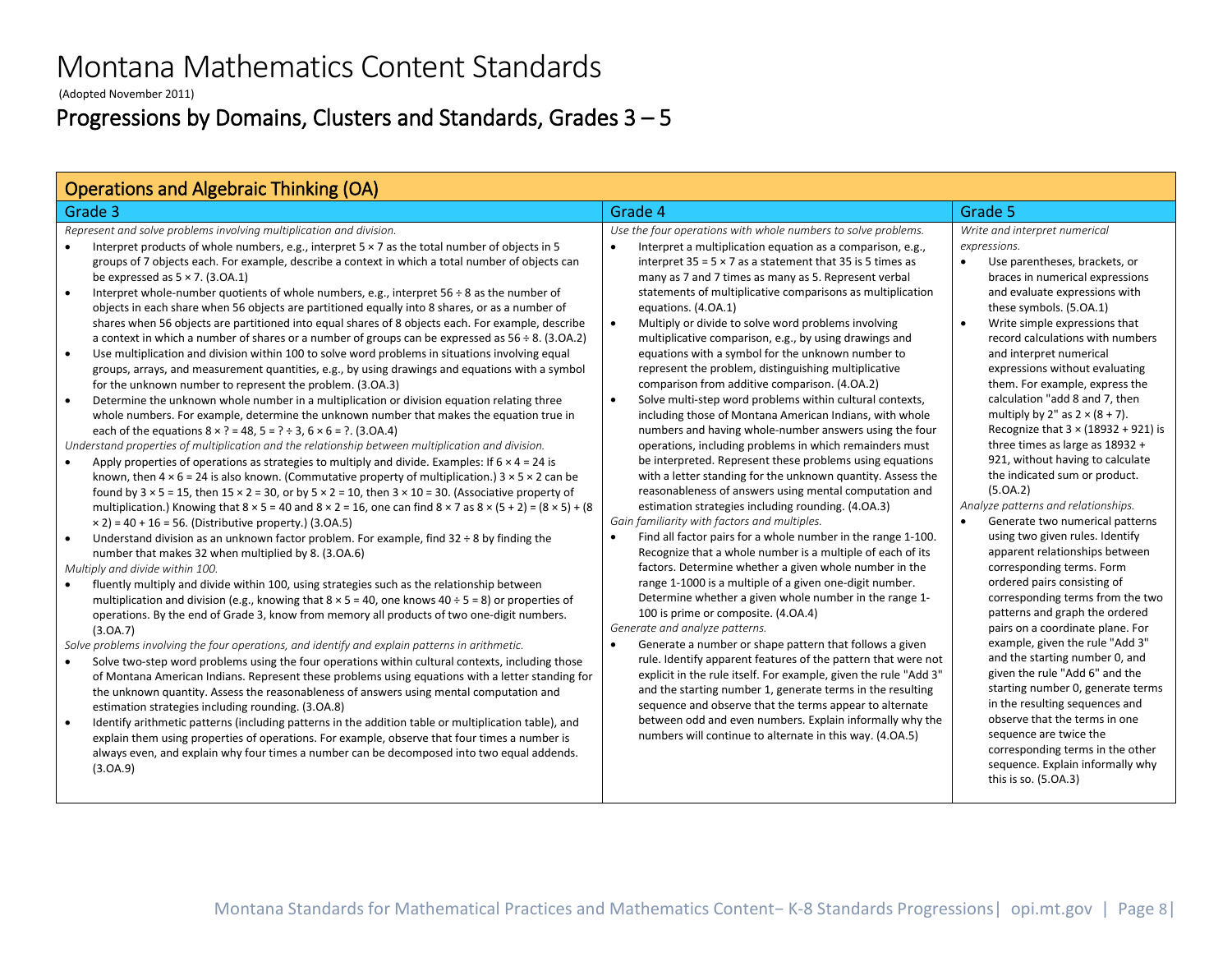<span id="page-8-0"></span>

| Number and Operations in Base Ten (NBT)                                                                                                                                                                                                                                                                                                                                                                                                                                                                                                                                                                                                 |                                                                                                                                                                                                                                                                                                                                                                                                                                                                                                                                                                                                                                                                                                                                                                                                                                                                                                                                                                                                                                                                                                                                                                                                                                                                                                                                                                                                                                                                                                                                                                                                                                                                                  |                                                                                                                                                                                                                                                                                                                                                                                                                                                                                                                                                                                                                                                                                                                                                                                                                                                                                                                                                                                                                                                                                                                                                                                                                                                                                                                                                                                                                                                                                                                                                                                                                                                                                                                                                                                                                                                                                                                                                                                                                                                                                                          |
|-----------------------------------------------------------------------------------------------------------------------------------------------------------------------------------------------------------------------------------------------------------------------------------------------------------------------------------------------------------------------------------------------------------------------------------------------------------------------------------------------------------------------------------------------------------------------------------------------------------------------------------------|----------------------------------------------------------------------------------------------------------------------------------------------------------------------------------------------------------------------------------------------------------------------------------------------------------------------------------------------------------------------------------------------------------------------------------------------------------------------------------------------------------------------------------------------------------------------------------------------------------------------------------------------------------------------------------------------------------------------------------------------------------------------------------------------------------------------------------------------------------------------------------------------------------------------------------------------------------------------------------------------------------------------------------------------------------------------------------------------------------------------------------------------------------------------------------------------------------------------------------------------------------------------------------------------------------------------------------------------------------------------------------------------------------------------------------------------------------------------------------------------------------------------------------------------------------------------------------------------------------------------------------------------------------------------------------|----------------------------------------------------------------------------------------------------------------------------------------------------------------------------------------------------------------------------------------------------------------------------------------------------------------------------------------------------------------------------------------------------------------------------------------------------------------------------------------------------------------------------------------------------------------------------------------------------------------------------------------------------------------------------------------------------------------------------------------------------------------------------------------------------------------------------------------------------------------------------------------------------------------------------------------------------------------------------------------------------------------------------------------------------------------------------------------------------------------------------------------------------------------------------------------------------------------------------------------------------------------------------------------------------------------------------------------------------------------------------------------------------------------------------------------------------------------------------------------------------------------------------------------------------------------------------------------------------------------------------------------------------------------------------------------------------------------------------------------------------------------------------------------------------------------------------------------------------------------------------------------------------------------------------------------------------------------------------------------------------------------------------------------------------------------------------------------------------------|
| Grade 3                                                                                                                                                                                                                                                                                                                                                                                                                                                                                                                                                                                                                                 | Grade 4                                                                                                                                                                                                                                                                                                                                                                                                                                                                                                                                                                                                                                                                                                                                                                                                                                                                                                                                                                                                                                                                                                                                                                                                                                                                                                                                                                                                                                                                                                                                                                                                                                                                          | Grade 5                                                                                                                                                                                                                                                                                                                                                                                                                                                                                                                                                                                                                                                                                                                                                                                                                                                                                                                                                                                                                                                                                                                                                                                                                                                                                                                                                                                                                                                                                                                                                                                                                                                                                                                                                                                                                                                                                                                                                                                                                                                                                                  |
| Use place value understanding and properties of operations to<br>perform multi-digit arithmetic.<br>Use place value understanding to round whole numbers<br>to the nearest 10 or 100. (3.NBT.1)<br>Fluently add and subtract within 1000 using strategies<br>$\bullet$<br>and algorithms based on place value, properties of<br>operations, and/or the relationship between addition<br>and subtraction. (3.NBT.2)<br>Multiply one-digit whole numbers by multiples of 10 in<br>$\bullet$<br>the range 10-90 (e.g., $9 \times 80$ , $5 \times 60$ ) using strategies<br>based on place value and properties of operations.<br>(3.NBT.3) | Generalize place value understanding for multi-digit whole numbers.<br>Recognize that in a multi-digit whole number, a digit in one place<br>$\bullet$<br>represents ten times what it represents in the place to its right. For<br>example, recognize that $700 \div 70 = 10$ by applying concepts of place<br>value and division. (4.NBT.1)<br>Read and write multi-digit whole numbers using base ten numerals,<br>$\bullet$<br>number names, and expanded form and compare two multi-digit<br>numbers based on meanings of the digits in each place, using >, =,<br>and < symbols to record the results of comparisons. (4.NBT.2)<br>Use place value understanding to round multi-digit whole numbers<br>$\bullet$<br>to any place. (4.NBT.3)<br>Use place value understanding and properties of operations to perform<br>multi-digit arithmetic.<br>Fluently add and subtract multi-digit whole numbers using the<br>$\bullet$<br>standard algorithm. (4.NBT.4)<br>Multiply a whole number of up to four digits by a one-digit whole<br>$\bullet$<br>number, and multiply two two-digit numbers, using strategies based<br>on place value and the properties of operations. Illustrate and<br>explain the calculation by using equations, rectangular arrays,<br>and/or area models. (4.NBT.5)<br>Find whole number quotients and remainders with up to four-digit<br>$\bullet$<br>dividends and one-digit divisors, using strategies based on place<br>value, the properties of operations, and/or the relationship between<br>multiplication and division. Illustrate and explain the calculation by<br>using equations, rectangular arrays, and/or area models (4.NBT.6) | Understand the place value system.<br>Recognize that in a multi-digit number, a digit in one place represents<br>10 times as much as it represents in the place to its right and 1/10 of<br>what it represents in the place to its left. (5.NBT.1)<br>Explain patterns in the number of zeros of the product when<br>multiplying a number by powers of 10, and explain patterns in the<br>placement of the decimal point when a decimal is multiplied or<br>divided by a power of 10. Use whole-number exponents to denote<br>powers of 10. (5.NBT.2)<br>Read, write, and compare decimals to thousandths.<br>Read and write decimals to thousandths using base ten<br>$\circ$<br>numerals, number names, and expanded form, e.g., 347.392 = 3<br>$\times$ 100 +4 $\times$ 10 + 7 $\times$ 1 + 3 $\times$ (1/10) + 9 $\times$ (1/100) + 2 $\times$ (1/1000).<br>Compare two decimals to thousandths based on meanings of<br>$\circ$<br>the digits in each place using $>$ , $=$ , and $\lt$ symbols to record the<br>results of comparisons. (5.NBT.3)<br>Use place value understandings to round decimals to any place.<br>(5.NBT.4)<br>Perform operations with multi-digit whole numbers and with decimals to<br>hundredths.<br>Fluently multiply multi-digit whole numbers using the standard<br>algorithm. (5.NBT.5)<br>Find whole-number quotients of whole numbers with up to four-digit<br>$\bullet$<br>dividends and two-digit divisors using strategies based on place value,<br>the properties of operations, and/or the relationship between<br>multiplication and division. Illustrate and explain the calculation by<br>using equations, rectangular arrays, and/or area models. (5.NBT.6)<br>Add, subtract, multiply, and divide decimals to hundredths using<br>concrete models or drawings within cultural contexts, including those<br>of Montana American Indians, and strategies based on place value,<br>properties of operations, and/or the relationship between addition<br>and subtraction; relate the strategy to a written method and explain<br>the reasoning used. (5.NBT.7) |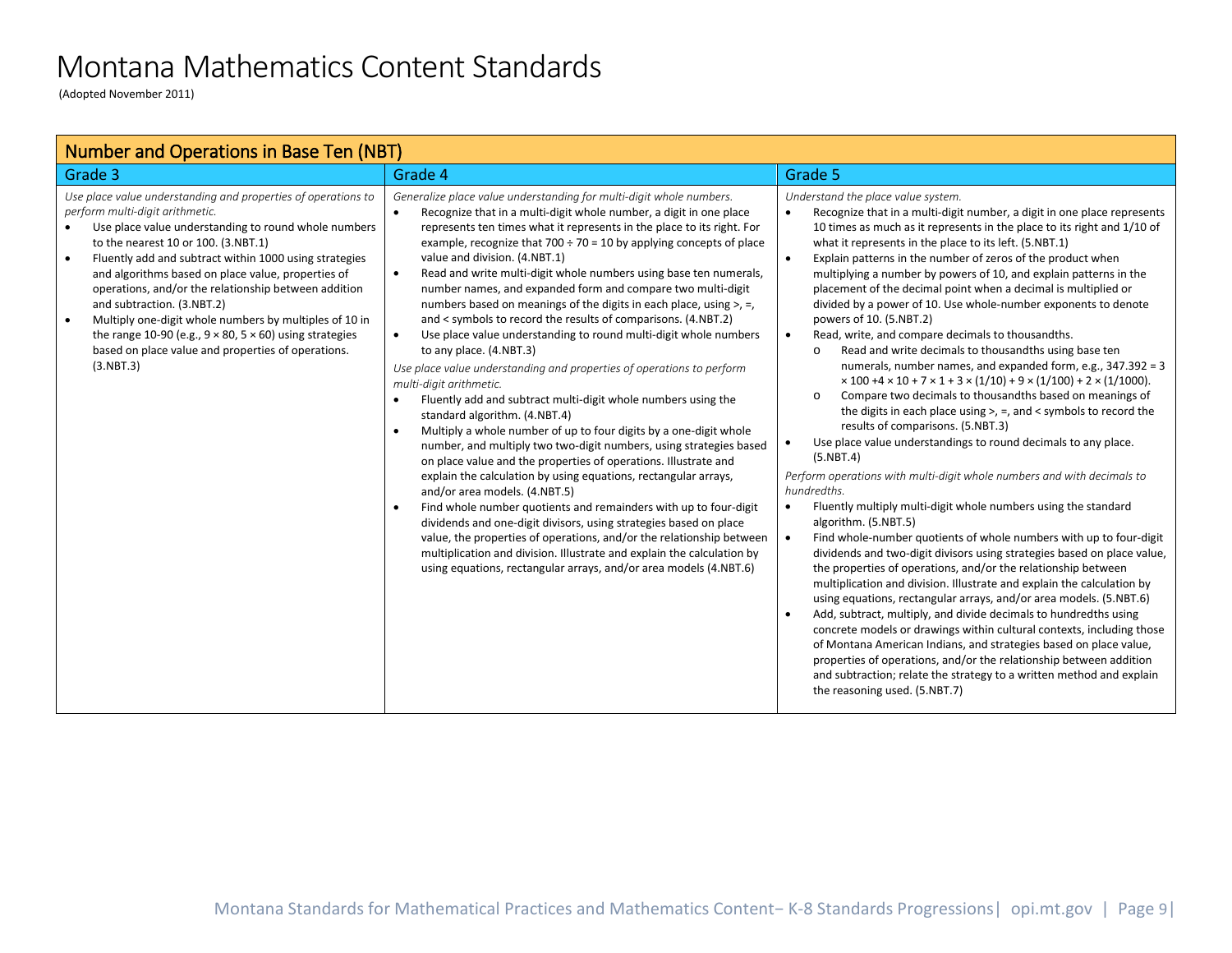(Adopted November 2011)

#### <span id="page-9-0"></span>Number and Operations−Fractions (NF)

| Number and Operations-Fractions (NF)                                                                                                                                                                                                                                                                                                                                                                                                                                                                                                                                                                                                                                                                                                                                                                                                                                                                                                                                                                                                                                                                                                                                                                                                                                                                                                                                                                                                                                                                                                                                                                                                                                                                                                                                                                                                                                                                                                                                                                                                                   |                                                                                                                                                                                                                                                                                                                                                                                                                                                                                                                                                                                                                                                                                                                                                                                                                                                                                                                                                                                                                                                                                                                                                                                                                                                                                                                                                                                                                                                                                                                                                                                                                                                                                                                                                                                                                                                                                                                                                                                                                                                                                                                                                                                                                                                                                                                                                                                                                                                                                                                                                                                                                                                                                                                                                                                                                                                                                                                                                                                                                                                                                                                                                                                                                                                                  |                                                                                                                                                                                                                                                                                                                                                                                                                                                                                                                                                                                                                                                                                                                                                                                                                                                                                                                                                                                                                                                                                                                                                                                                                                                                                                                                                                                                                                                                                                                                                                                                                                                                                                                                                                                                                                                                                                                                                                                                                                                                                                                                                                                                                                                                                                                                                                                                                                                                                                                                                                                                                                                                                                                                                                                                                                                                                                                                                                                                                                                                                                                                                                                                           |  |
|--------------------------------------------------------------------------------------------------------------------------------------------------------------------------------------------------------------------------------------------------------------------------------------------------------------------------------------------------------------------------------------------------------------------------------------------------------------------------------------------------------------------------------------------------------------------------------------------------------------------------------------------------------------------------------------------------------------------------------------------------------------------------------------------------------------------------------------------------------------------------------------------------------------------------------------------------------------------------------------------------------------------------------------------------------------------------------------------------------------------------------------------------------------------------------------------------------------------------------------------------------------------------------------------------------------------------------------------------------------------------------------------------------------------------------------------------------------------------------------------------------------------------------------------------------------------------------------------------------------------------------------------------------------------------------------------------------------------------------------------------------------------------------------------------------------------------------------------------------------------------------------------------------------------------------------------------------------------------------------------------------------------------------------------------------|------------------------------------------------------------------------------------------------------------------------------------------------------------------------------------------------------------------------------------------------------------------------------------------------------------------------------------------------------------------------------------------------------------------------------------------------------------------------------------------------------------------------------------------------------------------------------------------------------------------------------------------------------------------------------------------------------------------------------------------------------------------------------------------------------------------------------------------------------------------------------------------------------------------------------------------------------------------------------------------------------------------------------------------------------------------------------------------------------------------------------------------------------------------------------------------------------------------------------------------------------------------------------------------------------------------------------------------------------------------------------------------------------------------------------------------------------------------------------------------------------------------------------------------------------------------------------------------------------------------------------------------------------------------------------------------------------------------------------------------------------------------------------------------------------------------------------------------------------------------------------------------------------------------------------------------------------------------------------------------------------------------------------------------------------------------------------------------------------------------------------------------------------------------------------------------------------------------------------------------------------------------------------------------------------------------------------------------------------------------------------------------------------------------------------------------------------------------------------------------------------------------------------------------------------------------------------------------------------------------------------------------------------------------------------------------------------------------------------------------------------------------------------------------------------------------------------------------------------------------------------------------------------------------------------------------------------------------------------------------------------------------------------------------------------------------------------------------------------------------------------------------------------------------------------------------------------------------------------------------------------------------|-----------------------------------------------------------------------------------------------------------------------------------------------------------------------------------------------------------------------------------------------------------------------------------------------------------------------------------------------------------------------------------------------------------------------------------------------------------------------------------------------------------------------------------------------------------------------------------------------------------------------------------------------------------------------------------------------------------------------------------------------------------------------------------------------------------------------------------------------------------------------------------------------------------------------------------------------------------------------------------------------------------------------------------------------------------------------------------------------------------------------------------------------------------------------------------------------------------------------------------------------------------------------------------------------------------------------------------------------------------------------------------------------------------------------------------------------------------------------------------------------------------------------------------------------------------------------------------------------------------------------------------------------------------------------------------------------------------------------------------------------------------------------------------------------------------------------------------------------------------------------------------------------------------------------------------------------------------------------------------------------------------------------------------------------------------------------------------------------------------------------------------------------------------------------------------------------------------------------------------------------------------------------------------------------------------------------------------------------------------------------------------------------------------------------------------------------------------------------------------------------------------------------------------------------------------------------------------------------------------------------------------------------------------------------------------------------------------------------------------------------------------------------------------------------------------------------------------------------------------------------------------------------------------------------------------------------------------------------------------------------------------------------------------------------------------------------------------------------------------------------------------------------------------------------------------------------------------|--|
| Grade 3                                                                                                                                                                                                                                                                                                                                                                                                                                                                                                                                                                                                                                                                                                                                                                                                                                                                                                                                                                                                                                                                                                                                                                                                                                                                                                                                                                                                                                                                                                                                                                                                                                                                                                                                                                                                                                                                                                                                                                                                                                                | Grade 4                                                                                                                                                                                                                                                                                                                                                                                                                                                                                                                                                                                                                                                                                                                                                                                                                                                                                                                                                                                                                                                                                                                                                                                                                                                                                                                                                                                                                                                                                                                                                                                                                                                                                                                                                                                                                                                                                                                                                                                                                                                                                                                                                                                                                                                                                                                                                                                                                                                                                                                                                                                                                                                                                                                                                                                                                                                                                                                                                                                                                                                                                                                                                                                                                                                          | Grade 5                                                                                                                                                                                                                                                                                                                                                                                                                                                                                                                                                                                                                                                                                                                                                                                                                                                                                                                                                                                                                                                                                                                                                                                                                                                                                                                                                                                                                                                                                                                                                                                                                                                                                                                                                                                                                                                                                                                                                                                                                                                                                                                                                                                                                                                                                                                                                                                                                                                                                                                                                                                                                                                                                                                                                                                                                                                                                                                                                                                                                                                                                                                                                                                                   |  |
| Develop understanding of fractions as numbers.<br>Understand a fraction $1/b$ as the quantity formed by 1 part<br>when a whole is partitioned into b equal parts; understand<br>a fraction $a/b$ as the quantity formed by $a$ parts of size<br>$1/b.$ (3.NF.1)<br>Understand a fraction as a number on the number line and<br>$\bullet$<br>represent fractions on a number line diagram.<br>Represent a fraction 1/b on a number line diagram<br>by defining the interval from 0 to 1 as the whole and<br>partitioning it into b equal parts. Recognize that each<br>part has size 1/b, and that the endpoint of the part<br>based at 0 locates the number 1/b on the number<br>line.<br>Represent a fraction $a/b$ on a number line diagram<br>$\circ$<br>by marking off $a$ lengths $1/b$ from 0. Recognize that<br>the resulting interval has size $a/b$ and that its<br>endpoint locates the number a/b on the number<br>line. (3.NF.2)<br>Explain equivalence of fractions in special cases and<br>$\bullet$<br>compare fractions by reasoning about their size.<br>Understand two fractions as equivalent (equal) if<br>$\circ$<br>they are the same size or the same point on a<br>number line.<br>Recognize and generate simple equivalent fractions,<br>$\circ$<br>e.g., $1/2 = 2/4$ , $4/6 = 2/3$ . Explain why the fractions<br>are equivalent, e.g., by using a visual fraction model.<br>Express whole numbers as fractions, and recognize<br>$\circ$<br>fractions that are equivalent to whole numbers.<br>Examples: express 3 in the form $3 = 3/1$ ; recognize<br>that $6/1 = 6$ ; and locate 4/4 and 1 at the same point<br>of a number line diagram.<br>Compare two fractions with the same numerator or<br>$\circ$<br>the same denominator by reasoning about their size.<br>Recognize that comparisons are valid only when the<br>two fractions refer to the same whole. Record the<br>results of comparisons with the symbols $>$ , =, or <,<br>and justify the conclusions, e.g., by using a visual<br>fraction model. (3.NF.3) | Extend understanding of fraction equivalence and ordering.<br>Explain why a fraction $a/b$ is equivalent to a fraction $(n \times a)/(n \times b)$<br>by using visual fraction models with attention to how the number<br>and size of the parts differ even though the two fractions<br>themselves are the same size and use this principle to recognize and<br>generate equivalent fractions (4.NF.1)<br>Compare two fractions with different numerators and different<br>denominators, e.g., by creating common denominators or<br>numerators, or by comparing to a benchmark fraction such as 1/2.<br>Recognize that comparisons are valid only when the two fractions<br>refer to the same whole. Record the results of comparisons with<br>symbols $>$ , $=$ , or $\lt$ , and justify the conclusions, e.g., by using a visual<br>fraction model. (4.NF.2)<br>Build fractions from unit fractions by applying and extending previous<br>understandings of operations on whole numbers.<br>Understand a fraction $a/b$ with $a > 1$ as a sum of fractions $1/b$ .<br>Understand addition and subtraction of fractions as joining<br>$\circ$<br>and separating parts referring to the same whole.<br>Decompose a fraction into a sum of fractions with the same<br>$\circ$<br>denominator in more than one way, recording each<br>decomposition by an equation. Justify decompositions, e.g., by<br>using a visual fraction model. Examples: $3/8 = 1/8 + 1/8 + 1/8$ ;<br>$3/8 = 1/8 + 2/8$ ; $2 \frac{1}{8} = 1 + 1 + \frac{1}{8} = \frac{8}{8} + \frac{8}{8} + \frac{1}{8}$ .<br>Add and subtract mixed numbers with like denominators, e.g.,<br>$\circ$<br>by replacing each mixed number with an equivalent fraction,<br>and/or by using properties of operations and the relationship<br>between addition and subtraction.<br>Solve word problems within cultural contexts, including those<br>$\circ$<br>of Montana American Indians, involving addition and<br>subtraction of fractions referring to the same whole and<br>having like denominators, e.g., by using visual fraction models<br>and equations to represent the problem. (4.NF.3)<br>Apply and extend previous understandings of multiplication to<br>multiply a fraction by a whole number.<br>Understand a fraction $a/b$ as a multiple of $1/b$ . For example,<br>$\circ$<br>use a visual fraction model to represent $5/4$ as the product $5 \times$<br>$(1/4)$ , recording the conclusion by the equation $5/4 = 5 \times (1/4)$ .<br>Understand a multiple of $a/b$ as a multiple of $1/b$ , and use this<br>$\circ$<br>understanding to multiply a fraction by a whole number. For<br>example, use a visual fraction model to express $3 \times (2/5)$ as 6 $\times$<br>(1/5), recognizing this product as 6/5. (In general, $n \times (a/b) = (n$<br>$\times a)/b$ ).<br>Solve word problems within cultural contexts, including those<br>$\circ$<br>of Montana American Indians, involving multiplication of a<br>fraction by a whole number, e.g., by using visual fraction<br>models and equations to represent the problem. For example,<br>if each person at a party will eat 3/8 of a pound of roast beef<br>and there will be five people at the party, how many pounds of | Use equivalent fractions as a strategy to add and subtract fractions.<br>Add and subtract fractions with unlike denominators (including<br>$\bullet$<br>mixed numbers) by replacing given fractions with equivalent<br>fractions in such a way as to produce an equivalent sum or<br>difference of fractions with like denominators. For example, 2/3 +<br>$5/4 = 8/12 + 15/12 = 23/12$ . (In general, $a/b + c/d = (ad + bc)/bd$ .)<br>(5.NF.1)<br>Solve word problems involving addition and subtraction of<br>$\bullet$<br>fractions referring to the same whole, including cases of unlike<br>denominators, e.g., by using visual fraction models or equations to<br>represent the problem. Use benchmark fractions and number<br>sense of fractions to estimate mentally and assess the<br>reasonableness of answers. For example, recognize an incorrect<br>result $2/5 + 1/2 = 3/7$ , by observing that $3/7 < 1/2$ . (5.NF.2)<br>Apply and extend previous understandings of multiplication and division<br>to multiply and divide fractions.<br>Interpret a fraction as division of the numerator by the<br>$\bullet$<br>denominator $(a/b = a \div b)$ . Solve word problems involving division<br>of whole numbers leading to answers in the form of fractions or<br>mixed numbers, e.g., by using visual fraction models or equations<br>to represent the problem. For example, interpret 3/4 as the result<br>of dividing 3 by 4, noting that 3/4 multiplied by 4 equals 3 and that<br>when 3 wholes are shared equally among 4 people each person<br>has a share of size 3/4. If 9 people want to share a 50-pound sack<br>of rice equally by weight, how many pounds of rice should each<br>person get? Between what two whole numbers does your answer<br>lie? (5.NF.3)<br>$\bullet$<br>Apply and extend previous understandings of multiplication to<br>multiply a fraction or whole number by a fraction.<br>Interpret the product $(a/b) \times q$ as a parts of a partition of q<br>$\circ$<br>into b equal parts; equivalently, as the result of a sequence of<br>operations $a \times q \div b$ . For example, use a visual fraction model<br>to show $(2/3) \times 4 = 8/3$ , and create a story context for this<br>equation within cultural contexts, including those of<br>Montana American Indians. Do the same with $(2/3) \times (4/5) =$<br>8/15. (In general, $(a/b) \times (c/d) = ac/bd$ .)<br>Find the area of a rectangle with fractional side lengths by<br>$\circ$<br>tiling it with unit squares of the appropriate unit fraction side<br>lengths, and show that the area is the same as would be<br>found by multiplying the side lengths. Multiply fractional side<br>lengths to find areas of rectangles, and represent fraction<br>products as rectangular areas. (5.NF.4)<br>Interpret multiplication as scaling (resizing), by:<br>$\bullet$<br>Comparing the size of a product to the size of one factor on<br>$\circ$<br>the basis of the size of the other factor, without performing<br>the indicated multiplication.<br>Explaining why multiplying a given number by a fraction<br>$\circ$<br>greater than 1 results in a product greater than the given |  |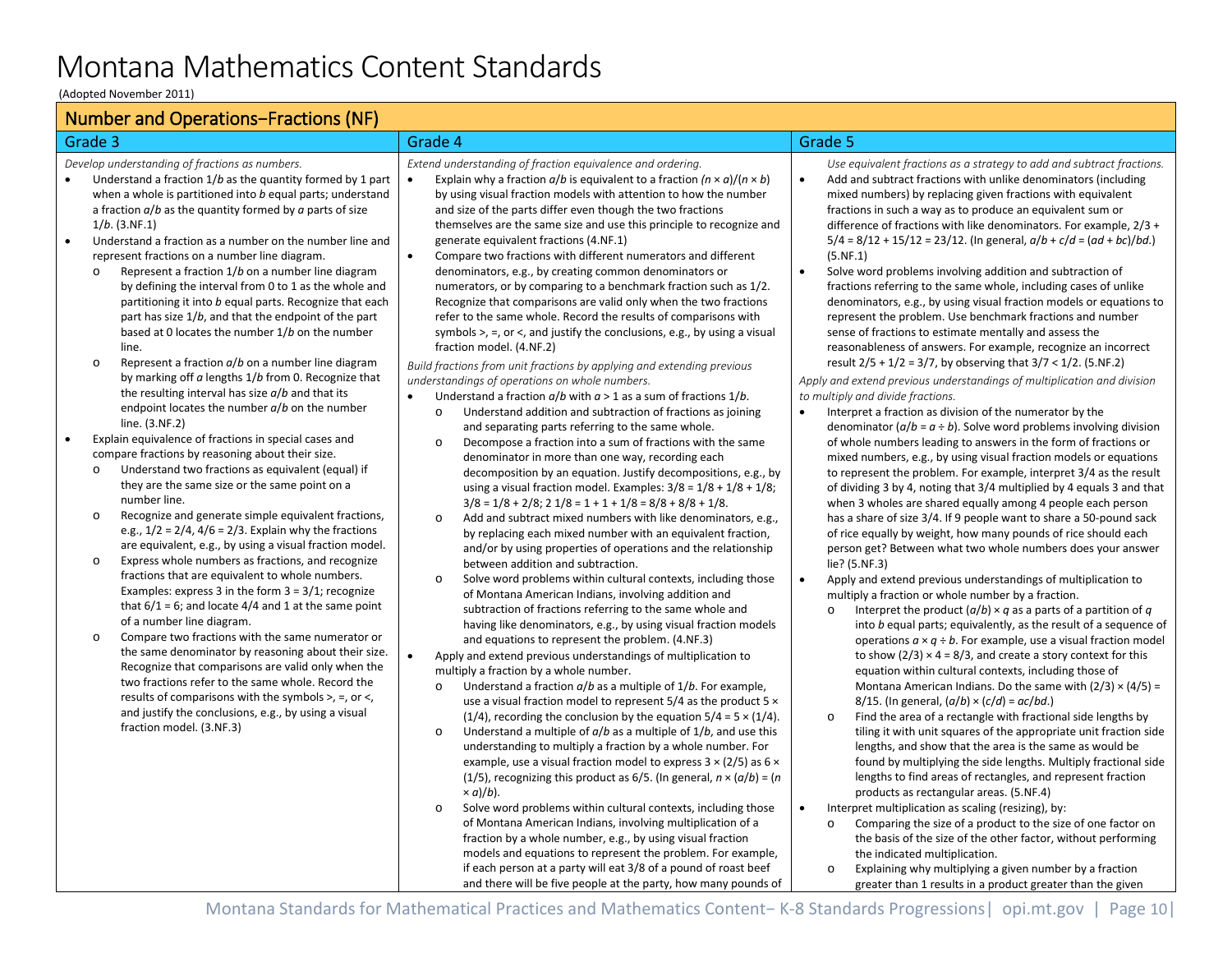(Adopted November 2011)

#### Number and Operations−Fractions (NF)

| Grade 3 | Grade 4                                                                                                                                                                                                                                                                                                                                                                                                                                                                                                                                                                                                                                                                                                                                                                                                                                                                                                                                                                                                                                                                                                                                                                                                                                                                                         | Grade 5                                                                                                                                                                                                                                                                                                                                                                                                                                                                                                                                                                                                                                                                                                                                                                                                                                                                                                                                                                                                                                                                                                                                                                                                                                                                                                                                                                                                                                                                                                                                                                                                                                                                                                                                                                                                                                                                                                                                                                                                                                                                                                        |  |  |
|---------|-------------------------------------------------------------------------------------------------------------------------------------------------------------------------------------------------------------------------------------------------------------------------------------------------------------------------------------------------------------------------------------------------------------------------------------------------------------------------------------------------------------------------------------------------------------------------------------------------------------------------------------------------------------------------------------------------------------------------------------------------------------------------------------------------------------------------------------------------------------------------------------------------------------------------------------------------------------------------------------------------------------------------------------------------------------------------------------------------------------------------------------------------------------------------------------------------------------------------------------------------------------------------------------------------|----------------------------------------------------------------------------------------------------------------------------------------------------------------------------------------------------------------------------------------------------------------------------------------------------------------------------------------------------------------------------------------------------------------------------------------------------------------------------------------------------------------------------------------------------------------------------------------------------------------------------------------------------------------------------------------------------------------------------------------------------------------------------------------------------------------------------------------------------------------------------------------------------------------------------------------------------------------------------------------------------------------------------------------------------------------------------------------------------------------------------------------------------------------------------------------------------------------------------------------------------------------------------------------------------------------------------------------------------------------------------------------------------------------------------------------------------------------------------------------------------------------------------------------------------------------------------------------------------------------------------------------------------------------------------------------------------------------------------------------------------------------------------------------------------------------------------------------------------------------------------------------------------------------------------------------------------------------------------------------------------------------------------------------------------------------------------------------------------------------|--|--|
|         | roast beef will be needed? Between what two whole numbers<br>does your answer lie? As a contemporary American Indian<br>example, for family/cultural gatherings, the Canadian and<br>Montana Cree bake bannock made from flour, salt, grease,<br>and baking soda, in addition to 3/4 cup water per pan. When<br>making four pans, how much water will be needed? (4.NF.4)<br>Understand decimal notation for fractions, and compare decimal fractions.<br>Express a fraction with denominator 10 as an equivalent fraction<br>$\bullet$<br>with denominator 100, and use this technique to add two fractions<br>with respective denominators 10 and 100. For example, express<br>$3/10$ as 30/100, and add $3/10 + 4/100 = 34/100$ . (4.NF.5)<br>Use decimal notation for fractions with denominators 10 or 100. For<br>$\bullet$<br>example, rewrite 0.62 as 62/100; describe a length as 0.62 meters;<br>locate 0.62 on a number line diagram. (4.NF.6)<br>Compare two decimals to hundredths by reasoning about their size.<br>$\bullet$<br>Recognize that comparisons are valid only when the two decimals<br>refer to the same whole. Record the results of comparisons with the<br>symbols $>$ , $=$ , or $\lt$ , and justify the conclusions, e.g., by using a visual<br>model. (4.NF.7) | number (recognizing multiplication by whole numbers<br>greater than 1 as a familiar case); explaining why multiplying<br>a given number by a fraction less than 1 results in a product<br>smaller than the given number; and relating the principle of<br>fraction equivalence $a/b = (n \times a)/(n \times b)$ to the effect of<br>multiplying $a/b$ by 1. (5.NF.5)<br>Solve real-world problems involving multiplication of fractions and<br>mixed numbers, e.g., by using visual fraction models or equations<br>to represent the problem within cultural contexts, including those<br>of Montana American Indians. (5.NF.6)<br>Apply and extend previous understandings of division to divide<br>$\bullet$<br>unit fractions by whole numbers and whole numbers by unit<br>fractions.<br>Interpret division of a unit fraction by a non-zero whole<br>$\circ$<br>number and compute such quotients. For example, create a<br>story context within cultural contexts, including those of<br>Montana American Indians, for $(1/3) \div 4$ , and use a visual<br>fraction model to show the quotient. Use the relationship<br>between multiplication and division to explain that $(1/3) \div 4 =$<br>1/12 because $(1/12) \times 4 = 1/3$ .<br>Interpret division of a whole number by a unit fraction and<br>$\circ$<br>compute such quotients. For example, create a story context<br>within cultural contexts, including those of Montana<br>American Indians, for $4 \div (1/5)$ , and use a visual fraction<br>model to show the quotient. Use the relationship between<br>multiplication and division to explain that $4 \div (1/5) = 20$<br>because $20 \times (1/5) = 4$ .<br>Solve real-world problems involving division of unit fractions<br>$\circ$<br>by non-zero whole numbers and division of whole numbers<br>by unit fractions, e.g., by using visual fraction models and<br>equations to represent the problem. For example, how much<br>chocolate will each person get if 3 people share 1/2 lb of<br>chocolate equally? How many 1/3-cup servings are in 2 cups<br>of raisins? (5.NF.7) |  |  |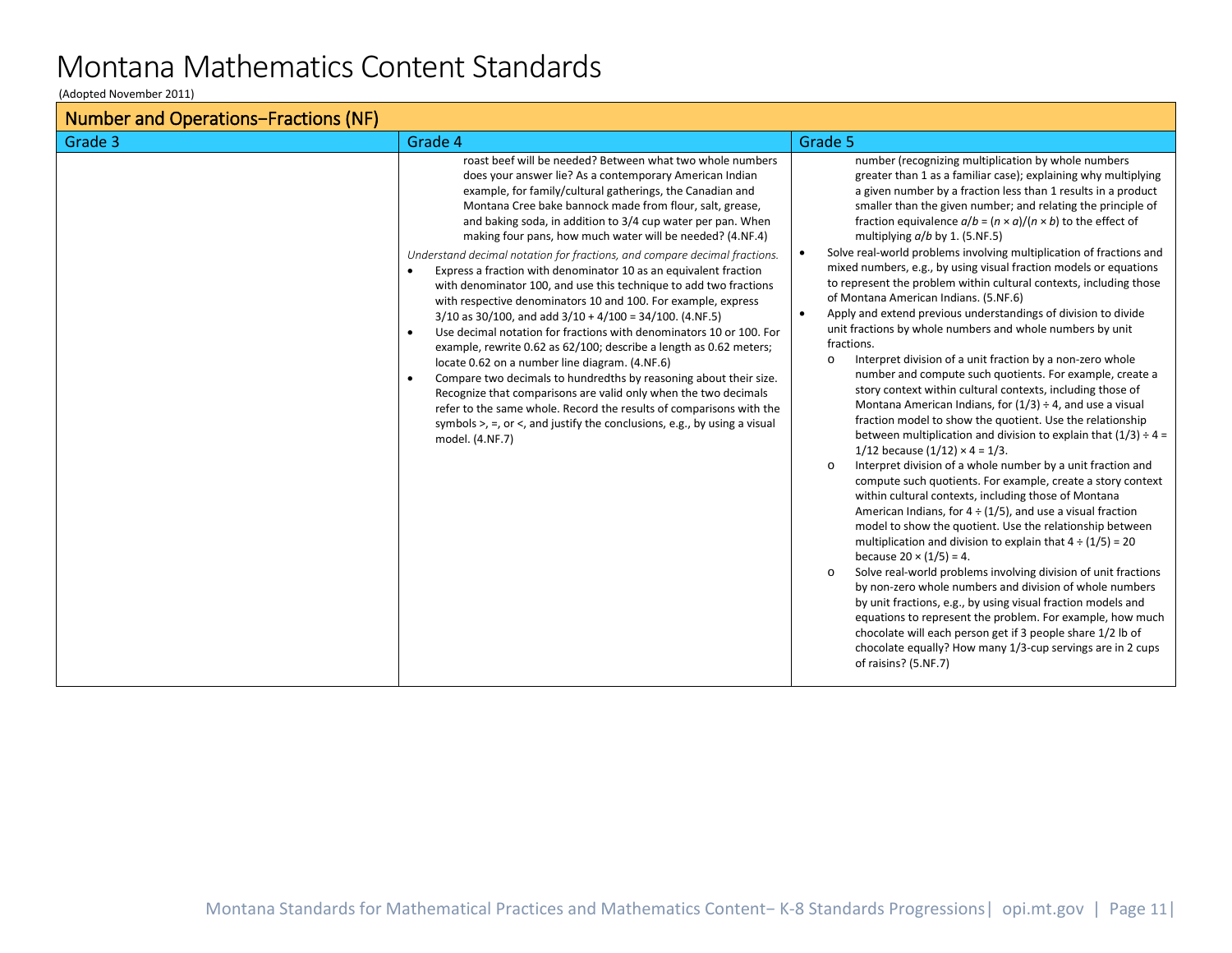(Adopted November 2011)

#### <span id="page-11-0"></span>Measurement and Data (MD)

- Tell and write time to the nearest minute and measure time
- involving masses or volumes that are given in the same units, e.g.,  $\vert$  36), ... (4.MD.1) fractions of a unit (1/2, 1/4, 1/8). Use operations on the same units, e.g., 36), ... (4.MD.1) fractions of a unit (1/2, 1/4, 1/8)

- many more" and "how many less" problems using information presented in scaled bar graphs. For example, draw a bar graph in which each square in the bar graph might represent five pets. (3.MD.3)
- making a line plot where the horizontal scale is marked off in Generate measurement data by measuring lengths using rulers marked with halves and fourths of an inch. Show the data by appropriate units, i.e. whole numbers, halves, or quarters. *Represent and interpret data.* and interpret data set of measurements in fractions of a solid figure which can be packed without gaps or **and interpret data.**

- - o A square with side length 1 unit, called "a unit square," is said arrow/spearhead collection. (4.MD.4) and and measure and solve real-world and mathematical and mathematical discussed and solve real-world and mathematica
	-
- 
- - by tiling it, and show that the area is the same as would be
	- o Multiply side lengths to find areas of rectangles with whole- an angle measure of *n* degrees. (4.MD.5) o Multiply side lengths to find volumes of right<br>number side lengths in the context of solving real-world and **•** Me mathematical problems and represent whole-number angles of specified measure. (4.MD.6)
	- rectangle with whole-number side lengths  $a$  and  $b + c$  is the

Solve problems involving measurement and estimation of intervals of Solve problems involving measurement and conversion of measurements Convert like measurement units within a given measurement *time, liquid volumes, and masses of objects.* from a larger unit to a smaller unit. System. System.

- standard units of grams (g), kilograms (kg), and liters (l). Add, **Express the length of a 4 ft snake as 48** in. Generate a conversion *Represent and interpret data.* intervals in minutes. Solve word problems involving addition and | including km, m, cm; kg, g; lb, oz.; l, ml; hr, min, and sec. Within a incluits within a given measurement system (e.g., convert 5 subtraction of time intervals in minutes, e.g., by representing the single system of measurement, express measurements in a larger unit  $\sim$  cm to 0.05 m) and use these conversions in solving multiproblem on a number line diagram. (3.MD.1) in terms of a smaller unit. Record measurement equivalents in a two- step, real-world problems within a cultural context, • Measure and estimate liquid volumes and masses of objects using column table. For example, know that 1 ft is 12 times as long as 1 in. including those of Montana American Indians. (5.MD.1) subtract, multiply, or divide to solve one-step word problems table for feet and inches listing the number pairs (1, 12), (2, 24), (3, and the solve one of measurements in involving masses or volumes that are given in the
- by using drawings (such as a beaker with a measurement scale) to vertical the four operations to solve word problems within cultural fractions for this grade to solve problems involving<br>
represent the problem. (3.MD.2) inf Represent and interpret data. **distances** and a scaled bar graph to represent a distances, intervals of time, liquid volumes, masses of objects, and different measurements of liquid in identical beakers, no a caled partica Fraw a scaled picture graph and a scaled bar graph to represent a money, including problems involving simple fractions or decimals and find the amount of liquid each beaker would contain if<br>And set with several categories data set with several categories, within cultural contexts including problems that require expressing measurements given in a larger unit the total amount in all the beakers were redistributed those of Montana American Ind those of Montana American Indians. Solve one- and two-step "how  $\parallel$  in terms of a smaller unit. Represent measurement quantities using  $\parallel$  equally. (5.MD.2) diagrams such as number line diagrams that feature a measurement scale. (4.MD.2)
	- Apply the area and perimeter formulas for rectangles in real-world and mathematical problems. For example, find the width of a rectangular room given the area of the flooring and the length, by viewing the area formula as a multiplication equation with an unknown factor. (4.MD.3)

Make a line plot to display a data set of measurements in fractions of a unit (1/2, 1/4, 1/8). Solve problems involving addition and *Geometric measurement: understand concepts of area and relate area to* a unit (1/2, 1/4, 1/8). Solve problems involving addition and **of** *n* a units. (5.MD.3) multiplication and to addition.<br> **e Recognize area as an attribute of plane figures and understand <b>and Fraction of fractions by using information presented in line plots. •** Measure volumes by counting unit cubes, usi Recognize area as an attribute of plane figures and understand For example, from a line plot find and interpret the difference in cubic in, cubic ft, and improvised units. (5.MD.4)<br>
length between the longest and shortest concepts of area measurement.<br>Compare with side length 1 unit called "a unit couare " is said and arrow/spearhead collection. (4.MD.4) and insect or

to have "one square unit" of area and can be used to *Geometric measurement: understand concepts of angle and measure* **problems involving volume within cultural contexts,** measure area. **and angles** area area. *angles.* **angles. angles including those of Montana American Indians.** 

- o A plane figure which can be covered without gaps or overlaps  $\bullet$  Recognize angles as geometric shapes that are formed wherever two  $\bullet$  Find the volume of a right rectangular prism with by *n* unit squares is said to have an area of *n* square units. <br>  $\blacksquare$  rays share a common endpoint and understand concepts of angle and the outphaber side lengths by packing it with unit (3.MD.5) examples and show that the volume is the same as a structure of the same as the same as a structure is the same as a structure is the same as a structure is the same as structure is the same as structure is the sa
- Measure areas by counting unit squares (square cm, square m,  $\qquad \qquad \circ \qquad$  An angle is measured with reference to a circle with its center at  $\qquad \qquad$  would be found by multiplying the edge lengths, square in, square ft, and improvised units). (3.MD.6) **the common endpoint of the rays**, by considering the fraction of equivalently by multiplying the height by the area Relate area to the operations of multiplication and addition. <br>
the circular arc between the points where the two rays intersect | of the base. Represent threefold whole-number o Find the area of a rectangle with whole-number side lengths the circle. An angle that turns through 1/360 of a circle is called products as volumes, e.g., to represent the streament side lengths the same as would be a "o
	- found by multiplying the side lengths.<br>Multiply side lengths to find areas of rectangles with whole-<br>an angle measure of *n* degrees. (4.MD.5) and to have the contingular prisms to find volumes of right
		- Measure angles in whole-number degrees using a protractor. Sketch rectangular prisms with whole-number edge<br>angles of specified measure. (4.MD.6) and in the context of solving real-world and
	- products as rectangular areas in mathematical reasoning.  $\bullet$  Recognize angle measure as additive. When an angle is decomposed mathematical problems. o Use tiling to show in a concrete case that the area of a into non-overlapping parts, the angle measure of the whole is the orienting the Recognize volume as additive. Find volumes of solid into non-overlapping right sum sum of the angle measurers of the parts. Solve addition and

#### Grade 3 Grade 4 Grade 5

- Know relative sizes of measurement units within one system of units  $\bullet$  Convert among different-sized standard measurement
	- information presented in line plots. For example, given

 *relate volume to multiplication and to addition. Geometric measurement: understand concepts of volume and* 

- Recognize volume as an attribute of solid figures and understand concepts of volume measurement.
	- o A cube with side length 1 unit, called a "unit cube," is said to have "one cubic unit" of volume, and can be used to measure volume.
	-
- 
- -
	- Apply the formulas  $V = l \times w \times h$  and  $V = b \times h$  for
	- rectangular prisms by adding the volumes of the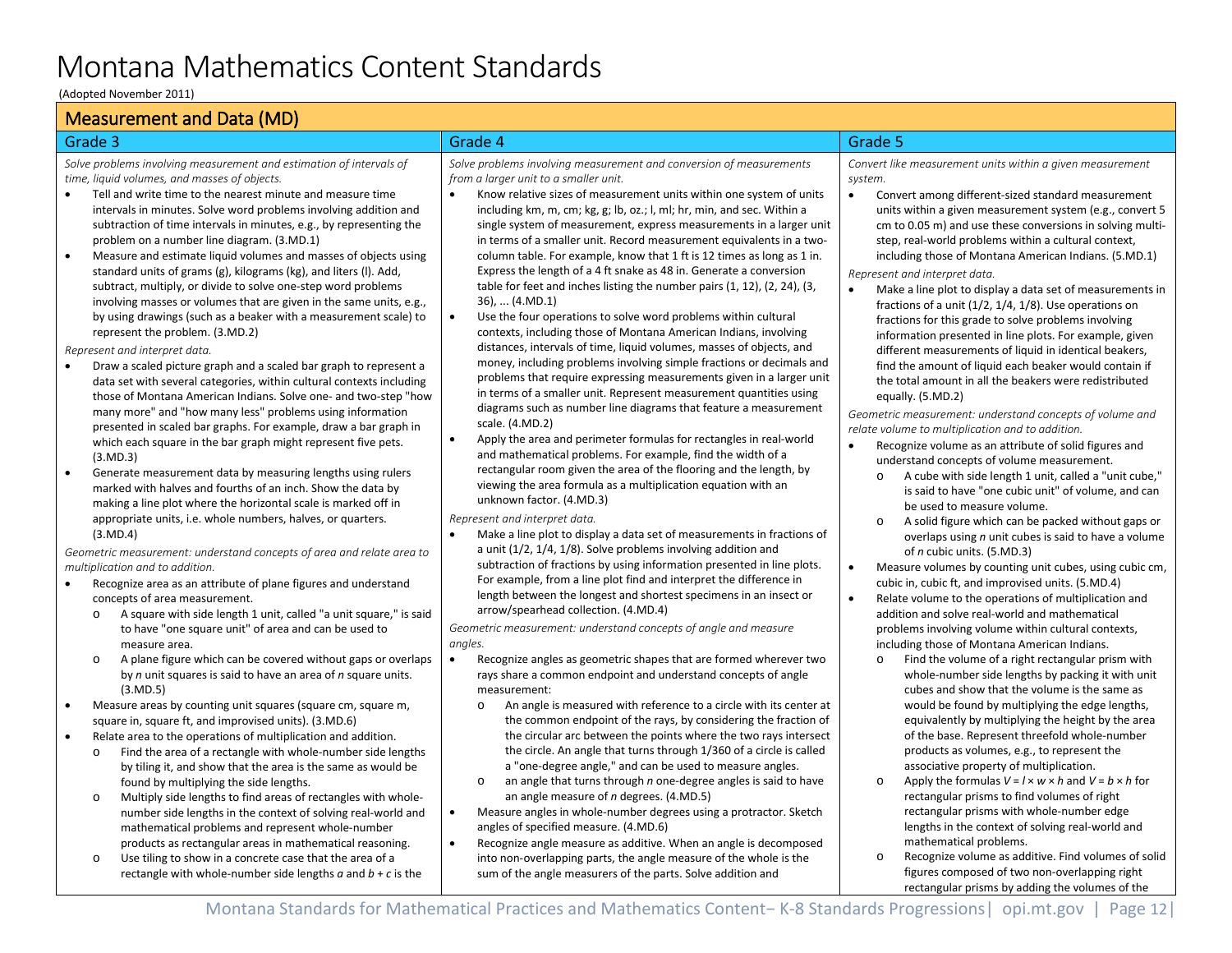| Measurement and Data (MD)                                                                   |                                                                                                                                                                                                                                                                                                                                                                                       |                                                                                                                                                                                           |                                                                                          |
|---------------------------------------------------------------------------------------------|---------------------------------------------------------------------------------------------------------------------------------------------------------------------------------------------------------------------------------------------------------------------------------------------------------------------------------------------------------------------------------------|-------------------------------------------------------------------------------------------------------------------------------------------------------------------------------------------|------------------------------------------------------------------------------------------|
| Grade 3                                                                                     |                                                                                                                                                                                                                                                                                                                                                                                       | Grade 4                                                                                                                                                                                   | Grade 5                                                                                  |
| $\Omega$<br>Montana American Indians. (3.MD.7)                                              | sum of $a \times b$ and $a \times c$ . Use area models to represent the<br>distributive property in mathematical reasoning.<br>Recognize area as additive. Find areas of rectilinear figures by<br>decomposing them into non-overlapping rectangles and<br>adding the areas of the non-overlapping parts, applying this<br>technique to solve real-world problems, including those of | subtraction problems to find unknown angles on a diagram in real-<br>world and mathematical problems, e.g., by using an equation with a<br>symbol for the unknown angle measure. (4.MD.7) | non-overlapping parts, applying this technique to<br>solve real-world problems. (5.MD.5) |
| figures and distinguish between linear and area measures.<br>different perimeters. (3.MD.8) | Geometric measurement: recognize perimeter as an attribute of plane<br>Solve real-world and mathematical problems involving perimeters<br>of polygons, including finding the perimeter given the side lengths,<br>finding an unknown side length, and exhibiting rectangles with the<br>same perimeter and different areas or with the same area and                                  |                                                                                                                                                                                           |                                                                                          |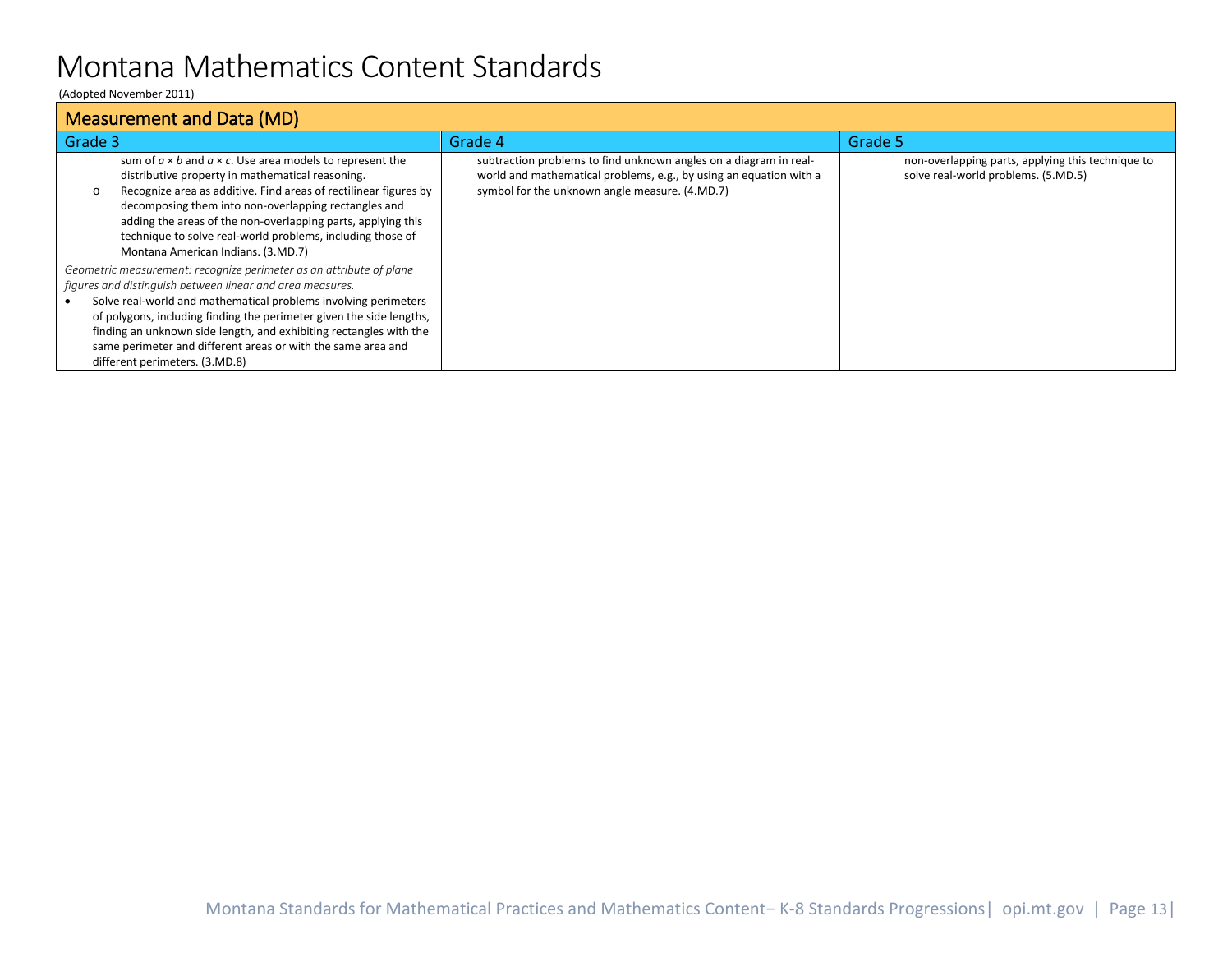(Adopted November 2011)

#### <span id="page-13-0"></span>Geometry (G)

| וטן נווייטיווט                                                                                                                                                                                                                                                                                                                                                                                                                                                                                                                                                                                                                                                                                                                           |                                                                                                                                                                                                                                                                                                                                                                                                                                                                                                                                                                                                                                                                                                                                                                                                                                                                               |                                                                                                                                                                                                                                                                                                                                                                                                                                                                                                                                                                                                                                                                                                                                                                                                                                                                                                                                                                                                                                                                                                                                                                                                                                                                                                                                                                                                                                                                                                     |  |
|------------------------------------------------------------------------------------------------------------------------------------------------------------------------------------------------------------------------------------------------------------------------------------------------------------------------------------------------------------------------------------------------------------------------------------------------------------------------------------------------------------------------------------------------------------------------------------------------------------------------------------------------------------------------------------------------------------------------------------------|-------------------------------------------------------------------------------------------------------------------------------------------------------------------------------------------------------------------------------------------------------------------------------------------------------------------------------------------------------------------------------------------------------------------------------------------------------------------------------------------------------------------------------------------------------------------------------------------------------------------------------------------------------------------------------------------------------------------------------------------------------------------------------------------------------------------------------------------------------------------------------|-----------------------------------------------------------------------------------------------------------------------------------------------------------------------------------------------------------------------------------------------------------------------------------------------------------------------------------------------------------------------------------------------------------------------------------------------------------------------------------------------------------------------------------------------------------------------------------------------------------------------------------------------------------------------------------------------------------------------------------------------------------------------------------------------------------------------------------------------------------------------------------------------------------------------------------------------------------------------------------------------------------------------------------------------------------------------------------------------------------------------------------------------------------------------------------------------------------------------------------------------------------------------------------------------------------------------------------------------------------------------------------------------------------------------------------------------------------------------------------------------------|--|
| Grade 3                                                                                                                                                                                                                                                                                                                                                                                                                                                                                                                                                                                                                                                                                                                                  | Grade 4                                                                                                                                                                                                                                                                                                                                                                                                                                                                                                                                                                                                                                                                                                                                                                                                                                                                       | Grade 5                                                                                                                                                                                                                                                                                                                                                                                                                                                                                                                                                                                                                                                                                                                                                                                                                                                                                                                                                                                                                                                                                                                                                                                                                                                                                                                                                                                                                                                                                             |  |
| Reason with shapes and their attributes.<br>Understand that shapes in different categories (e.g.,<br>rhombuses, rectangles, and others) may share attributes (e.g.,<br>having four sides) and that the shared attributes can define a<br>larger category (e.g., quadrilaterals). Recognize rhombuses,<br>rectangles, and squares as examples of quadrilaterals, and<br>draw examples of quadrilaterals that do not belong to any of<br>these subcategories. (3.G.1)<br>Partition shapes into parts with equal areas. Express the area<br>of each part as a unit fraction of the whole. For example,<br>partition a shape into four parts with equal area, and describe<br>the area of each part as 1/4 of the area of the shape. (3.6.2) | Draw and identify lines and angles, and classify shapes by properties of<br>their lines and angles.<br>Draw points, lines, line segments, rays, angles (right, acute,<br>obtuse), and perpendicular and parallel lines. Identify these in two-<br>dimensional figures. (4.G.1)<br>Classify two-dimensional figures based on the presence or absence<br>$\bullet$<br>of parallel or perpendicular lines or the presence or absence of<br>angles of a specified size. Recognize right triangles as a category,<br>and identify right triangles. (4.G.2)<br>Recognize a line of symmetry for a two-dimensional figure,<br>$\bullet$<br>including those found in Montana American Indian designs, as a<br>line across the figure such that the figure can be folded along the<br>line into matching parts. Identify line-symmetric figures and draw<br>lines of symmetry. (4.G.3) | Graph points on the coordinate plane to solve real-world and<br>mathematics problems.<br>Use a pair of perpendicular number lines, called axes, to define<br>a coordinate system, with the intersection of the lines (the<br>origin) arranged to coincide with the 0 on each line and a given<br>point in the plane located by using an ordered pair of numbers,<br>called its coordinates. Understand that the first number<br>indicates how far to travel from the origin in the direction of<br>one axis, and the second number indicates how far to travel in<br>the direction of the second axis, with the convention that the<br>names of the two axes and the coordinates correspond (e.g., x-<br>axis and x-coordinate, y-axis and y-coordinate). (5.G.1)<br>Represent real-world and mathematical problems by graphing<br>points in the first quadrant of the coordinate plane and<br>interpret coordinate values of points in the context of the<br>situation, including those found in Montana American Indian<br>designs. $(5.G.2)$<br>Classify two-dimensional figures into categories based on their<br>properties.<br>Understand that attributes belonging to a category of two-<br>dimensional figures also belong to all subcategories of that<br>category. For example, all rectangles have four right angles and<br>squares are rectangles, so all squares have four right angles.<br>(5.G.3)<br>Classify two-dimensional figures in a hierarchy based on<br>properties. (5.G.4) |  |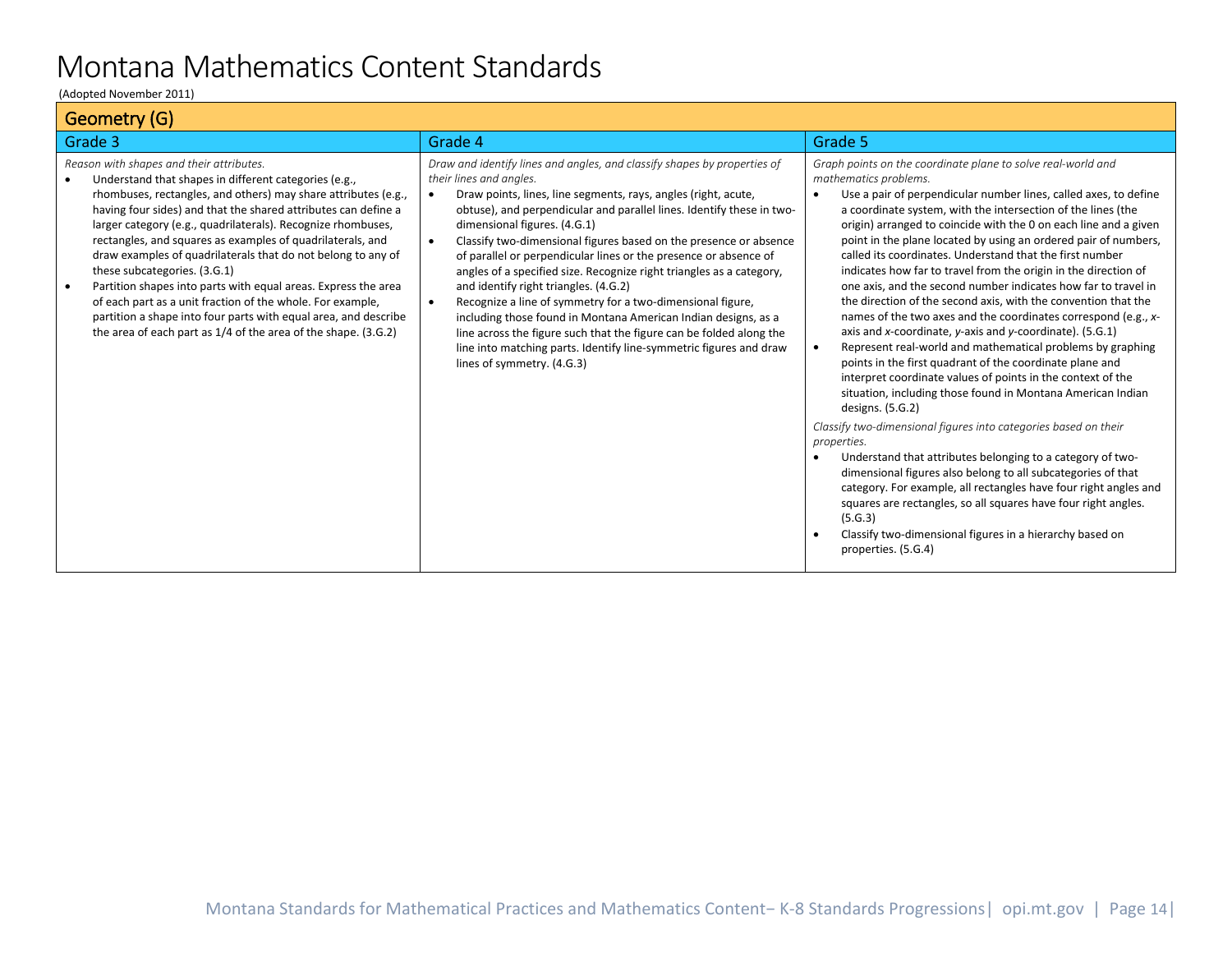(Adopted November 2011)

#### <span id="page-14-0"></span>Progressions by Domains, Clusters and Standards, Grades  $6 - 8$

<span id="page-14-1"></span>

| <b>Ratios and Proportional Relationships (RP)</b>                                                                                                                                                                                                                                                                                                                                                                                                                                                                                                                                                                                                                                                                                                                                                                                                                                                                                                                                                                                                                                                                                                                                                                                                                                                                                                                                                                                                                                                                                                                                                                                                                                                                                                                                                                                                                                                                                                                                                                                                                                                                                                                                                                                    |                                                                                                                                                                                                                                                                                                                                                                                                                                                                                                                                                                                                                                                                                                                                                                                                                                                                                                                                                                                                                                                                                                                                                                                                                                                                                                                                                                                                                                                                                                                                                                                                                                                                                                                                                                                                                                                                                                                                                                                                                                                                                                                                                                              |         |  |
|--------------------------------------------------------------------------------------------------------------------------------------------------------------------------------------------------------------------------------------------------------------------------------------------------------------------------------------------------------------------------------------------------------------------------------------------------------------------------------------------------------------------------------------------------------------------------------------------------------------------------------------------------------------------------------------------------------------------------------------------------------------------------------------------------------------------------------------------------------------------------------------------------------------------------------------------------------------------------------------------------------------------------------------------------------------------------------------------------------------------------------------------------------------------------------------------------------------------------------------------------------------------------------------------------------------------------------------------------------------------------------------------------------------------------------------------------------------------------------------------------------------------------------------------------------------------------------------------------------------------------------------------------------------------------------------------------------------------------------------------------------------------------------------------------------------------------------------------------------------------------------------------------------------------------------------------------------------------------------------------------------------------------------------------------------------------------------------------------------------------------------------------------------------------------------------------------------------------------------------|------------------------------------------------------------------------------------------------------------------------------------------------------------------------------------------------------------------------------------------------------------------------------------------------------------------------------------------------------------------------------------------------------------------------------------------------------------------------------------------------------------------------------------------------------------------------------------------------------------------------------------------------------------------------------------------------------------------------------------------------------------------------------------------------------------------------------------------------------------------------------------------------------------------------------------------------------------------------------------------------------------------------------------------------------------------------------------------------------------------------------------------------------------------------------------------------------------------------------------------------------------------------------------------------------------------------------------------------------------------------------------------------------------------------------------------------------------------------------------------------------------------------------------------------------------------------------------------------------------------------------------------------------------------------------------------------------------------------------------------------------------------------------------------------------------------------------------------------------------------------------------------------------------------------------------------------------------------------------------------------------------------------------------------------------------------------------------------------------------------------------------------------------------------------------|---------|--|
| Grade 6                                                                                                                                                                                                                                                                                                                                                                                                                                                                                                                                                                                                                                                                                                                                                                                                                                                                                                                                                                                                                                                                                                                                                                                                                                                                                                                                                                                                                                                                                                                                                                                                                                                                                                                                                                                                                                                                                                                                                                                                                                                                                                                                                                                                                              | Grade 7                                                                                                                                                                                                                                                                                                                                                                                                                                                                                                                                                                                                                                                                                                                                                                                                                                                                                                                                                                                                                                                                                                                                                                                                                                                                                                                                                                                                                                                                                                                                                                                                                                                                                                                                                                                                                                                                                                                                                                                                                                                                                                                                                                      | Grade 8 |  |
| Understand ratio concepts and use ratio reasoning to solve problems.<br>Understand the concept of a ratio and use ratio language to<br>describe a ratio relationship between two quantities. For example,<br>"The ratio of wings to beaks in the bird house at the zoo was 2:1,<br>because for every 2 wings there was 1 beak." "For every vote<br>candidate A received, candidate C received nearly three votes."<br>(6.RP.1)<br>Understand the concept of a unit rate $a/b$ associated with a ratio<br>$\bullet$<br>$a:b$ with $b \ne 0$ , and use rate language in the context of a ratio<br>relationship. For example, "This recipe has a ratio of 3 cups of flour<br>to 4 cups of sugar, so there is 3/4 cup of flour for each cup of sugar."<br>"We paid \$75 for 15 hamburgers, which is a rate of \$5 per<br>hamburger." (6.RP.2)<br>Use ratio and rate reasoning to solve real-world and mathematical<br>$\bullet$<br>problems from a variety of cultural contexts, including those of<br>Montana American Indians, e.g., by reasoning about tables of<br>equivalent ratios, tape diagrams, double number line diagrams, or<br>equations.<br>Make tables of equivalent ratios relating quantities with<br>$\circ$<br>whole-number measurements, find missing values in the<br>tables, plot the pairs of values on the coordinate plane. Use<br>tables to compare ratios.<br>Solve unit rate problems including those involving unit pricing<br>$\circ$<br>and constant speed. For example, if it took 7 hours to mow 4<br>lawns, then at that rate, how many lawns could be mowed in<br>35 hours? At what rate were lawns being mowed? As a<br>contemporary American Indian example, it takes at least 16<br>hours to bead a Crow floral design on moccasins for two<br>children. How many pairs of moccasins can be completed in 72<br>hours?<br>Find a percent of a quantity as a rate per 100 (e.g., 30% of a<br>$\circ$<br>quantity means 30/100 times the quantity); solve problems<br>involving finding the whole, given a part and the percent.<br>Use ratio reasoning to convert measurement units; manipulate<br>$\circ$<br>and transform units appropriately when multiplying or dividing<br>quantities. (6.RP.3) | Analyze proportional relationships and use them to solve real-world and<br>mathematical problems.<br>Compute unit rates associated with ratios of fractions, including ratios of<br>$\bullet$<br>lengths, areas and other quantities measured in like or different units.<br>For example, if a person walks 1/2 mile in each 1/4 hour, compute the<br>unit rate as the complex fraction $\frac{1}{2}$ / $\frac{1}{4}$ miles per hour, equivalently 2<br>miles per hour. (7.RP.1)<br>Recognize and represent proportional relationships between quantities,<br>$\bullet$<br>including those represented in Montana American Indian cultural<br>contexts.<br>Decide whether two quantities are in a proportional relationship,<br>$\circ$<br>e.g., by testing for equivalent ratios in a table or graphing on a<br>coordinate plane and observing whether the graph is a straight line<br>through the origin.<br>Identify the constant of proportionality (unit rate) in tables,<br>$\circ$<br>graphs, equations, diagrams, and verbal descriptions of<br>proportional relationships.<br>Represent proportional relationships by equations. For example, if<br>$\circ$<br>total cost $t$ is proportional to the number $n$ of items purchased at a<br>constant price $p$ , the relationship between the total cost and the<br>number of items can be expressed as $t = pn$ . As a contemporary<br>American Indian example, analyze cost of beading materials; cost<br>of cooking ingredients for family gatherings, community<br>celebrations, etc.<br>Explain what a point $(x, y)$ on the graph of a proportional<br>$\circ$<br>relationship means in terms of the situation, with special attention<br>to the points $(0, 0)$ and $(1, r)$ where r is the unit rate. $(7.RP.2)$<br>Use proportional relationships to solve multi-step ratio and percent<br>$\bullet$<br>problems within cultural contexts, including those of Montana American<br>Indians (e.g., percent of increase and decrease of tribal land). Examples:<br>simple interest, tax, markups and markdowns, gratuities and<br>commissions, fees, percent increase and decrease, percent error.<br>(7.RP.3) | None    |  |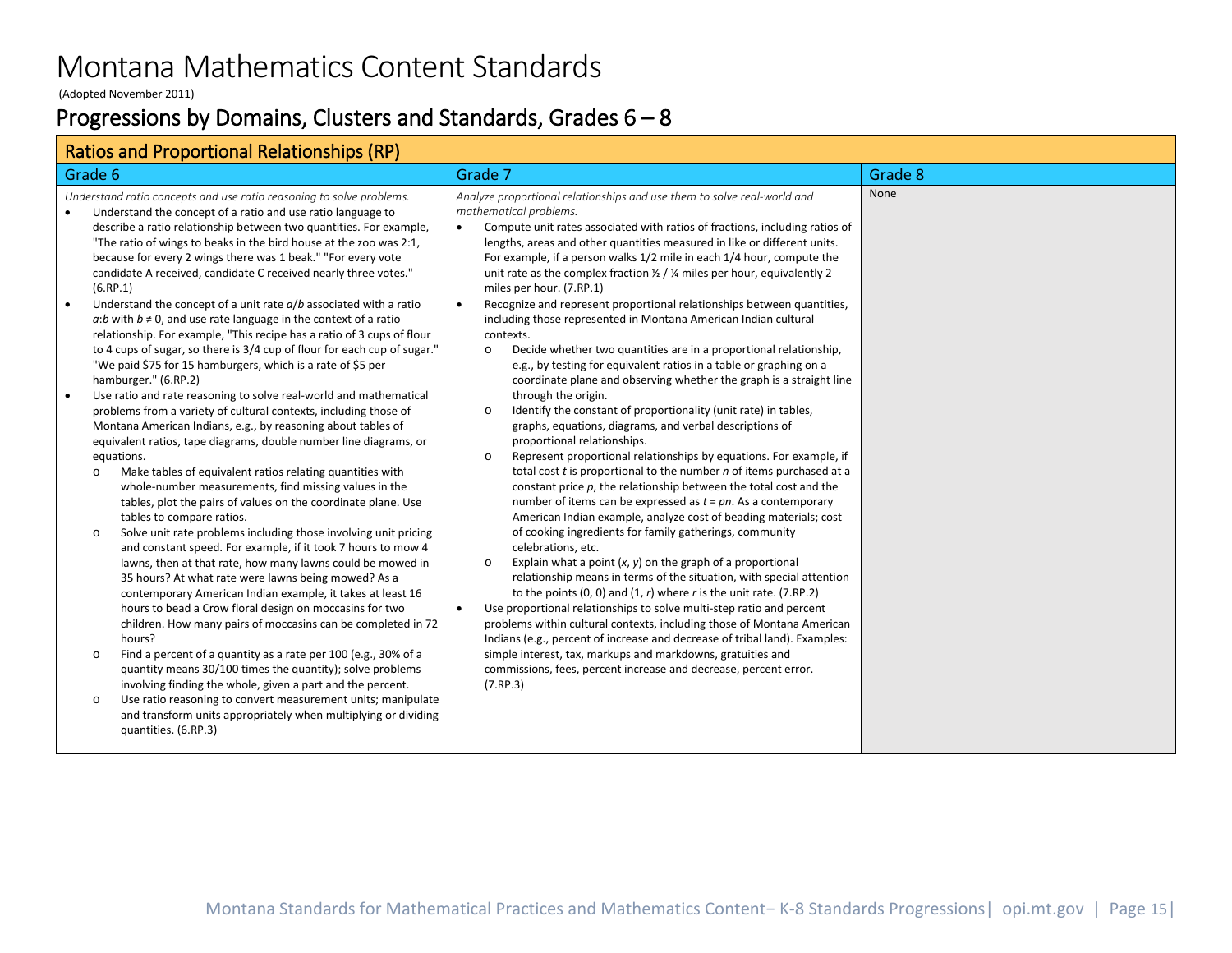(Adopted November 2011)

#### <span id="page-15-0"></span>The Number System (NS)

#### Grade 6 Grade 7 Grade 8

Apply and extend previous understandings of multiplication and division to divide Apply and extend previous understandings of operations with fractions to add, Know that there are numbers that are not *factions by fractions.* subtract, multiply and divide rational numbers. *subtract, multiply and divide rational numbers.* 

8/9 because 3/4 of 8/9 is 2/3. (In general,  $(a/b)$  ÷  $(c/d)$  =  $ad/bc$ .) How much constituents are oppositely charged. convert a convert a decimal expansion which for (2/3) ÷ (3/4) and use a visual fraction model to show the quotient; use the obseribe situations in which opposite quantities combine to make 0. relational numbers show that the decimal relationship between multiplicat relationship between multiplication and division to explain that  $(2/3) \div (3/4) =$ chocolate will each person get if 3 people share 1/2 lb of chocolate equally? <br>How many 3/4-cup servings are in 2/3 of a cup of yogurt? How wide is a positive or negative direction depending on whether *q* is positive or How many 3/4-cup servings are in 2/3 of a cup of yogurt? How wide is a positive or negative direction depending on whether *q* is positive or number. (8.NS.1) rectangular strip of land with length 3/4 mi and area 1/2 square mi? (6.NS.1) negative. Show that a number and its opposite have a sum of 0 (are  $\bullet$  Use rational approximations of irrational

- Fluently divide multi-digit numbers using the standard algorithm. (6.NS.2) real-world contexts. in the standard and the standard algorithm. (6.NS.2) real-world contexts. and incomplexistion of rational numbers, as adding
- 
- Find the greatest common factor of two whole numbers less than or equal to 100 and the least common multiple of two whole numbers less than or equal to 12. Use the distributive property to express a sum of two whole numbers 1-100 with a common factor as a multiple of a sum of two whole numbers rational numbers. (7.NS.1) between 1.4 and 1.5, and explain how to<br>with no common factor For example, express 36 + 8 as 4 (9 + 3). (6.NS.4) with no common factor. For example, express  $36 + 8$  as  $4 (9 + 2)$ . (6.NS.4)

 *Apply and extend previous understandings of numbers to the system of rational numbers.* 

- Understand that positive and negative numbers are used together to describe quantities having opposite directions or values (e.g., temperature above/below zero, elevation above/below sea level, credits/debits, positive/negative electric charge); use positive and negative numbers to represent quantities in real-world contexts, explaining the meaning of 0 in each situation. (6.NS.5)
- Understand a rational number as a point on the number line. Extend number line diagrams and coordinate axes familiar from previous grades to represent points on the line and in the plane with negative number coordinates.
	- o Recognize opposite signs of numbers as indicating locations on opposite sides of 0 on the number line; recognize that the opposite of the opposite of a number is the number itself, e.g.,  $-(-3) = 3$ ; that 0 is its own opposite.
	- o Understand signs of numbers in ordered pairs as indicating locations in quadrants of the coordinate plane and recognize that when two ordered pairs differ only by signs, the locations of the points are related by reflections across one or both axes.
	- o Find and position integers and other rational numbers on a horizontal or vertical number line diagram; find and position pairs of integers and other rational numbers on a coordinate plane. (6.NS.6)
- Understand ordering and absolute value of rational numbers.
- o Interpret statements of inequality as statements about the relative position of two numbers on a number line diagram. For example, interpret -3 > -7 as a statement that -3 is located to the right of -7 on a number line oriented from left to right.

- Interpret and compute quotients of fractions and solve word problems Apply and extend previous understandings of addition and subtraction to *numbers.*  involving division of fractions by fractions, e.g., by using visual fraction models add and subtract rational numbers; represent addition and subtraction on  $\bullet$  Understand informally that every and equations to represent the problem. For example, create a story context a horizontal or vertical number line diagram.
	-
- *Compute fluently with multi-digit numbers and find common factors and multiples.* additive inverses). Interpret sums of rational numbers by describing numbers to compare the size of exactors of the size of the muniti-digi
	- standard algorithm for each operation. (6.NS.3)  $\overline{a}$  inverse,  $p q = p + (-q)$ . Show that the distance between two rational diagram, and estimate the value of numbers on the number line is the absolute value of their difference, Fluently add, subtract, multiply, and divide multi-digit decimals using the **proximal provide the of Understand subtraction** of rational numbers as adding the additive approximately on a number line is approximately on a and apply this principle in real-world contexts.
		- o Apply properties of operations as strategies to add and subtract

and of fractions to multiply and divide rational numbers.

- numbers by requiring that operations continue to satisfy the leading to products such as  $(-1)(-1) = 1$  and the rules for multiplying o Understand that multiplication is extended from fractions to rational properties of operations, particularly the distributive property, signed numbers. Interpret products of rational numbers by describing real-world contexts.
- rational number. If *p* and *q* are integers, then –(*p*/*q*) = (–*p*)/*q* = *p*/(–*q*). o Understand that integers can be divided, provided that the divisor is not zero, and every quotient of integers (with non-zero divisor) is a Interpret quotients of rational numbers by describing real-world contexts.
- o Apply properties of operations as strategies to multiply and divide rational numbers.
- o Convert a rational number to a decimal using long division; know that the decimal form of a rational number terminates in 0s or eventually repeats. (7.NS.2)
- o Solve real-world and mathematical problems from a variety of cultural contexts, including those of Montana American Indians, involving the four operations with rational numbers. (7.NS.3)

rational, and approximate them by rational

- 
- (e.g.,  $\pi^2$ ). For example, by truncating the decimal expansion of √2, show that √2 is between 1 and 2, then approximations. (8.NS.2)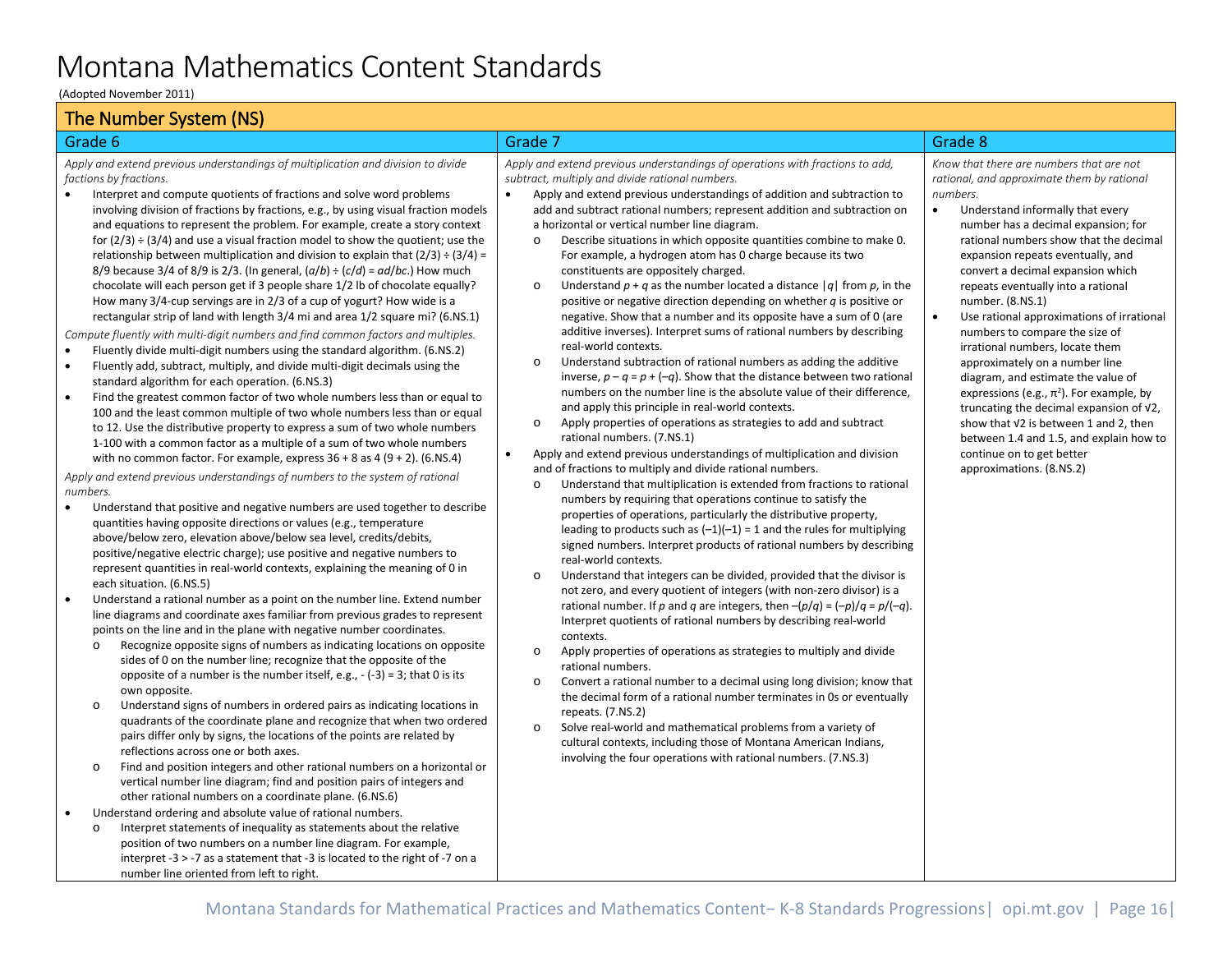| The Number System (NS)                                                                                                                                                                                                                                                                                                                                                                                                                                                                                                                                                                                                                                                                                                                                                                                                                                                                                                                                                                                                                                                                                                                                                              |         |         |  |
|-------------------------------------------------------------------------------------------------------------------------------------------------------------------------------------------------------------------------------------------------------------------------------------------------------------------------------------------------------------------------------------------------------------------------------------------------------------------------------------------------------------------------------------------------------------------------------------------------------------------------------------------------------------------------------------------------------------------------------------------------------------------------------------------------------------------------------------------------------------------------------------------------------------------------------------------------------------------------------------------------------------------------------------------------------------------------------------------------------------------------------------------------------------------------------------|---------|---------|--|
| Grade 6                                                                                                                                                                                                                                                                                                                                                                                                                                                                                                                                                                                                                                                                                                                                                                                                                                                                                                                                                                                                                                                                                                                                                                             | Grade 7 | Grade 8 |  |
| Write, interpret, and explain statements of order for rational numbers in<br>$\circ$<br>real-world contexts. For example, write $-3^{\circ}$ C $> -7^{\circ}$ C to express the fact<br>that $-3^{\circ}$ C is warmer than $-7^{\circ}$ C.<br>Understand the absolute value of a rational number as its distance from<br>$\Omega$<br>0 on the number line; interpret absolute value as magnitude for a<br>positive or negative quantity in a real-world situation. For example, for<br>an account balance of -30 dollars, write $ -30 $ = 30 to describe the size<br>of the debt in dollars.<br>Distinguish comparisons of absolute value from statements about order.<br>$\circ$<br>For example, recognize that an account balance less than -30 dollars<br>represents a debt greater than 30 dollars. (6.NS.7)<br>Solve real-world and mathematical problems from a variety of cultural<br>contexts, including those of Montana American Indians, by graphing points in<br>all four quadrants of the coordinate plane. Include use of coordinates and<br>absolute value to find distances between points with the same first<br>coordinate or the same second coordinate. (6.NS.8) |         |         |  |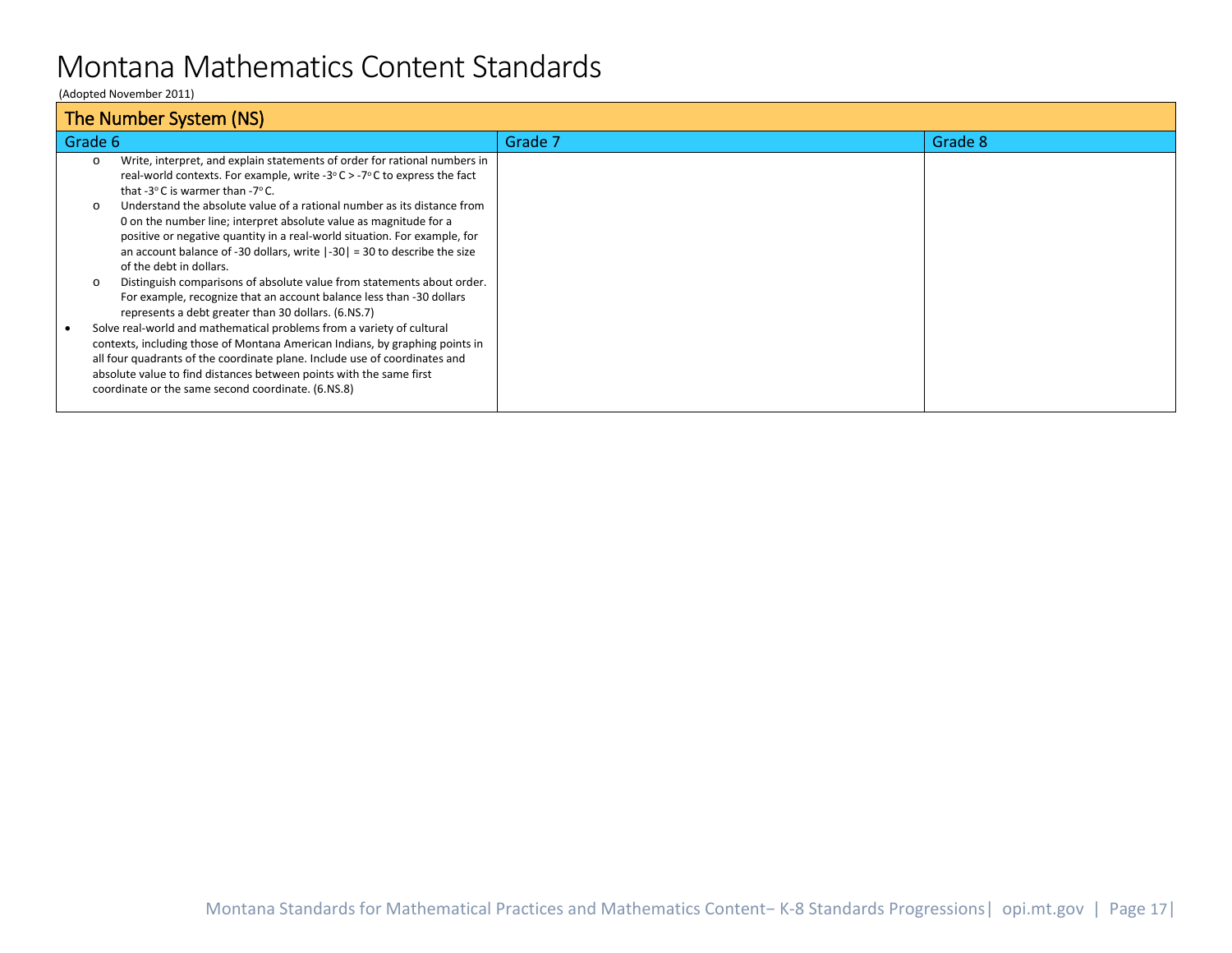(Adopted November 2011)

#### <span id="page-17-0"></span>Expressions and Equations (EE)

| EXPLESSIONS AND EQUALIONS (EE) |                                                                                                                                                                                                                                                                                                                                                                                                                                                                                                                                                                                                                                                                                                                                                                                                                                                                                                                                                                                                                                                                                                                                                                                                                                                                                                                                                                                                                                                                                                                                                                                                                                                                                                                                                                                                                                                                                                                                                                                  |                                                                                                                                                                                                                                                                                                                                                                                                                                                                                                                                                                                                                                                                                                                                                                                                                                                                                                                                                                                                                                                                                                                                                                                                                                                                                                                                                                                                                                                                                                                                                                                                                                                                                                                                                                                                                                                                                                                                                                                                                                   |                                                                                                                                                                                                                                                                                                                                                                                                                                                                                                                                                                                                                                                                                                                                                                                                                                                                                                                                                                                                                                                                                                                                                                                                                                                                                                                                                                                                                                                                                                                                                                                                                                                                                                                                                                                                                                                                               |  |
|--------------------------------|----------------------------------------------------------------------------------------------------------------------------------------------------------------------------------------------------------------------------------------------------------------------------------------------------------------------------------------------------------------------------------------------------------------------------------------------------------------------------------------------------------------------------------------------------------------------------------------------------------------------------------------------------------------------------------------------------------------------------------------------------------------------------------------------------------------------------------------------------------------------------------------------------------------------------------------------------------------------------------------------------------------------------------------------------------------------------------------------------------------------------------------------------------------------------------------------------------------------------------------------------------------------------------------------------------------------------------------------------------------------------------------------------------------------------------------------------------------------------------------------------------------------------------------------------------------------------------------------------------------------------------------------------------------------------------------------------------------------------------------------------------------------------------------------------------------------------------------------------------------------------------------------------------------------------------------------------------------------------------|-----------------------------------------------------------------------------------------------------------------------------------------------------------------------------------------------------------------------------------------------------------------------------------------------------------------------------------------------------------------------------------------------------------------------------------------------------------------------------------------------------------------------------------------------------------------------------------------------------------------------------------------------------------------------------------------------------------------------------------------------------------------------------------------------------------------------------------------------------------------------------------------------------------------------------------------------------------------------------------------------------------------------------------------------------------------------------------------------------------------------------------------------------------------------------------------------------------------------------------------------------------------------------------------------------------------------------------------------------------------------------------------------------------------------------------------------------------------------------------------------------------------------------------------------------------------------------------------------------------------------------------------------------------------------------------------------------------------------------------------------------------------------------------------------------------------------------------------------------------------------------------------------------------------------------------------------------------------------------------------------------------------------------------|-------------------------------------------------------------------------------------------------------------------------------------------------------------------------------------------------------------------------------------------------------------------------------------------------------------------------------------------------------------------------------------------------------------------------------------------------------------------------------------------------------------------------------------------------------------------------------------------------------------------------------------------------------------------------------------------------------------------------------------------------------------------------------------------------------------------------------------------------------------------------------------------------------------------------------------------------------------------------------------------------------------------------------------------------------------------------------------------------------------------------------------------------------------------------------------------------------------------------------------------------------------------------------------------------------------------------------------------------------------------------------------------------------------------------------------------------------------------------------------------------------------------------------------------------------------------------------------------------------------------------------------------------------------------------------------------------------------------------------------------------------------------------------------------------------------------------------------------------------------------------------|--|
|                                | Grade 6                                                                                                                                                                                                                                                                                                                                                                                                                                                                                                                                                                                                                                                                                                                                                                                                                                                                                                                                                                                                                                                                                                                                                                                                                                                                                                                                                                                                                                                                                                                                                                                                                                                                                                                                                                                                                                                                                                                                                                          | Grade 7                                                                                                                                                                                                                                                                                                                                                                                                                                                                                                                                                                                                                                                                                                                                                                                                                                                                                                                                                                                                                                                                                                                                                                                                                                                                                                                                                                                                                                                                                                                                                                                                                                                                                                                                                                                                                                                                                                                                                                                                                           | Grade 8                                                                                                                                                                                                                                                                                                                                                                                                                                                                                                                                                                                                                                                                                                                                                                                                                                                                                                                                                                                                                                                                                                                                                                                                                                                                                                                                                                                                                                                                                                                                                                                                                                                                                                                                                                                                                                                                       |  |
| $\bullet$<br>$\bullet$         | Apply and extend previous understandings of arithmetic to<br>algebraic expressions.<br>Write and evaluate numerical expressions involving whole-<br>number exponents. (6.EE.1)<br>Write, read, and evaluate expressions in which letters stand<br>for numbers.<br>Write expressions that record operations with numbers<br>$\circ$<br>and with letters standing for numbers. For example,<br>express the calculation "subtract y from 5" as $5 - y$ .<br>Identify parts of an expression using mathematical<br>$\circ$<br>terms (sum, term, product, factor, quotient,<br>coefficient); view one or more parts of an expression as<br>a single entity. For example, describe the expression 2<br>$(8 + 7)$ as a product of two factors; view $(8 + 7)$ as both<br>a single entity and a sum of two terms.<br>Evaluate expressions at specific values of their<br>$\circ$<br>variables. Include expressions that arise from formulas<br>used in real-world problems. Perform arithmetic<br>operations, including those involving whole-number<br>exponents in the conventional order when there are no<br>parentheses to specify a particular order (Order of<br>Operations). For example, use the formulas $V = s^3$ and A<br>$= 6 s2$ to find the volume and surface area of a cube<br>with sides of length $s = \frac{1}{2}$ . (6.EE.2)<br>Apply the properties of operations to generate equivalent<br>expressions. For example, apply the distributive property to<br>the expression 3 $(2 + x)$ to produce the equivalent<br>expression $6 + 3x$ ; apply the distributive property to the<br>expression $24x + 18y$ to produce the equivalent expression 6<br>$(4x + 3y)$ ; apply properties of operations to $y + y + y$ to<br>produce the equivalent expression 3y. (6.EE.3)<br>Identify when two expressions are equivalent (i.e., when the<br>two expressions name the same number regardless of which<br>value is substituted into them). For example, the expressions | Use properties of operations to generate equivalent expressions.<br>apply properties of operations as strategies to add,<br>subtract, factor, and expand linear expressions with<br>rational coefficients (7.EE.1)<br>understand that rewriting an expression in different forms<br>$\bullet$<br>in a problem context can shed light on the problem and<br>how the quantities in it are related. For example, $a + 0.05a$<br>$= 1.05a$ means that "increase by 5%" is the same as<br>"multiply by 1.05." (7.EE.2)<br>Solve real-life and mathematical problems using numerical and<br>algebraic expressions and equations.<br>$\bullet$<br>Solve multi-step real-life and mathematical problems posed<br>with positive and negative rational numbers in any form<br>(whole numbers, fractions, and decimals), using tools<br>strategically. Apply properties of operations to calculate<br>with numbers in any form; convert between forms as<br>appropriate; and assess the reasonableness of answers<br>using mental computation and estimation strategies.<br>Examples: If a woman making \$25 an hour gets a 10% raise,<br>she will make an additional 1/10 of her salary an hour, or<br>\$2.50, for a new salary of \$27.50. If you want to place a<br>towel bar 9 3/4 inches long in the center of a door that is<br>27 1/2 inches wide, you will need to place the bar about 9<br>inches from each edge; this estimate can be used as a<br>check on the exact computation. (7.EE.3)<br>Use variables to represent quantities in a real-world or<br>$\bullet$<br>mathematical problems, including those represented in<br>Montana American Indian cultural contexts, and construct<br>simple equations and inequalities to solve problems by<br>reasoning about the quantities.<br>Solve word problems leading to equations of the form<br>$\circ$<br>$px + q = r$ and $p(x + q) = r$ , where p, q, and r are specific<br>rational numbers. Solve equations of these forms<br>fluently. Compare an algebraic solution to an | Work with radicals and integer exponents.<br>Know and apply the properties of integer exponents<br>to generate equivalent numerical expressions. For<br>example, $3^2 \times 3^{-5} = 3^{-3} = 1/3^3 = 1/27$ . (8.EE.1)<br>Use square root and cube root symbols to represent<br>$\bullet$<br>solutions to equations of the form $x^2 = p$ and $x^3 = p$ ,<br>where $p$ is a positive rational number. Evaluate<br>square roots of small perfect squares and cube<br>roots of small perfect cubes. Know that V2 is<br>irrational. (8.EE.2)<br>Use numbers expressed in the form of a single digit<br>$\bullet$<br>times a whole-number power of 10 to estimate very<br>large or very small quantities, and to express how<br>many times as much one is than the other. For<br>example, estimate the population of the United<br>States as 3 times 10 <sup>8</sup> and the population of the<br>world as 7 times $109$ , and determine that the world<br>population is more than 20 times larger. (8.EE.3)<br>Perform operations with numbers expressed in<br>$\bullet$<br>scientific notation, including problems where both<br>decimal and scientific notation are used. Use<br>scientific notation and choose units of appropriate<br>size for measurements of very large or very small<br>quantities (e.g., use millimeters per year for<br>seafloor spreading). Interpret scientific notation<br>that has been generated by technology. (8.EE.4)<br>Understand the connections between proportional<br>relationships, lines, and linear equations.<br>Graph proportional relationships, interpreting the<br>unit rate as the slope of the graph. Compare two<br>different proportional relationships represented in<br>different ways. For example, compare a distance-<br>time graph to a distance-time equation to<br>determine which of two moving objects has greater |  |
| $\bullet$                      | $y + y + y$ and 3y are equivalent because they name the same<br>number regardless of which number y stands for. (6.EE.4)<br>Reason about and solve one-variable equations and inequalities.<br>Understand solving an equation or inequality as a process of<br>answering a question: which values from a specified set, if<br>any, make the equation or inequality true? Use substitution                                                                                                                                                                                                                                                                                                                                                                                                                                                                                                                                                                                                                                                                                                                                                                                                                                                                                                                                                                                                                                                                                                                                                                                                                                                                                                                                                                                                                                                                                                                                                                                        | arithmetic solution, identifying the sequence of the<br>operations used in each approach. For example, the<br>perimeter of a rectangle is 54 cm. Its length is 6 cm.<br>What is its width?<br>Solve word problems leading to inequalities of the form px<br>$\bullet$<br>+ $q$ > r or $px$ + $q$ < r, where $p$ , $q$ , and r are specific rational                                                                                                                                                                                                                                                                                                                                                                                                                                                                                                                                                                                                                                                                                                                                                                                                                                                                                                                                                                                                                                                                                                                                                                                                                                                                                                                                                                                                                                                                                                                                                                                                                                                                               | speed. (8.EE.5)<br>Use similar triangles to explain why the slope $m$ is<br>$\bullet$<br>the same between any two distinct points on a non-<br>vertical line in the coordinate plane; derive the<br>equation $y = mx$ for a line through the origin and the<br>equation $y = mx + b$ for a line intercepting the                                                                                                                                                                                                                                                                                                                                                                                                                                                                                                                                                                                                                                                                                                                                                                                                                                                                                                                                                                                                                                                                                                                                                                                                                                                                                                                                                                                                                                                                                                                                                              |  |
|                                | to determine whether a given number in a specified set<br>makes an equation or inequality true. (6.EE.5)                                                                                                                                                                                                                                                                                                                                                                                                                                                                                                                                                                                                                                                                                                                                                                                                                                                                                                                                                                                                                                                                                                                                                                                                                                                                                                                                                                                                                                                                                                                                                                                                                                                                                                                                                                                                                                                                         | numbers. Graph the solution set of the inequality and<br>interpret it in the context of the problem. For example, as a                                                                                                                                                                                                                                                                                                                                                                                                                                                                                                                                                                                                                                                                                                                                                                                                                                                                                                                                                                                                                                                                                                                                                                                                                                                                                                                                                                                                                                                                                                                                                                                                                                                                                                                                                                                                                                                                                                            | vertical axis at b. (8.EE.6)                                                                                                                                                                                                                                                                                                                                                                                                                                                                                                                                                                                                                                                                                                                                                                                                                                                                                                                                                                                                                                                                                                                                                                                                                                                                                                                                                                                                                                                                                                                                                                                                                                                                                                                                                                                                                                                  |  |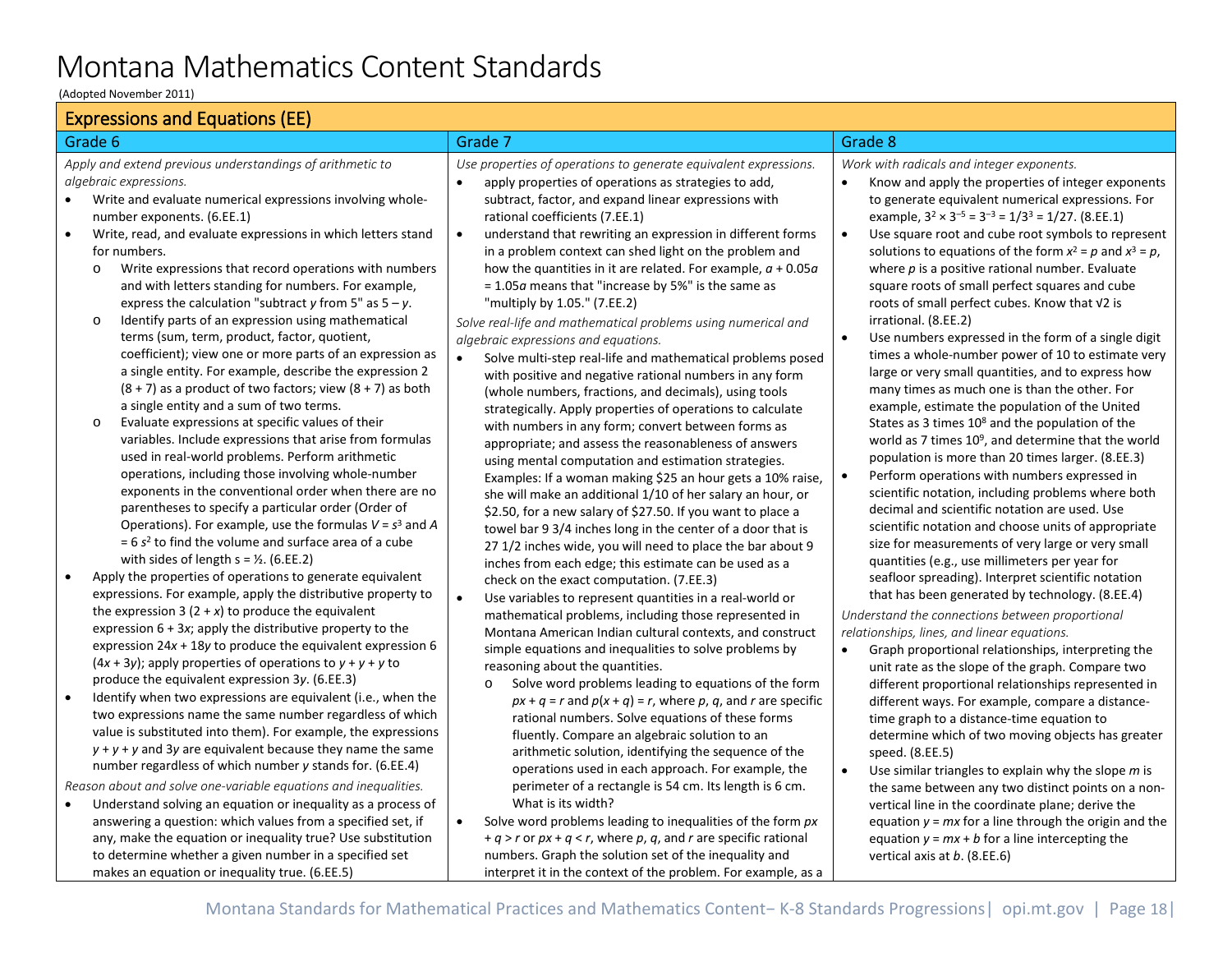| <b>Expressions and Equations (EE)</b>                                                                                                                                                                                                                                                                                                                                                                                                                                                                                                                                                                                                                                                                                                                                                                                                                                                                                                                                                                                                                                                                                                                                                                                                                                                                                                                                                                                                                                                                                                                                                                                                                                                            |                                                                                                                                                                                                                         |                                                                                                                                                                                                                                                                                                                                                                                                                                                                                                                                                                                                                                                                                                                                                                                                                                                                                                                                                                                                                                                                                                                                                                                                                                                                                                                                                                                                                                                                                                                                                                                                                                                                                                                                                         |  |  |
|--------------------------------------------------------------------------------------------------------------------------------------------------------------------------------------------------------------------------------------------------------------------------------------------------------------------------------------------------------------------------------------------------------------------------------------------------------------------------------------------------------------------------------------------------------------------------------------------------------------------------------------------------------------------------------------------------------------------------------------------------------------------------------------------------------------------------------------------------------------------------------------------------------------------------------------------------------------------------------------------------------------------------------------------------------------------------------------------------------------------------------------------------------------------------------------------------------------------------------------------------------------------------------------------------------------------------------------------------------------------------------------------------------------------------------------------------------------------------------------------------------------------------------------------------------------------------------------------------------------------------------------------------------------------------------------------------|-------------------------------------------------------------------------------------------------------------------------------------------------------------------------------------------------------------------------|---------------------------------------------------------------------------------------------------------------------------------------------------------------------------------------------------------------------------------------------------------------------------------------------------------------------------------------------------------------------------------------------------------------------------------------------------------------------------------------------------------------------------------------------------------------------------------------------------------------------------------------------------------------------------------------------------------------------------------------------------------------------------------------------------------------------------------------------------------------------------------------------------------------------------------------------------------------------------------------------------------------------------------------------------------------------------------------------------------------------------------------------------------------------------------------------------------------------------------------------------------------------------------------------------------------------------------------------------------------------------------------------------------------------------------------------------------------------------------------------------------------------------------------------------------------------------------------------------------------------------------------------------------------------------------------------------------------------------------------------------------|--|--|
| Grade 6                                                                                                                                                                                                                                                                                                                                                                                                                                                                                                                                                                                                                                                                                                                                                                                                                                                                                                                                                                                                                                                                                                                                                                                                                                                                                                                                                                                                                                                                                                                                                                                                                                                                                          | Grade 7                                                                                                                                                                                                                 | Grade 8                                                                                                                                                                                                                                                                                                                                                                                                                                                                                                                                                                                                                                                                                                                                                                                                                                                                                                                                                                                                                                                                                                                                                                                                                                                                                                                                                                                                                                                                                                                                                                                                                                                                                                                                                 |  |  |
| Use variables to represent numbers and write expressions<br>when solving a real-world or mathematical problem;<br>understand that a variable can represent an unknown<br>number, or, depending on the purpose at hand, any number<br>in a specified set. (6.EE.6)<br>Solve real-world and mathematical problems by writing and<br>$\bullet$<br>solving equations of the form $x + p = q$ and $px = q$ for cases in<br>which $p$ , $q$ , and $x$ are all nonnegative rational numbers.<br>(6.EE.7)<br>Write an inequality of the form $x > c$ or $x < c$ to represent a<br>$\bullet$<br>constraint or condition in a real-world or mathematical<br>problem. Recognize that inequalities of the form $x > c$ or $x <$<br>c have infinitely many solutions; represent solutions of such<br>inequalities on number line diagrams. (6.EE.8)<br>Represent and analyze quantitative relationships between<br>dependent and independent variables.<br>Use variables to represent two quantities in a real-world<br>problem from a variety of cultural contexts, including those<br>of Montana American Indians, that change in relationship to<br>one another; write an equation to express one quantity,<br>thought of as the dependent variable, in terms of the other<br>quantity, thought of as the independent variable. Analyze<br>the relationship between the dependent and independent<br>variables using graphs and tables, and relate these to the<br>equation. For example, in a problem involving motion at<br>constant speed, list and graph ordered pairs of distances and<br>times, and write the equation $d = 65t$ to represent the<br>relationship between distance and time (6.EE.9) | salesperson, you are paid \$50 per week plus \$3 per sale.<br>This week you want your pay to be at least \$100. Write an<br>inequality for the number of sales you need to make, and<br>describe the solutions.(7.EE.4) | Analyze and solve linear equations and pairs of<br>simultaneous linear equations.<br>Solve linear equations in one variable.<br>$\bullet$<br>Give examples of linear equations in one<br>$\circ$<br>variable with one solution, infinitely many<br>solutions, or no solutions. Show which of these<br>possibilities is the case by successively<br>transforming the given equation into simpler<br>forms, until an equivalent equation of the form<br>$x = a$ , $a = a$ , or $a = b$ results (where a and b are<br>different numbers).<br>Solve linear equations with rational number<br>$\Omega$<br>coefficients, including equations whose<br>solutions require expanding expressions using<br>the distributive property and collecting like<br>terms. (8.EE.7)<br>Analyze and solve pairs of simultaneous linear<br>equations.<br>Understand that solutions to a system of two<br>linear equations in two variables correspond to<br>points of intersection of their graphs, because<br>points of intersection satisfy both equations<br>simultaneously.<br>Solve systems of two linear equations in two<br>variables algebraically, and estimate solutions<br>by graphing the equations. Solve simple cases<br>by inspection. For example, $3x + 2y = 5$ and $3x$<br>+ $2y$ = 6 have no solution because $3x + 2y$<br>cannot simultaneously be 5 and 6.<br>Solve real-world and mathematical problems<br>$\circ$<br>from a variety of cultural contexts, including<br>those of Montana American Indians, leading to<br>two linear equations in two variables. For<br>example, given coordinates for two pairs of<br>points, determine whether the line through the<br>first pair of points intersects the line through<br>the second pair. (8.EE.8) |  |  |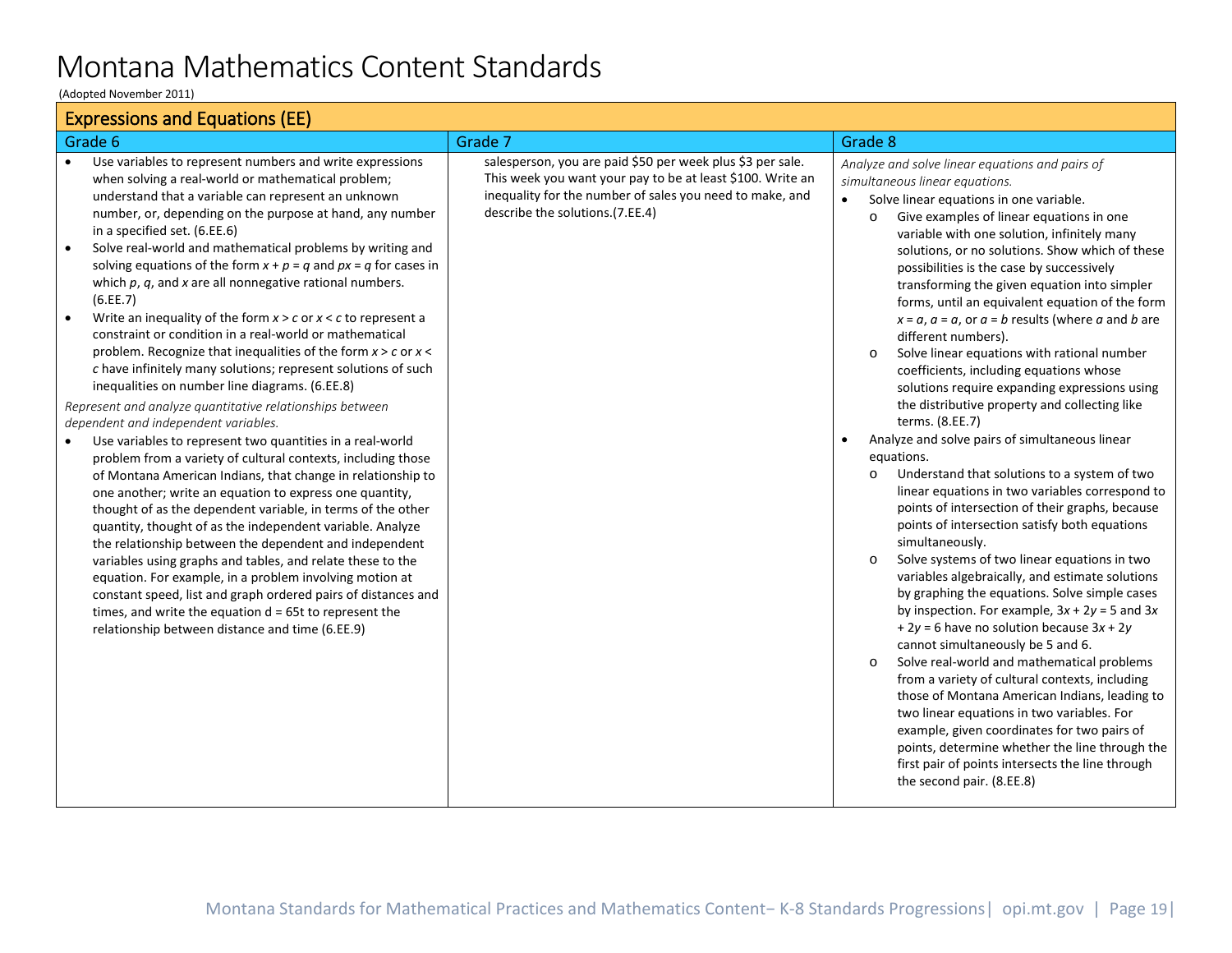<span id="page-19-0"></span>

| <b>Functions (F)</b> |         |                                                                                                                                                                                                                                                                                                                                                                                                                                                                                                                                                                                                                                                                                                                                                                                                                                                                                                                                                                                                                              |  |
|----------------------|---------|------------------------------------------------------------------------------------------------------------------------------------------------------------------------------------------------------------------------------------------------------------------------------------------------------------------------------------------------------------------------------------------------------------------------------------------------------------------------------------------------------------------------------------------------------------------------------------------------------------------------------------------------------------------------------------------------------------------------------------------------------------------------------------------------------------------------------------------------------------------------------------------------------------------------------------------------------------------------------------------------------------------------------|--|
| Grade 6              | Grade 7 | Grade 8                                                                                                                                                                                                                                                                                                                                                                                                                                                                                                                                                                                                                                                                                                                                                                                                                                                                                                                                                                                                                      |  |
| None                 | None    | Define, evaluate, and compare functions.<br>Understand that a function is a rule that assigns to each input exactly one output. The graph of a function<br>is the set of ordered pairs consisting of an input and the corresponding output. (8.F.1)<br>Compare properties of two functions each represented in a different way (algebraically, graphically,<br>numerically in tables, or by verbal descriptions). For example, given a linear function represented by a<br>table of values and a linear function represented by an algebraic expression, determine which function<br>has the greater rate of change. (8.F.2)<br>Interpret the equation $y = mx + b$ as defining a linear function, whose graph is a straight line; give<br>examples of functions that are not linear. For example, the function $A = s^2$ giving the area of a square as a<br>function of its side length is not linear because its graph contains the points $(1,1)$ , $(2,4)$ , and $(3,9)$ , which<br>are not on a straight line. (8.F.3) |  |
|                      |         | Use functions to model relationships between quantities.<br>Construct a function to model a linear relationship between two quantities. Determine the rate of change<br>and initial value of the function from a description of a relationship or from two $(x, y)$ values, including<br>reading these from a table or from a graph. Interpret the rate of change and initial value of a linear<br>function in terms of the situation it models and in terms of its graph or a table of values. (8.F.4)<br>Describe qualitatively the functional relationship between two quantities by analyzing a graph (e.g.,<br>where the function is increasing or decreasing, linear or nonlinear). Sketch a graph that exhibits the<br>qualitative features of a function that has been described verbally. (8.F.5)                                                                                                                                                                                                                   |  |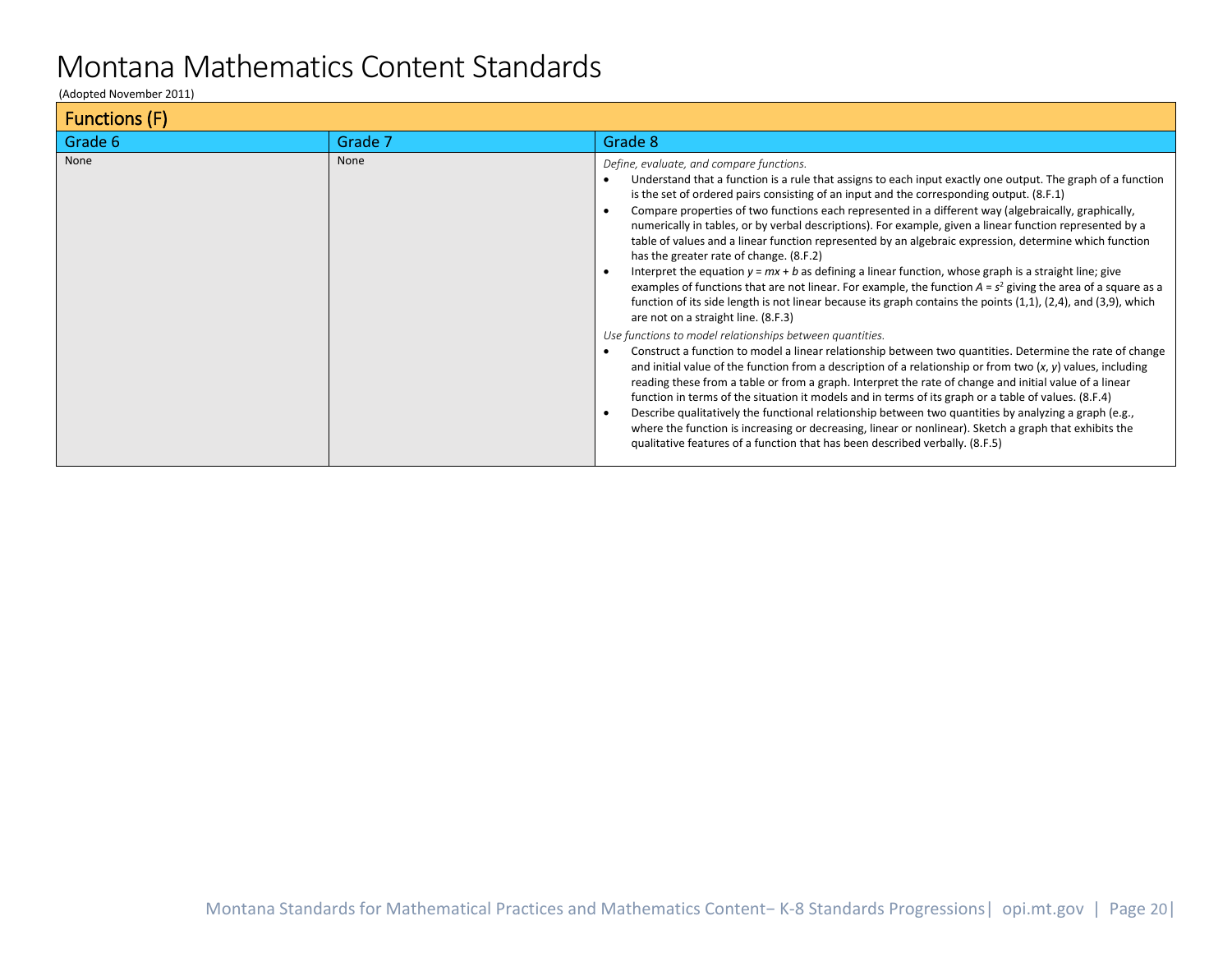<span id="page-20-0"></span>

| Geometry (G)                                                                                                                                                                                                                                                                                                                                                                                                                                                                                                                                                                                                                                                                                                                                                                                                                                                                                                                                                                                                                                                                                                                                                                                                                                                                                                                                                                                                                                                                                                                                                                                                                                                                                                                                    |                                                                                                                                                                                                                                                                                                                                                                                                                                                                                                                                                                                                                                                                                                                                                                                                                                                                                                                                                                                                                                                                                                                                                                                                                                                                                                                                                                                                                                                                                                                                                                                                                                                                                                                                                                                                                                              |                                                                                                                                                                                                                                                                                                                                                                                                                                                                                                                                                                                                                                                                                                                                                                                                                                                                                                                                                                                                                                                                                                                                                                                                                                                                                                                                                                                                                                                                                                                                                                                                                                                                                                                                                                                                                                                                                                                                                                                                                                                                                                                                                                                                                                                                                                                                                                                                                                                                                                                                                                                                                                                                                              |  |
|-------------------------------------------------------------------------------------------------------------------------------------------------------------------------------------------------------------------------------------------------------------------------------------------------------------------------------------------------------------------------------------------------------------------------------------------------------------------------------------------------------------------------------------------------------------------------------------------------------------------------------------------------------------------------------------------------------------------------------------------------------------------------------------------------------------------------------------------------------------------------------------------------------------------------------------------------------------------------------------------------------------------------------------------------------------------------------------------------------------------------------------------------------------------------------------------------------------------------------------------------------------------------------------------------------------------------------------------------------------------------------------------------------------------------------------------------------------------------------------------------------------------------------------------------------------------------------------------------------------------------------------------------------------------------------------------------------------------------------------------------|----------------------------------------------------------------------------------------------------------------------------------------------------------------------------------------------------------------------------------------------------------------------------------------------------------------------------------------------------------------------------------------------------------------------------------------------------------------------------------------------------------------------------------------------------------------------------------------------------------------------------------------------------------------------------------------------------------------------------------------------------------------------------------------------------------------------------------------------------------------------------------------------------------------------------------------------------------------------------------------------------------------------------------------------------------------------------------------------------------------------------------------------------------------------------------------------------------------------------------------------------------------------------------------------------------------------------------------------------------------------------------------------------------------------------------------------------------------------------------------------------------------------------------------------------------------------------------------------------------------------------------------------------------------------------------------------------------------------------------------------------------------------------------------------------------------------------------------------|----------------------------------------------------------------------------------------------------------------------------------------------------------------------------------------------------------------------------------------------------------------------------------------------------------------------------------------------------------------------------------------------------------------------------------------------------------------------------------------------------------------------------------------------------------------------------------------------------------------------------------------------------------------------------------------------------------------------------------------------------------------------------------------------------------------------------------------------------------------------------------------------------------------------------------------------------------------------------------------------------------------------------------------------------------------------------------------------------------------------------------------------------------------------------------------------------------------------------------------------------------------------------------------------------------------------------------------------------------------------------------------------------------------------------------------------------------------------------------------------------------------------------------------------------------------------------------------------------------------------------------------------------------------------------------------------------------------------------------------------------------------------------------------------------------------------------------------------------------------------------------------------------------------------------------------------------------------------------------------------------------------------------------------------------------------------------------------------------------------------------------------------------------------------------------------------------------------------------------------------------------------------------------------------------------------------------------------------------------------------------------------------------------------------------------------------------------------------------------------------------------------------------------------------------------------------------------------------------------------------------------------------------------------------------------------------|--|
| Grade 6                                                                                                                                                                                                                                                                                                                                                                                                                                                                                                                                                                                                                                                                                                                                                                                                                                                                                                                                                                                                                                                                                                                                                                                                                                                                                                                                                                                                                                                                                                                                                                                                                                                                                                                                         | Grade 7                                                                                                                                                                                                                                                                                                                                                                                                                                                                                                                                                                                                                                                                                                                                                                                                                                                                                                                                                                                                                                                                                                                                                                                                                                                                                                                                                                                                                                                                                                                                                                                                                                                                                                                                                                                                                                      | Grade 8                                                                                                                                                                                                                                                                                                                                                                                                                                                                                                                                                                                                                                                                                                                                                                                                                                                                                                                                                                                                                                                                                                                                                                                                                                                                                                                                                                                                                                                                                                                                                                                                                                                                                                                                                                                                                                                                                                                                                                                                                                                                                                                                                                                                                                                                                                                                                                                                                                                                                                                                                                                                                                                                                      |  |
| Solve real-world and mathematical problems involving<br>area, surface area, and volume.<br>Find the area of right triangles, other triangles,<br>special quadrilaterals, and polygons by composing<br>into rectangles or decomposing into triangles and<br>other shapes; apply these techniques in the context<br>of solving real-world and mathematical problems<br>within cultural contexts, including those of Montana<br>American Indians. For example, use Montana<br>American Indian designs to decompose shapes and<br>find the area. $(6.6.1)$<br>Find the volume of a right rectangular prism with<br>$\bullet$<br>fractional edge lengths by packing it with unit cubes<br>of the appropriate unit fraction edge lengths and<br>show that the volume is the same as would be<br>found by multiplying the edge lengths of the prism.<br>Apply the formulas $V = lwh$ and $V = bh$ to find<br>volumes of right rectangular prisms with fractional<br>edge lengths in the context of solving real-world<br>and mathematical problems. (6.G.2)<br>Draw polygons in the coordinate plane given<br>$\bullet$<br>coordinates for the vertices; use coordinates to find<br>the length of a side joining points with the same<br>first coordinate or the same second coordinate.<br>Apply these techniques in the context of solving<br>real-world and mathematical problems. (6.G.3)<br>Represent three-dimensional figures using nets<br>$\bullet$<br>made up of rectangles and triangles and use the<br>nets to find the surface area of these figures. Apply<br>these techniques in the context of solving real-<br>world and mathematical problems within cultural<br>contexts, including those of Montana American<br>Indians. $(6.6.4)$ | Draw, construct, and describe geometrical figures and<br>describe the relationships between them.<br>Solve problems involving scale drawings of<br>$\bullet$<br>geometric figures, including computing actual<br>lengths and areas from a scale drawing and<br>reproducing a scale drawing at a different scale.<br>(7.G.1)<br>Draw (freehand, with ruler and protractor, and<br>$\bullet$<br>with technology) geometric shapes with given<br>conditions. Focus on constructing triangles from<br>three measures of angles or sides, noticing when<br>the conditions determine a unique triangle, more<br>than one triangle, or no triangle. (7.G.2)<br>$\bullet$<br>Describe the two-dimensional figures that result<br>from slicing three-dimensional figures, as in plane<br>sections of right rectangular prisms and right<br>rectangular pyramids. (7.G.3)<br>Solve real-life and mathematical problems involving<br>angle measure, area, surface area, and volume.<br>Know the formulas for the area and<br>$\bullet$<br>circumference of a circle and use them to solve<br>problems from a variety of cultural contexts,<br>including those of Montana American Indians;<br>give an informal derivation of the relationship<br>between the circumference and area of a circle.<br>(7.G.4)<br>Use facts about supplementary, complementary,<br>$\bullet$<br>vertical, and adjacent angles in a multi-step<br>problem to write and solve simple equations for<br>an unknown angle in a figure. (7.G.5)<br>Solve real-world and mathematical problems<br>$\bullet$<br>from a variety of cultural contexts, including<br>those of Montana American Indians, involving<br>area, volume, and surface area of two- and three-<br>dimensional objects composed of triangles,<br>quadrilaterals, polygons, cubes, and right prisms.<br>(7.G.6) | Understand congruence and similarity using physical models, transparencies,<br>or geometry software.<br>$\bullet$<br>Verify experimentally the properties of rotations, reflections, and<br>translations from a variety of cultural contexts, including those of<br>Montana American Indians:<br>Lines are taken to lines, and line segments to line segments of the<br>$\circ$<br>same length.<br>Angles are taken to angles of the same measure.<br>$\circ$<br>Parallel lines are taken to parallel lines. (8.G.1)<br>$\circ$<br>Understand that a two-dimensional figure is congruent to another if<br>$\bullet$<br>the second can be obtained from the first by a sequence of rotations,<br>reflections, and translations. Given two congruent figures, describe a<br>sequence that exhibits the congruence between them (8.G.2)<br>Describe the effect of dilations, translations, rotations, and reflections<br>$\bullet$<br>on two-dimensional figures from a variety of cultural contexts,<br>including those of Montana American Indians, using coordinates.<br>(8.G.3)<br>$\bullet$<br>Understand that a two-dimensional figure is similar to another if the<br>second can be obtained from the first by a sequence of rotations,<br>reflections, translations, and dilations; given two similar two-<br>dimensional figures, describe a sequence that exhibits the similarity<br>between them. (8.G.4)<br>Use informal arguments to establish facts about the angle sum and<br>$\bullet$<br>exterior angle of triangles, about the angles created when parallel<br>lines are cut by a transversal, and the angle-angle criterion for<br>similarity of triangles. For example, arrange three copies of the same<br>triangle so that the sum of the three angles appears to form a line, and<br>give an argument in terms of transversals why this is so. (8.G.5)<br>Understand and apply the Pythagorean Theorem.<br>Explain a proof of the Pythagorean Theorem and its converse. (8.G.6)<br>$\bullet$<br>Apply the Pythagorean Theorem to determine unknown side lengths<br>$\bullet$<br>in right triangles in real-world and mathematical problems in two and<br>three dimensions. For example, determine the unknown height of a<br>Plains Indian tipi when given the side length and radius. (8.G.7)<br>Apply the Pythagorean Theorem to find the distance between two<br>$\bullet$<br>points in a coordinate system. (8.G.8)<br>Solve real-world and mathematical problems involving volume of cylinders,<br>cones, and spheres.<br>Know the formulas for the volumes of cones, cylinders, and spheres<br>and use them to solve real-world and mathematical problems. (8.G.9) |  |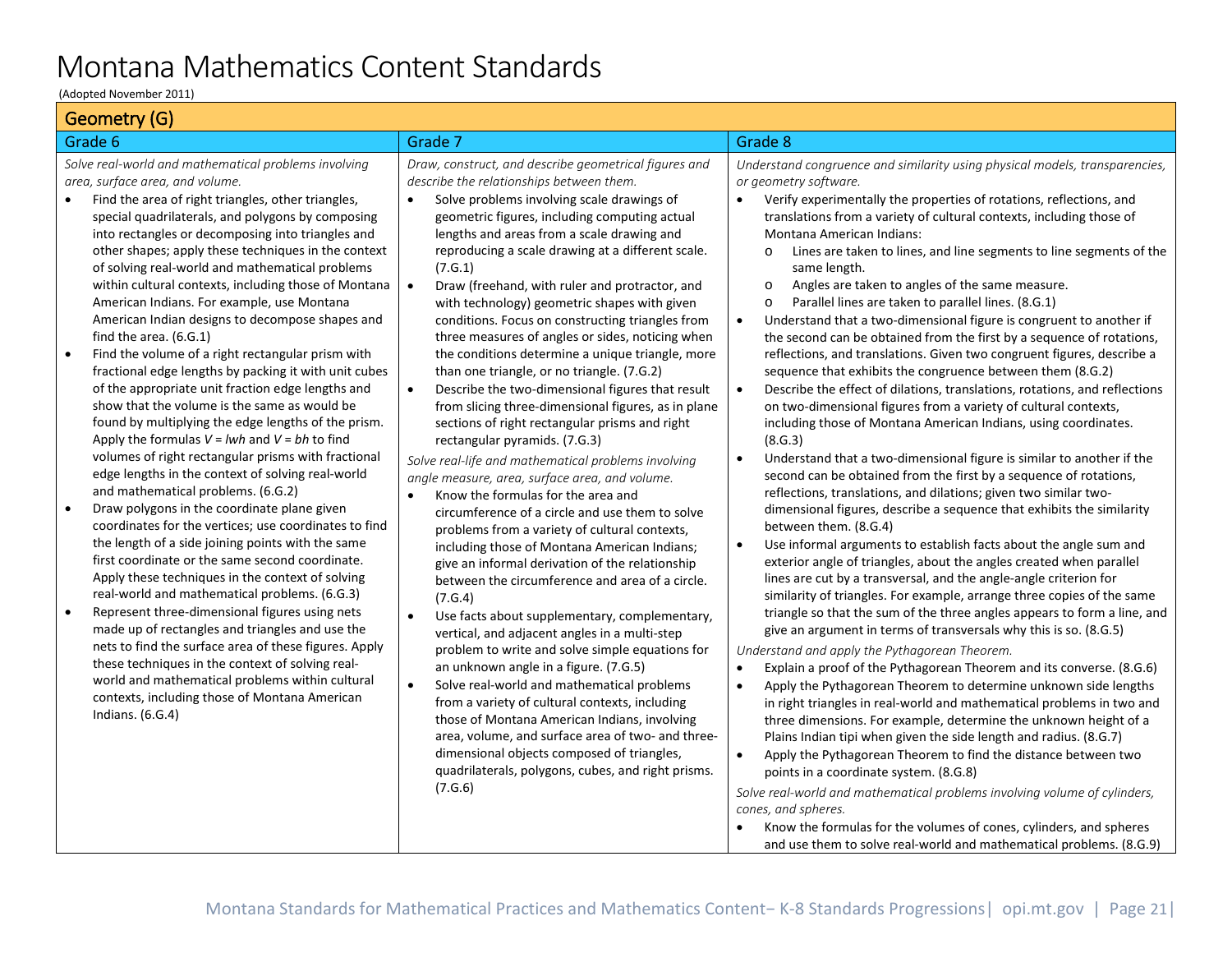<span id="page-21-0"></span>

| <b>Statistics and Probability (SP)</b>                                                                                                                                                                                                                                                                                                                                                                                                                                                                                                                                                                                                                                                                                                                                                                                                                                                                                                                                                                                                                                                                                                                                                                                                                                                                                                                                                                                                                                                                                                                                                                                                                                                                                                                                                                                                                                                               |                                                                                                                                                                                                                                                                                                                                                                                                                                                                                                                                                                                                                                                                                                                                                                                                                                                                                                                                                                                                                                                                                                                                                                                                                                                                                                                                                                                                                                                                                                                                                                                                                                                                                                                                                                                                                                                                                                                                                                                                                                                                                                                                                                                                                                                                                                                                                                                                                                                                                                                                                                                                                                                                                                                                                                                                                                                                                                                                                                                                                                                                                                                                                                                                                                                                                                                                                                                                                                                                                                                                                                                                                                                                                                                                                                                                                                                                                                                                                            |                                                                                                                                                                                                                                                                                                                                                                                                                                                                                                                                                                                                                                                                                                                                                                                                                                                                                                                                                                                                                                                                                                                                                                                                                                                                                                                                                                                                                                                                                                                                                                                                                                                                                                                                                                                                                                                                                      |  |
|------------------------------------------------------------------------------------------------------------------------------------------------------------------------------------------------------------------------------------------------------------------------------------------------------------------------------------------------------------------------------------------------------------------------------------------------------------------------------------------------------------------------------------------------------------------------------------------------------------------------------------------------------------------------------------------------------------------------------------------------------------------------------------------------------------------------------------------------------------------------------------------------------------------------------------------------------------------------------------------------------------------------------------------------------------------------------------------------------------------------------------------------------------------------------------------------------------------------------------------------------------------------------------------------------------------------------------------------------------------------------------------------------------------------------------------------------------------------------------------------------------------------------------------------------------------------------------------------------------------------------------------------------------------------------------------------------------------------------------------------------------------------------------------------------------------------------------------------------------------------------------------------------|------------------------------------------------------------------------------------------------------------------------------------------------------------------------------------------------------------------------------------------------------------------------------------------------------------------------------------------------------------------------------------------------------------------------------------------------------------------------------------------------------------------------------------------------------------------------------------------------------------------------------------------------------------------------------------------------------------------------------------------------------------------------------------------------------------------------------------------------------------------------------------------------------------------------------------------------------------------------------------------------------------------------------------------------------------------------------------------------------------------------------------------------------------------------------------------------------------------------------------------------------------------------------------------------------------------------------------------------------------------------------------------------------------------------------------------------------------------------------------------------------------------------------------------------------------------------------------------------------------------------------------------------------------------------------------------------------------------------------------------------------------------------------------------------------------------------------------------------------------------------------------------------------------------------------------------------------------------------------------------------------------------------------------------------------------------------------------------------------------------------------------------------------------------------------------------------------------------------------------------------------------------------------------------------------------------------------------------------------------------------------------------------------------------------------------------------------------------------------------------------------------------------------------------------------------------------------------------------------------------------------------------------------------------------------------------------------------------------------------------------------------------------------------------------------------------------------------------------------------------------------------------------------------------------------------------------------------------------------------------------------------------------------------------------------------------------------------------------------------------------------------------------------------------------------------------------------------------------------------------------------------------------------------------------------------------------------------------------------------------------------------------------------------------------------------------------------------------------------------------------------------------------------------------------------------------------------------------------------------------------------------------------------------------------------------------------------------------------------------------------------------------------------------------------------------------------------------------------------------------------------------------------------------------------------------------------------------|--------------------------------------------------------------------------------------------------------------------------------------------------------------------------------------------------------------------------------------------------------------------------------------------------------------------------------------------------------------------------------------------------------------------------------------------------------------------------------------------------------------------------------------------------------------------------------------------------------------------------------------------------------------------------------------------------------------------------------------------------------------------------------------------------------------------------------------------------------------------------------------------------------------------------------------------------------------------------------------------------------------------------------------------------------------------------------------------------------------------------------------------------------------------------------------------------------------------------------------------------------------------------------------------------------------------------------------------------------------------------------------------------------------------------------------------------------------------------------------------------------------------------------------------------------------------------------------------------------------------------------------------------------------------------------------------------------------------------------------------------------------------------------------------------------------------------------------------------------------------------------------|--|
| Grade 6                                                                                                                                                                                                                                                                                                                                                                                                                                                                                                                                                                                                                                                                                                                                                                                                                                                                                                                                                                                                                                                                                                                                                                                                                                                                                                                                                                                                                                                                                                                                                                                                                                                                                                                                                                                                                                                                                              | Grade 7                                                                                                                                                                                                                                                                                                                                                                                                                                                                                                                                                                                                                                                                                                                                                                                                                                                                                                                                                                                                                                                                                                                                                                                                                                                                                                                                                                                                                                                                                                                                                                                                                                                                                                                                                                                                                                                                                                                                                                                                                                                                                                                                                                                                                                                                                                                                                                                                                                                                                                                                                                                                                                                                                                                                                                                                                                                                                                                                                                                                                                                                                                                                                                                                                                                                                                                                                                                                                                                                                                                                                                                                                                                                                                                                                                                                                                                                                                                                                    | Grade 8                                                                                                                                                                                                                                                                                                                                                                                                                                                                                                                                                                                                                                                                                                                                                                                                                                                                                                                                                                                                                                                                                                                                                                                                                                                                                                                                                                                                                                                                                                                                                                                                                                                                                                                                                                                                                                                                              |  |
| Develop understanding of statistical variability.<br>Recognize a statistical question as one that<br>anticipates variability in the data related to the<br>question and accounts for it in the answers. For<br>example, "How old am I?" is not a statistical<br>question, but "How old are the students in my<br>school?" is a statistical question because one<br>anticipates variability in students' ages. (6.SP.1)<br>Understand that a set of data collected (including<br>$\bullet$<br>Montana American Indian demographic data) to<br>answer a statistical question has a distribution which<br>can be described by its center, spread, and overall<br>shape. (6.SP.2)<br>$\bullet$<br>Recognize that a measure of center for a numerical<br>data set summarizes all of its values with a single<br>number, while a measure of variation describes how<br>its values vary with a single number. (6.SP.3)<br>Summarize and describe distributions.<br>Display numerical data in plots on a number line,<br>$\bullet$<br>including dot plots, histograms, and box plots.<br>(6.5P.4)<br>Summarize numerical data sets in relation to their<br>$\bullet$<br>context, such as by:<br>Reporting the number of observations.<br>$\circ$<br>Describing the nature of the attribute under<br>$\circ$<br>investigation, including how it was measured<br>and its units of measurement<br>giving quantitative measures of center (median<br>$\circ$<br>and/or mean) and variability (interquartile<br>range and/or mean absolute deviation), as well<br>as describing any overall pattern and any<br>striking deviations from the overall pattern<br>with reference to the context in which the data<br>were gathered.<br>Relating the choice of measures of center and<br>$\circ$<br>variability to the shape of the data distribution<br>and the context in which the data were<br>gathered. (6.SP.5) | Use random sampling to draw inferences about a population.<br>Understand that statistics can be used to gain information about a population by<br>examining a sample of the population; generalizations about a population from a sample<br>are valid only if the sample is representative of that population. Understand that random<br>sampling tends to produce representative samples and support valid inferences. (7.SP.1)<br>$\bullet$<br>Use data, including Montana American Indian demographics data, from a random sample<br>to draw inferences about a population with an unknown characteristic of interest.<br>Generate multiple samples (or simulated samples) of the same size to gauge the<br>variation in estimates or predictions. Examples: Estimate the mean word length in a book<br>by randomly sampling words from the book. Predict the winner of a school election<br>based on randomly sampled survey data. Predict how many text messages your<br>classmates receive in a day. Gauge how far off the estimate or prediction might be.<br>(7.5P.2)<br>Draw informal comparative inferences about two populations.<br>Informally assess the degree of visual overlap of two numerical data distributions with<br>$\bullet$<br>similar variabilities, measuring the difference between the centers by expressing it as a<br>multiple of a measure of variability. For example, the mean height of players on the<br>basketball team is 10 cm greater than the mean height of players on the soccer team,<br>about twice the variability (mean absolute deviation) on either team; on a dot plot, the<br>separation between the two distributions of heights is noticeable. (7.SP.3)<br>Use measures of center and measures of variability for numerical data from random<br>$\bullet$<br>samples to draw informal comparative inferences about two populations. For example,<br>decide whether the words in a chapter of a seventh-grade science book are generally<br>longer than the words in a chapter of a fourth-grade science book. (7.SP.4)<br>Investigate chance processes and develop, use, and evaluate probability models.<br>Understand that the probability of a chance event is a number between 0 and 1 that<br>$\bullet$<br>expresses the likelihood of the event occurring. Larger numbers indicate greater<br>likelihood. A probability near 0 indicates an unlikely event, a probability around 1/2<br>indicates an event that is neither unlikely nor likely, and a probability near 1 indicates a<br>likely event. (7.SP.5)<br>$\bullet$<br>Approximate the probability of a chance event by collecting data on the chance process<br>that produces it and observing its long-run relative frequency, and predict the<br>approximate relative frequency given the probability. Examples: when rolling a number<br>cube 600 times, predict that a 3 or 6 would be rolled roughly 200 times, but probably not<br>exactly 200 times. When playing Montana American Indian hand/stick games, you can<br>predict the approximate number of accurate guesses. (7.SP.6)<br>$\bullet$<br>Develop a probability model and use it to find probabilities of events. Compare<br>probabilities from a model to observed frequencies; if the agreement is not good, explain<br>possible sources of the discrepancy.<br>Develop a uniform probability model by assigning equal probability to all outcomes,<br>$\circ$<br>and use the model to determine probabilities of events. For example, if a student is<br>selected at random from a class, find the probability that Jane will be selected and<br>the probability that a girl will be selected.<br>Develop a probability model (which may not be uniform) by observing frequencies<br>$\circ$<br>in data generated from a chance process. For example, find the approximate<br>probability that a spinning penny will land heads up or that a tossed paper cup will | Investigate patterns of association in bivariate data.<br>Construct and interpret scatter plots for bivariate<br>$\bullet$<br>measurement data to investigate patterns of<br>association between two quantities. Describe<br>patterns such as clustering, outliers, positive or<br>negative association, linear association, and<br>nonlinear association. (8.SP.1)<br>Know that straight lines are widely used to model<br>$\bullet$<br>relationships between two quantitative variables.<br>For scatter plots that suggest a linear association,<br>informally fit a straight line, and informally assess<br>the model fit by judging the closeness of the data<br>points to the line. (8.SP.2)<br>Use the equation of a linear model to solve<br>$\bullet$<br>problems in the context of bivariate measurement<br>data, interpreting the slope and intercept. For<br>example, in a linear model for a biology<br>experiment, interpret a slope of 1.5 cm/hr as<br>meaning that an additional hour of sunlight each<br>day is associated with an additional 1.5 cm in<br>mature plant height. (8.SP.3)<br>Understand that patterns of association can also be<br>$\bullet$<br>seen in bivariate categorical data by displaying<br>frequencies and relative frequencies in a two-way<br>table. Construct and interpret a two-way table<br>summarizing data including data from Montana<br>American Indian sources on two categorical<br>variables collected from the same subjects. Use<br>relative frequencies calculated for rows or columns<br>to describe possible association between the two<br>variables. For example, collect data from students<br>in your class on whether or not they have a curfew<br>on school nights and whether or not they have<br>assigned chores at home. Is there evidence that<br>those who have a curfew also tend to have chores?<br>(8.5P.4) |  |